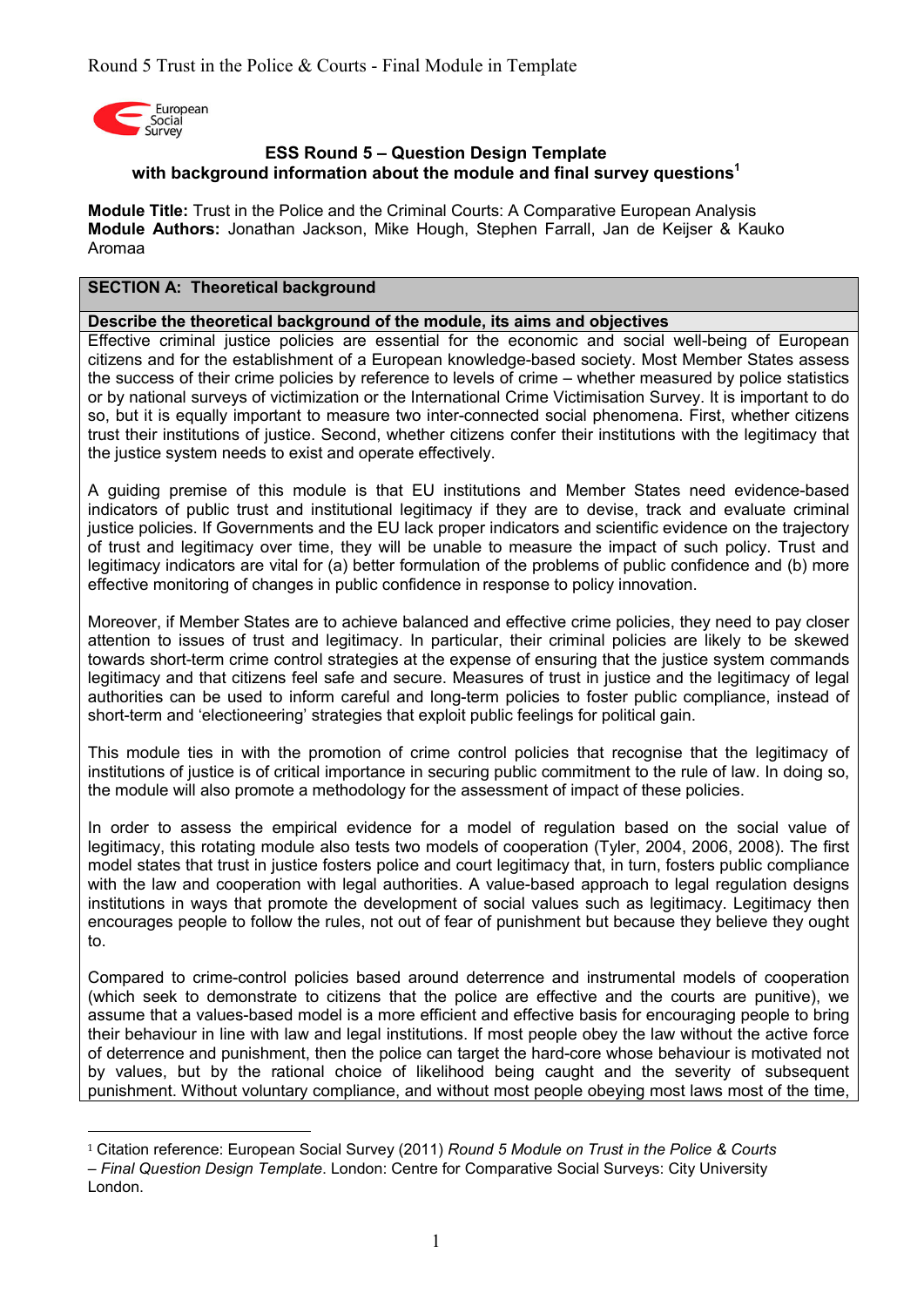there is significant cost for criminal justice.

The second model focuses on instrumental factors informed by rational choice. The starting premise here is that people are governed by self-interest in the form of sanctions or incentives. People will comply with the law when they judge it likely that they would be caught and punished if they committed a crime. If true, then the government should encourage cooperative behaviour by demonstrating that the police are effective in fighting crime and that rule breakers will be punished. Strategies such as the mass imprisonment that characterizes the US and Russia rely for their effectiveness either on imposing a price on offending that is high enough to deter those who are tempted to crime, or else on incapacitating those that do offend through imprisonment.

Repressive 'social control' or 'deterrence' strategies (Nagin, 1998; Kahan, 1999) are obviously unavoidable for some sorts of offender. But it seems costly to continually send messages of capture, punishment and deterrence. And these messages, incentives and rewards may not actually work for the vast majority of the population. We proceed on the assumption that coercing compliance with the law is a less efficient route to social order than securing normative compliance (Tyler, 2006).

In developing social indicators of trust in justice and the legitimacy of legal authorities – and in testing of two models of cooperation and social regulation – this module ties in closely to a recently completed European Commission  $7<sup>th</sup>$  Framework Programme. Four of the five module authors were integral to the JUSTIS (Scientific Indicators of Confidence in Justice) project. Two benefits flow from this connection. First, we conducted comparative cross-national question-testing; the results will fed back into the ESS question development. Second – and more importantly for the theoretical framework – we have compiled national-level data that both augment survey-measures of legitimacy and highlight contextual statistics suitable for subsequent analysis of ESS data.

Overall, there are three module objectives:

- 1. to assess national levels of trust in justice and the legitimacy of legal authorities across Europe;
- 2. to test individual-level psychological models that link trust to legitimacy to compliance/cooperation (contrasting instrumental and normative modes of commitment); and,
- 3. to bring together survey- and national-level data, operationalising a notion of legitimacy that links national-level characteristics of the system to individual beliefs (we define legitimacy as both citizen-conferred legitimacy and system-conferred legitimacy; we pursue a dual notion of legitimacy that therefore captures both empirical and normative aspects at both the individual and national level).

The ESS module will advance the state-of-the-art in four ways:

- it will offer a coherent conceptual framework within which to think about trust in justice and the legitimacy of legal authorities;
- it will provide a *basket of indicators* for monitoring trust in justice and the legitimacy of legal authorities and a set of contextual indicators within which to interpret trends in trust and legitimacy;
- it will permit the comparison between countries in trust in justice and the legitimacy of legal authorities, using standardised and agreed measures; and,
- it will permit the test of two models of cooperation and compliance.

In order to meet these objectives, the ESS module will work within the following overarching structure (following the pioneering work of Atkinson and colleagues on European social indicators of poverty and social exclusion):

- **Primary indicators (level-1)** are a small number of lead survey measures of trust and legitimacy ('simple concepts' that are measured using single summary indicators, see sections B and D);
- **Secondary indicators (level-2)** support the primary indicators and go into more detail using survey measures of the various dimensions of trust and legitimacy ('complex concepts' that are measured using multiple indicators, see sections B and C); and,
- **Country-based indicators (level-3)** highlight local specificities and help interpret level 1 and level 2 indicators. A number of the level-3 indicators will combine with level-1 and level-2 indicators to comprise the measure of legitimacy. As is described below, legitimacy is therefore a joint property of public opinion (citizen-conferred legitimacy, *a la* empirical legitimacy) and system performance (justice system-conferred legitimacy, *a la* normative legitimacy).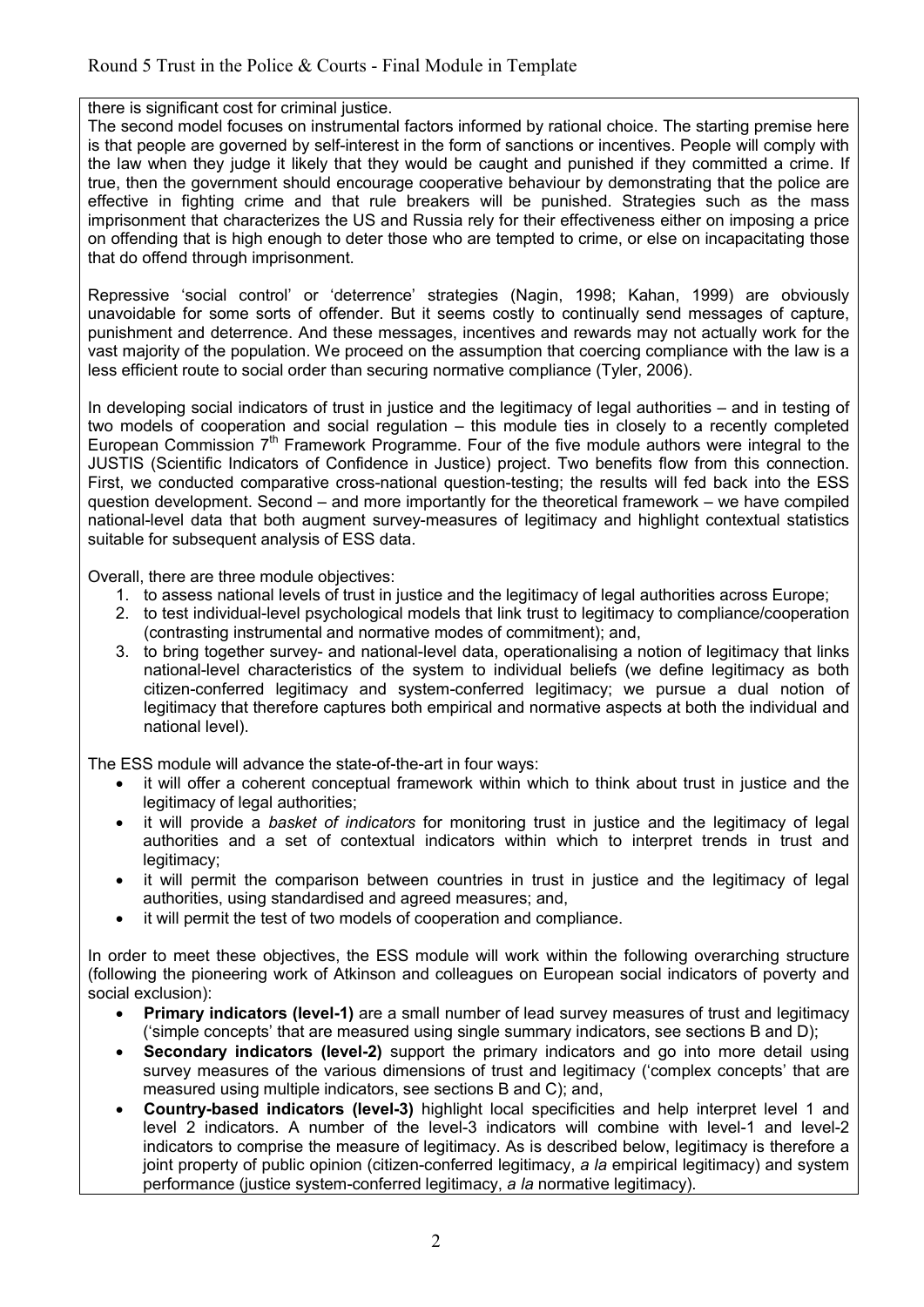The ESS module will collect level-1 and level-2 indicators. The country-based (level-3) data have been collected by the JUSTIS team and added to ESS resources. The country-based measures will provide contextual information to help interpret survey estimates. For example, survey indicators of public satisfaction with sentencing need to be set alongside information on the use of imprisonment by that country. Equally, perceptions of crime trends need to be compared with police or survey measures of crime trends. Just as importantly, however, some of the national-level data will also be used to measure system legitimacy. We reason that institutional legitimacy lies partly in public beliefs about that institution and partly in whether that institution meets certain standards of justice and rationality. For example, a particular country's criminal justice system may, on balance, be judged to lack legitimacy even when the citizens seem relatively happy, expressly when that system has a poor record of integrity, accountability, and efficiency. The national-level data will be organised according to the following structure (although of course, we focus in this document on the survey-based indicators):

*Table 1:* Country-level (level 3) indicators related to the individual-level concepts measured by the ESS module

|                      | HIGHLIGHT NATIONAL<br>TO TO                     | <b>SYSTEM-CONFERRED</b>          |
|----------------------|-------------------------------------------------|----------------------------------|
|                      | <b>SPECIFICITIES</b><br>TO TO<br><b>AID</b>     | <b>LEGITIMACY</b>                |
|                      | INTERPRETATION OF THE LEVEL-1                   |                                  |
|                      | <b>AND LEVEL-2 INDICATORS</b>                   |                                  |
| <b>CRIME</b>         | Crime levels                                    |                                  |
| <b>DEMOGRAPHIC</b>   | Gender and age                                  |                                  |
| <b>COMPOSITION</b>   |                                                 |                                  |
|                      | Ethnicity (including legal/illegal immigration) |                                  |
|                      | Urban/rural                                     |                                  |
| <b>CRIMINAL</b>      |                                                 | Corruption (including complaints |
| <b>JUSTICE</b>       |                                                 | from citizens and human rights   |
| <b>SYSTEM</b>        |                                                 | record)                          |
|                      |                                                 | Accountability and transparency  |
|                      |                                                 | Propensity of citizens to report |
|                      |                                                 | crime (survey-based estimate)    |
|                      |                                                 | Efficiency                       |
|                      | Organisation and structure                      |                                  |
|                      | Interactions between citizens and legal         |                                  |
|                      | authorities (survey-based estimates of          |                                  |
|                      | public encounters with the criminal justice     |                                  |
|                      | system)                                         |                                  |
|                      | Legal reforms                                   |                                  |
| <b>ECONOMICS</b>     | Economic wealth                                 |                                  |
| <b>CONDITIONS</b>    |                                                 |                                  |
|                      | Social inequalities                             |                                  |
| <b>BROADER</b>       | Institutional trust (survey-based estimate      |                                  |
| <b>INSTITUTIONAL</b> | from main questionnaire of the ESS)             |                                  |
| <b>CONTEXT</b>       |                                                 |                                  |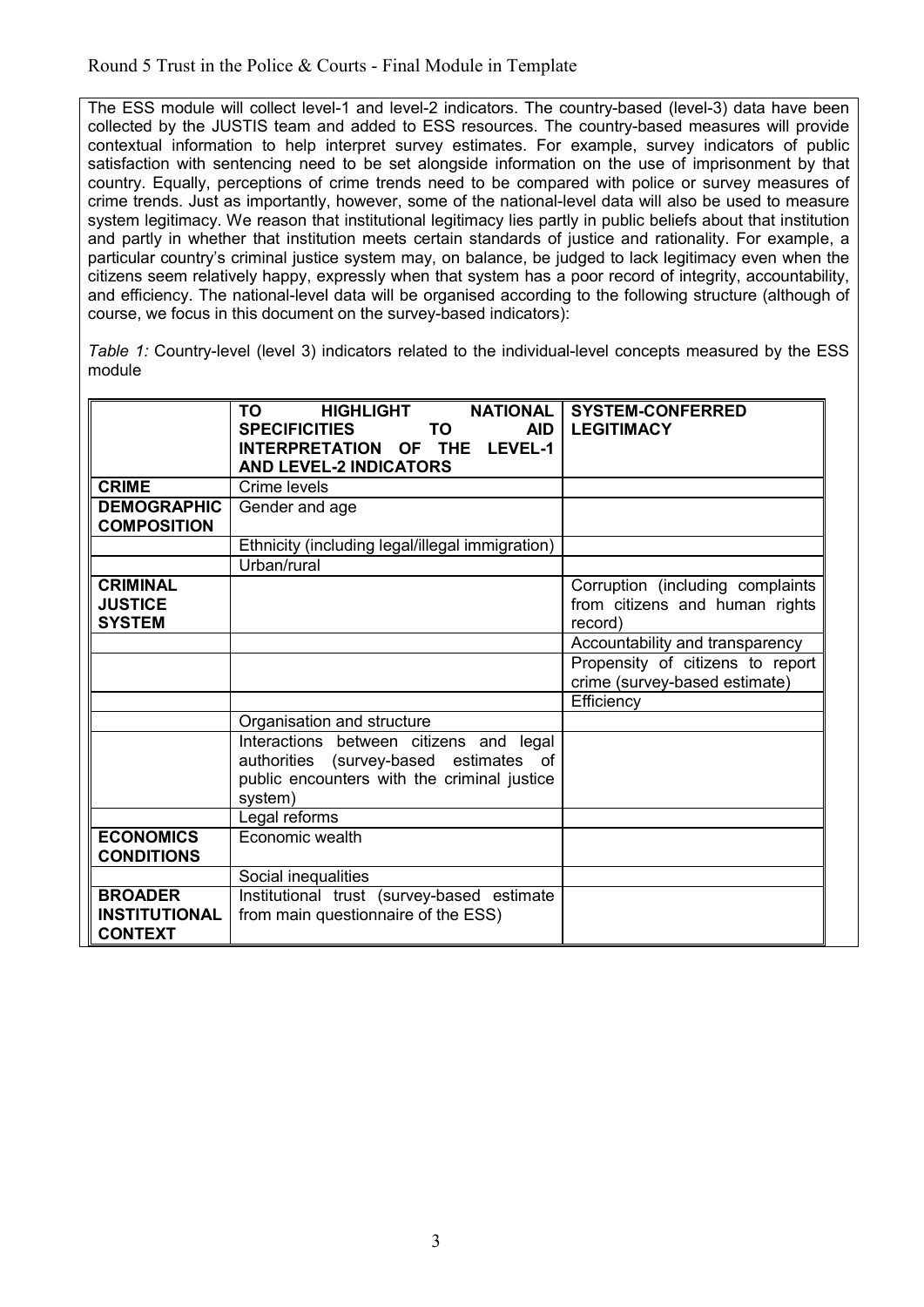**SECTION B. Briefly describe all the concepts to be measured in the module and their expected relationships, either verbally or diagrammatically. Sub concepts do not have to be specified here (these are specified in section C). Give each concept a 5-8 digit working name. [These do not necessarily match the variable names in the round 5 data file]. Identify each concept as simple (S) or complex (C)** 

Below is an overview of the level-1 survey indicators (Table 2) and the level-2 survey indicators (Table 3). In the proceeding text, we elaborate on the concepts and their expected relationships.

*Table 2*: Overview of the **level-1** indicators

| <b>CONCEPT</b>                                              | <b>SUB-CONCEPT</b>                     |
|-------------------------------------------------------------|----------------------------------------|
| Confidence in criminal justice (C, formative)<br>I [CONFov] | Confidence in the police (S) [CONFpol] |
|                                                             | Confidence in the courts (S) [CONFcrt] |

Additional level 1 indicators were designed to measure 'confidence in the prisons', 'confidence in the probation service' and 'confidence in the prosecution service' were originally intended for inclusion in the module. But they were subsequently dropped from the module. First, the question development process suggested that many people do to know very much about prisons, probation and the prosecution service. Second, some countries do not have probation and prosecution services. Third, there were significant pressures on space in the module.

*Table 3*: Overview of the **level-2** indicators

| <b>CONCEPT</b>                                                  | <b>SUB-CONCEPT</b>                                 |
|-----------------------------------------------------------------|----------------------------------------------------|
| Trust in the police (C, formative) [TRUSTpol]                   | Trust in police effectiveness (C)* [POLeff]        |
|                                                                 | Trust in police distributive fairness (C)* [POLdf] |
|                                                                 | Trust in police procedural fairness (C)* [POLpf]   |
|                                                                 |                                                    |
| Trust in the courts (C, formative) [TRUSTcrt]                   | Trust in court effectiveness (C)* [CRTeff]         |
|                                                                 | Trust in court distributive fairness (C)* [CRTdf]  |
|                                                                 | Trust in court procedural fairness (C)* [CRTpf]    |
| Perceived legitimacy of the police (C,<br>formative) [LEGITpol] | Obligation to obey the police (C)* [POLobey]       |
|                                                                 | Moral alignment with the police (C)* [POLmoral]    |
| Perceived legitimacy of the law and the                         | Obligation to obey the law and court decisions     |
| courts (C, formative) [LEGITcrt]                                | (C)* [CRTobey]                                     |
|                                                                 | Moral alignment with the courts (C)* [CRTmoral]    |
|                                                                 |                                                    |
| Competing motives to comply with the law                        |                                                    |
| Perceived risk of sanction (C)* [RISK]                          | $\overline{\phantom{0}}$                           |
| Personal morality (C)* [MORALITY]                               |                                                    |
|                                                                 |                                                    |
| Compliance with the law (C)* [COMPLY]                           | $\blacksquare$                                     |
| Cooperation with the police and courts $(C)^*$<br>[COOP]        | $\blacksquare$                                     |
| Contact with the police (S)                                     | Police-initiated positive experience [CONTpp]      |
|                                                                 | Police-initiated negative experience [CONTpn]      |
| Perceived legality of police and court action<br>(C)* [CORRUPT] | $\blacksquare$                                     |
| Punitive attitudes (C, formative) [PUNITIVE]                    | $\overline{a}$                                     |

\* Complex concepts with a reflective measurement model.

Additional level 2 indicators ('trust in police priorities and shared values' and 'citizen-initiated contact with the police') were originally intended for inclusion in the module but were also dropped from the module. First, there were space limitations. Second, 'trust in police priorities and shared values' may not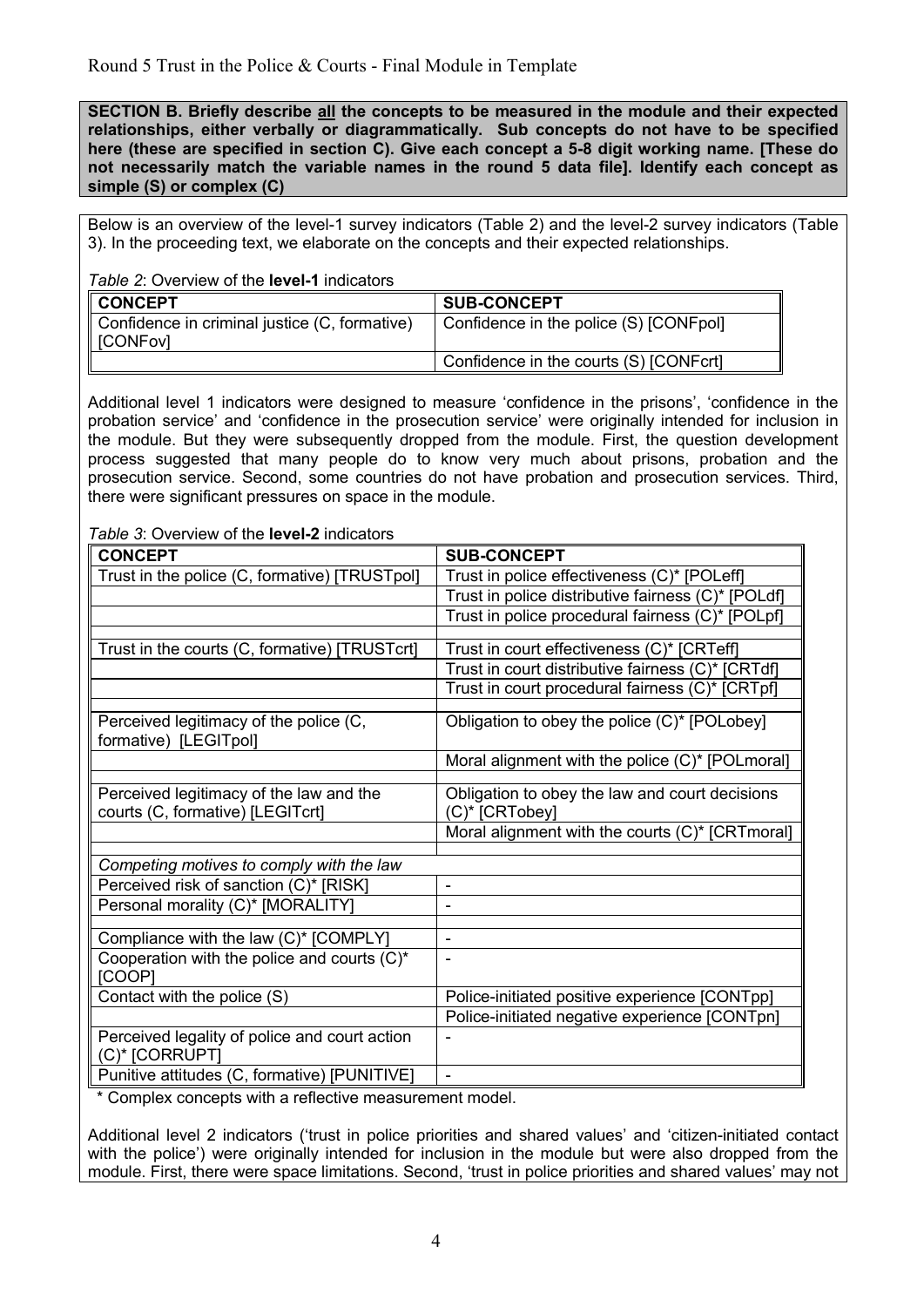be that meaningful in some countries. Moving to just two questions about public contact with the police (where the police contacted the citizen) was particularly painful, but to fit into a 46-question module, something had to give.

#### *Different agents of the criminal justice system are considered separately in the module*

The criminal justice system is made up of a number of different parts. Its structure also varies across European jurisdictions, but the police and the criminal courts remain the most important in both their function and in public opinion. *Secondary* (level-2) indicators are defined only for concepts relating to the **police** and the **criminal courts**. Concepts related to the police and the criminal courts are separate and distinct: there is no immediate theoretical aim to combine their measures into measures of the justice system as a whole (although this may be considered in subsequent data analysis). The original intention was to field *primary* (level-1) indicators (one in each case) for prisons, the probation service and the prosecution service, thus providing a balanced assessment of public opinion on a relatively comprehensive set of agents of criminal justice. But as noted above, these three questions were dropped.

#### *Primary and secondary indicators*

We specify primary (level-1) indicators of 'overall confidence' in the criminal justice system. Covering the police and courts, these level-1 indicators are considered to be single-variable indicators of confidence in each of these two agents; they are thus treated as simple concepts. However, if desirable they may also be treated as indicators (in a formative measurement model) of overall confidence.

Secondary (level-2) indicators specify complex concepts that focus on trust and legitimacy regarding the police and the criminal courts, on contact with the police, on cooperation with the police, on compliance with the law, and on competing explanations of compliance with the law (as shown in Table 2). We elaborate below on the concepts, in both the 'relationships between concepts' and in section C.

#### *Four top level concepts are treated as formative, other concepts as reflective*

Four top-level concepts are **trust** in the police, **trust** in the courts, **perceived legitimacy** of the police, and **perceived legitimacy** of the law and criminal courts. Each of these is disaggregated into 2-3 complex sub-concepts as shown in Table 3. The measurement of each of these sub-concepts is treated as **reflective.** The remaining top-level concepts (cooperation, perceived risk of sanction, personal morality, cooperation and compliance with the law) are also treated as **reflective**. In other words, each concept (or sub-concept) is regarded as a latent construct that is the cause of its appropriate measures and which exists independent of those measures (Borsboom *et al.*, 2003). Variation in the latent variable is thus assumed to precede variation in the indicators; the measurement model for each concept typically specifies that its indicators are independent after conditioning on the latent variable.

In contrast, we prefer to consider the four top-level concepts of trust and legitimacy of the police and of the courts (trust in the police; trust in the criminal courts; legitimacy of the police; and legitimacy of the criminal courts) as **formative** concepts. We argue that levels of the corresponding sub-concepts cause (or *define*) some overall level of the concept. For example, overall trust in the police is built up from its three constituent parts (i.e. perceptions of effectiveness, procedural fairness, distributive fairness, and shared values) and each of these constituent parts cause – exist independently to – higher-level trust. Trust is thus subject to revision through direct and vicarious experience that has its impact expressly through specific assessments of these sub-concepts.

We acknowledge, however, that there may be good arguments to treat the four top-level concepts of trust and legitimacy as reflective rather than formative (indeed, either can still be considered in eventual analyses of the data). For example, a reflective definition of trust in the police states that overall trust causes the specific aspects of trust (effectiveness, procedural justice and distributive justice). If overall trust in the police is an independent psychological entity that causes specific assessments of police activity, then it is overall trust that is subject to revision through direct and vicarious experience. For example, a particularly negative experience of the police (where the police treated an individual unfairly, with little respect or dignity) would damage overall trust and this reduction in overall trust would then have a knock-on effect on trust in police fairness.

While we suspect that this is not really how it works (a simpler expectation is that unfair treatment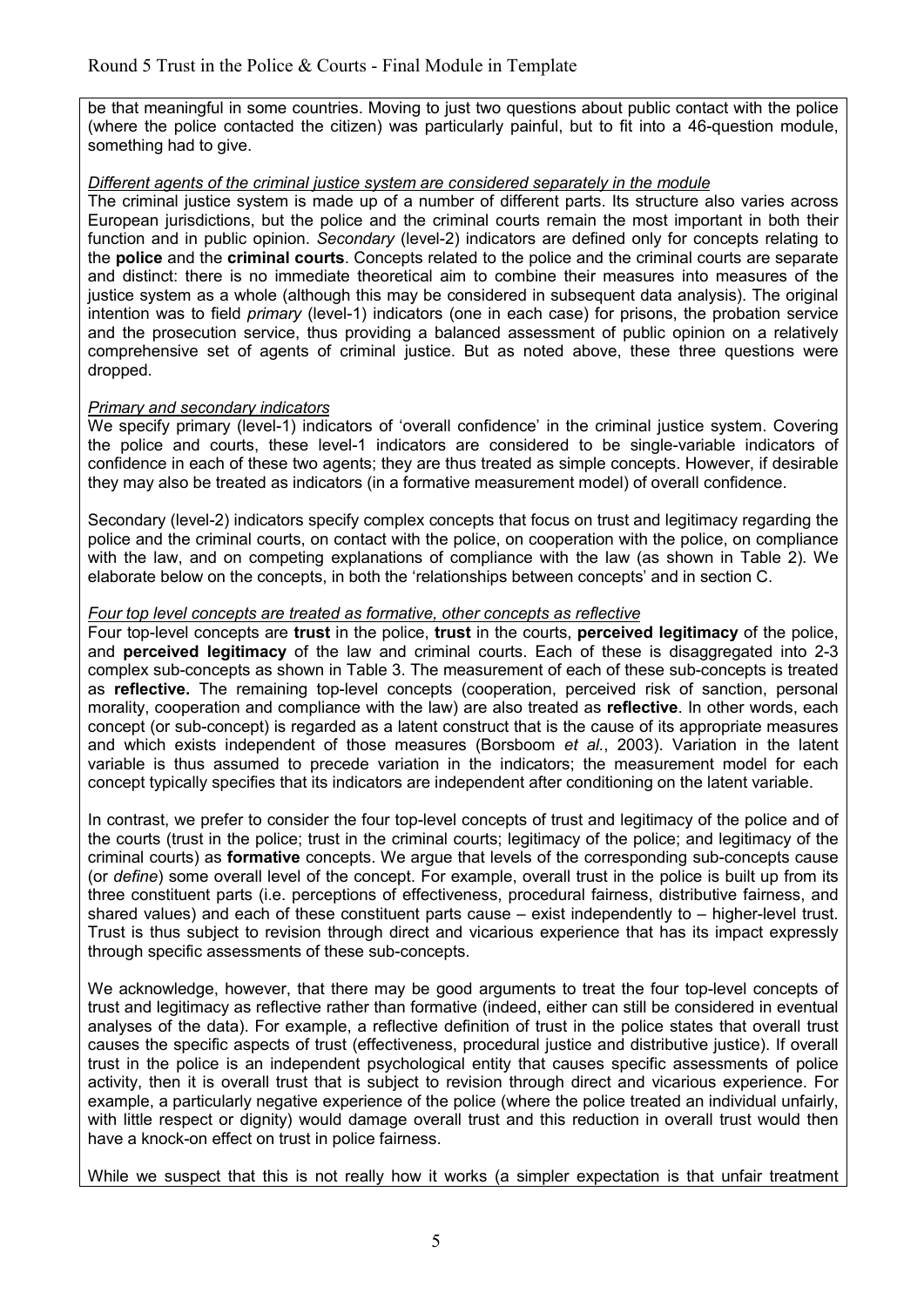damages trust in police fairness, which then works to lower overall trust), our preference for a formative view of overall trust and legitimacy stems in part from the structural models that we aim to test (Figure 1 below gives an overview). These models link specific aspects of trust to specific aspects of legitimacy (see Figure 2 below). They do not specify a path from overall trust (a second-order latent variable) to overall legitimacy (a second-order latent variable). We know from US research that trust in police fairness has a stronger effect on perceived legitimacy than trust in police effectiveness. Our structural models depend in part on different outcomes of separate trust sub-concepts. There is also evidence to support the theoretical proposition that experiences with the police – contact with the police and the courts – influence specific aspects of trust in effectiveness and trust in fairness differently (Skogan, 2006; Tyler & Fagan, 2008; Bradford *et al.,* 2009).

Moreover, a reflective measurement model would imply that measures of all of these are correlated. We do not expect there necessarily to be, in every country, a (positive) correlation between, say, trust in police fairness, trust in police effectiveness, and trust in police priorities. We imagine there will be a small to moderate correlation, but it is entirely feasible that there are some people who have, say, high trust in police effectiveness while also having low trust in police fairness. (And in the UK, people tend to rate judges as having high integrity but also rate them low in effectiveness, as reflected in beliefs abut selecting suitable sentences.) Finally, these correlations may well be different in different countries. In a reflective measurement model such differences would be interpreted as evidence of lack of measurement invariance, while they are less problematic in a formative model.

In the terms set out by Borsboom *et al.* (2003), we thus adopt a realistic position on the sub-concepts of trust and legitimacy. But we also take a constructivist position on overall assessment of them. We assume that the more active assessments of specific types of police and court behaviour reflect real psychological entities (which are subject to revision through experience). Whereas overall assessment emerges as a composite of these expectations and assessments.

#### *Relationships between the concepts*

One possible representation of the overall relationships between the concepts is shown in Figure 1. Here trust and legitimacy refer to either police or the courts – we would draw a similar figure for both. Also, for the purpose of clarity, only compliance with the law is shown as the last variable affected by preceding ones. Cooperation with legal authorities would be used in a similar role. Figure 1 is just one possibility, and not meant to be a definite representation of the possible relationships of the variables. For example, some of the effects left out of the figure may well turn out to be present.

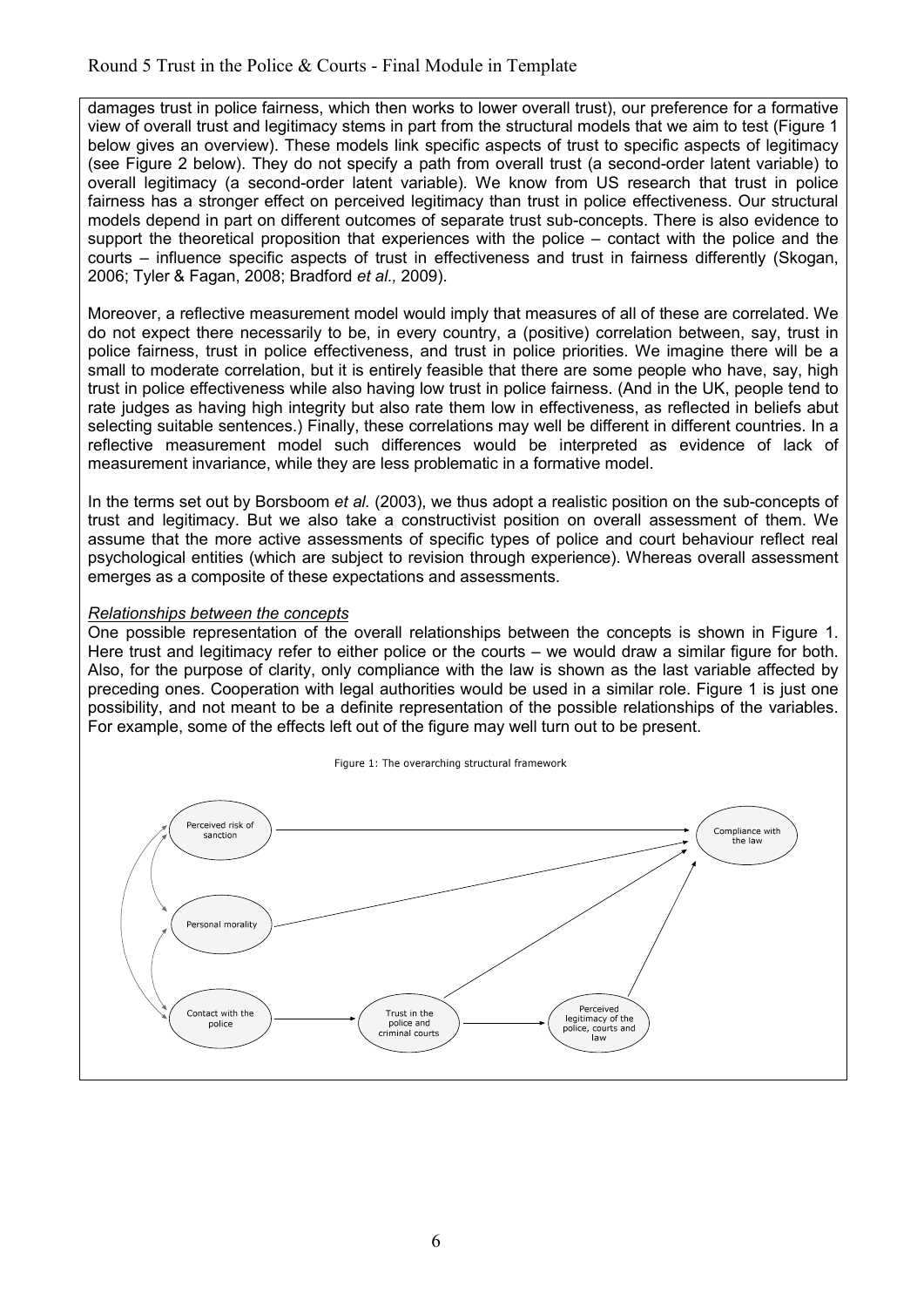

Please note: a previous version of this template included 'trust in shared priorities' as a predictor of legitimacy

The part of Figure 1 involving trust and legitimacy is expanded separately in Figure 2. What this means is that, in hypotheses and analyses involving relationships among the concepts, we focus on the subconcepts of trust and legitimacy, instead of the overall concepts (unless empirical analysis suggests that the more parsimonious measures of the overall concepts are empirically sufficient for some purposes which we sincerely doubt). Similarly, the arrow to trust in Figure 1 potentially represents arrows to each sub-concept of it. The arrow from legitimacy may originate from any or all of its sub-concepts (Figure 2).

On first glance, Figure 2 may suggest that we have no *a priori* reasons for ruling out any of the associations between the sub-concepts. However, this is not strictly speaking the case. In designing this module, we have in mind a core contrast between normative models of compliance, on the one hand, and instrumental models, on the other, where the perceived risk of sanction is the key determinant of compliance with the law and cooperation with the justice system.

Broadly speaking, then, the module is designed to test two models of trust, legitimacy and compliance (although the second model can take a number of forms). The first model predicts that the two main predictors of compliance with the law will be perceived risk of sanction and trust in police effectiveness. This operationalises a deterrence model of social regulation that revolves around rational choice and instrumentalism. If citizens are motivated by the likelihood of capture and punishment, then legal authorities must use threat and punishment to shape behaviour. They must send out messages that criminals will get caught and sanctioned and that the police are effective in solving crimes and catching criminals.

The second model (and variants of this model, as elaborated upon below) predicts that trust in the fairness of the police (and the law and criminal courts) are more important predictors of compliance with the law than trust in effectiveness. This effect is expected to flow through the perceived legitimacy of legal authorities. One can extend this to include contact with the police, where the experience of procedurally just and fair treatment at the hands of authorities such as the police is linked not only to satisfaction with the decisions reached and with the decision-maker, but also with increased propensities to offer assistance in the future, and, in the case of legal authorities, greater compliance with both the law abstractly defined and with concrete instructions emanating from the authority.

These effects are held to emerge because the experience of procedural fairness fosters in people feelings of motive-based trust in and shared group membership with the authority concerned – that both it and they are 'on the same side' – and because, by and through these mechanisms, procedural fairness enhances the authority's legitimacy. The procedural justice framework developed by Tyler and colleagues in the United States (Tyler, 1990; 2004; 2006; Tyler and Blader, 2000; Tyler and Huo, 2002) provides a specific, empirically testable model for the relationships between trust, legitimacy and support, and in doing so provides a potentially compelling argument as to why people do, or do not,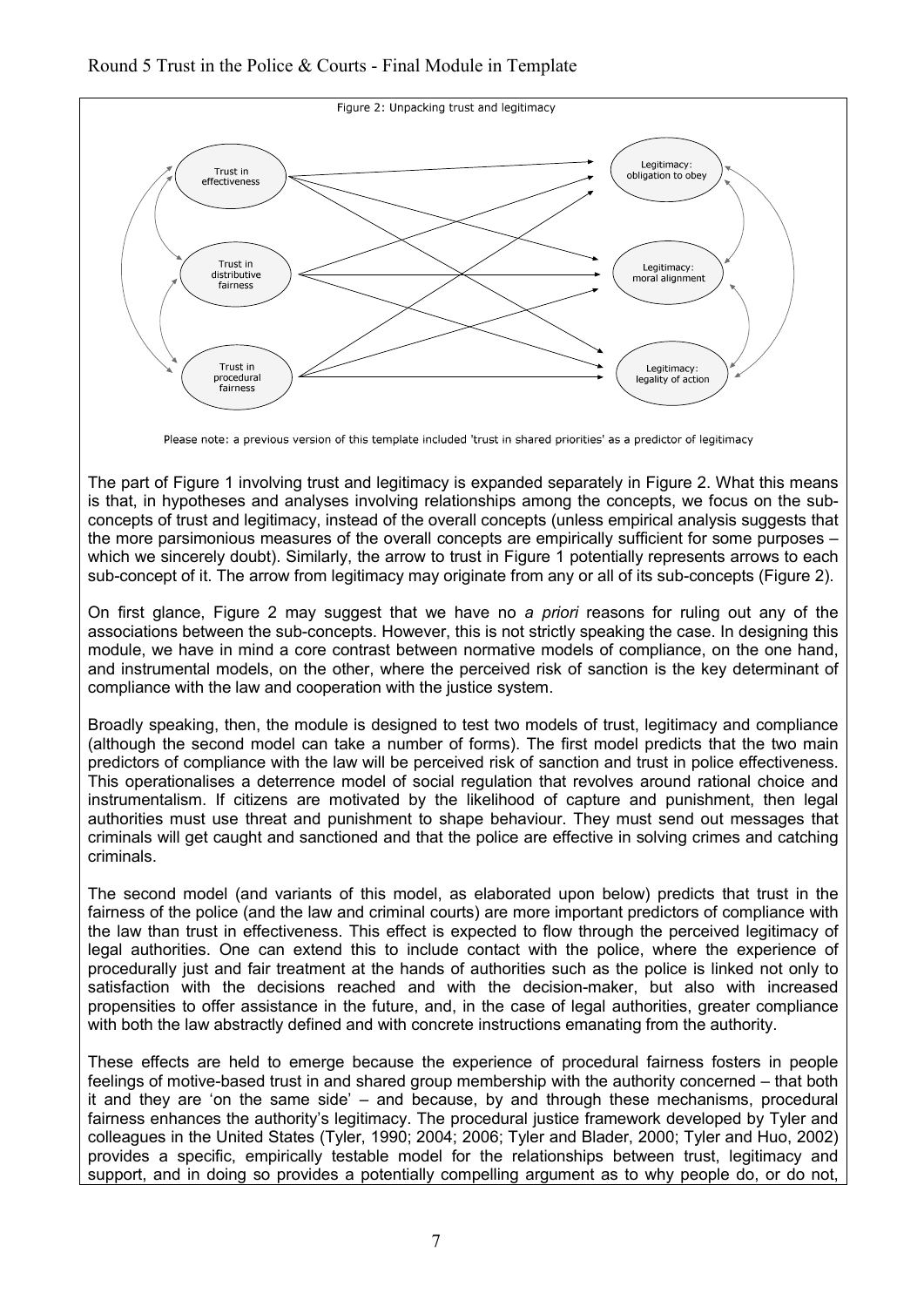cooperate with the police and comply with the law.

The core proposition of Tyler's procedural justice model is that the activation of individuals' feelings of responsibility and obligation to their community – and to community authorities – leads to a more favourable orientation towards those authorities. A model of social regulation based on such internal motivations – or normative commitment to the law – is both safer and more efficient then social control based on coerced compliance. Authorities can rely on citizens' internal motives for self control rather than risking the cost, danger, and alienation associated with using actual force or the threat of force. Equally, internal moral drivers to obey the law and cooperate with the system may be *more powerful* than an external set of rules involving deterrent threat. These internal moral drivers may be fundamentally linked to the perceived legitimacy of the justice system. Such legitimacy is – according to Tyler – the obligation to obey police authority and is, as outlined above, separate to personal morality.

The module is designed to apply and extend Tyler's procedural justice work (which originates in the US) into a flexible conceptual framework that captures regularities and local peculiarities across Europe. Relevance and flexibility is achieved by broadening out the concepts of trust and legitimacy, by measuring different dimensions of trust and legitimacy in countries, and by letting it be a series of empirical questions which paths (from trust to legitimacy to compliance/cooperation) pertain to which contexts. Thus, it may be that trust in the priorities of the police plays an especially important role in the UK, given the strong symbolic role that the police have come to play in local communities (witness demands for more visible policing of low-level anti-social behaviour and neighbourhood disorder).

To recap, we expect the concepts and their measures to be associated as follows:

- Perceived risk of sanction, personal morality and contact with the police are considered on an equal footing, as predictors for the rest of the complex concepts. They may all be correlated with each other.
- The remaining complex concepts are ordered as shown in Figure 1. The figure shows one example of possible dependencies among them.
- Any pairs of individual sub-concepts of trust and legitimacy may be associated with each other, and individually affected (predicted) by preceding variables and affecting subsequent ones.
- Compliance with the law and cooperation with legal authorities are both potentially affected by all the other concepts, and may be conditionally associated with each other even given the other concepts.
- As is standard in reflective measurement, all individual indicators of any concept or sub-concept in Figures 1 and 2 are considered independent of each other and of all other concepts and indicators, conditional on the concept they are measures of (unless conditional dependencies due to correlated measurement errors are indicated by prior theory and data analysis).

*The order of the questions:* The order of the questions in the source questionnaire **differs** from the order of the concepts and measures described in this template. The content of the module follows the structure below:

Personal morality (items D1-D3) Perceived risk of sanction (D4-D6)

Police

Overall confidence in the police (D7) Contact with the police (D8, D9) Trust in police distributive fairness (D10, D11) Trust in police effectiveness (D12-D14) Trust in police procedural fairness (D15-D17) Police legitimacy: Obligation to obey the police (D18-D20) Police legitimacy: Moral alignment with the police (D21-D23) Perceived legality of police action (D24 & D25)

**Courts** 

Overall confidence in the courts (D26) Trust in court effectiveness (D27)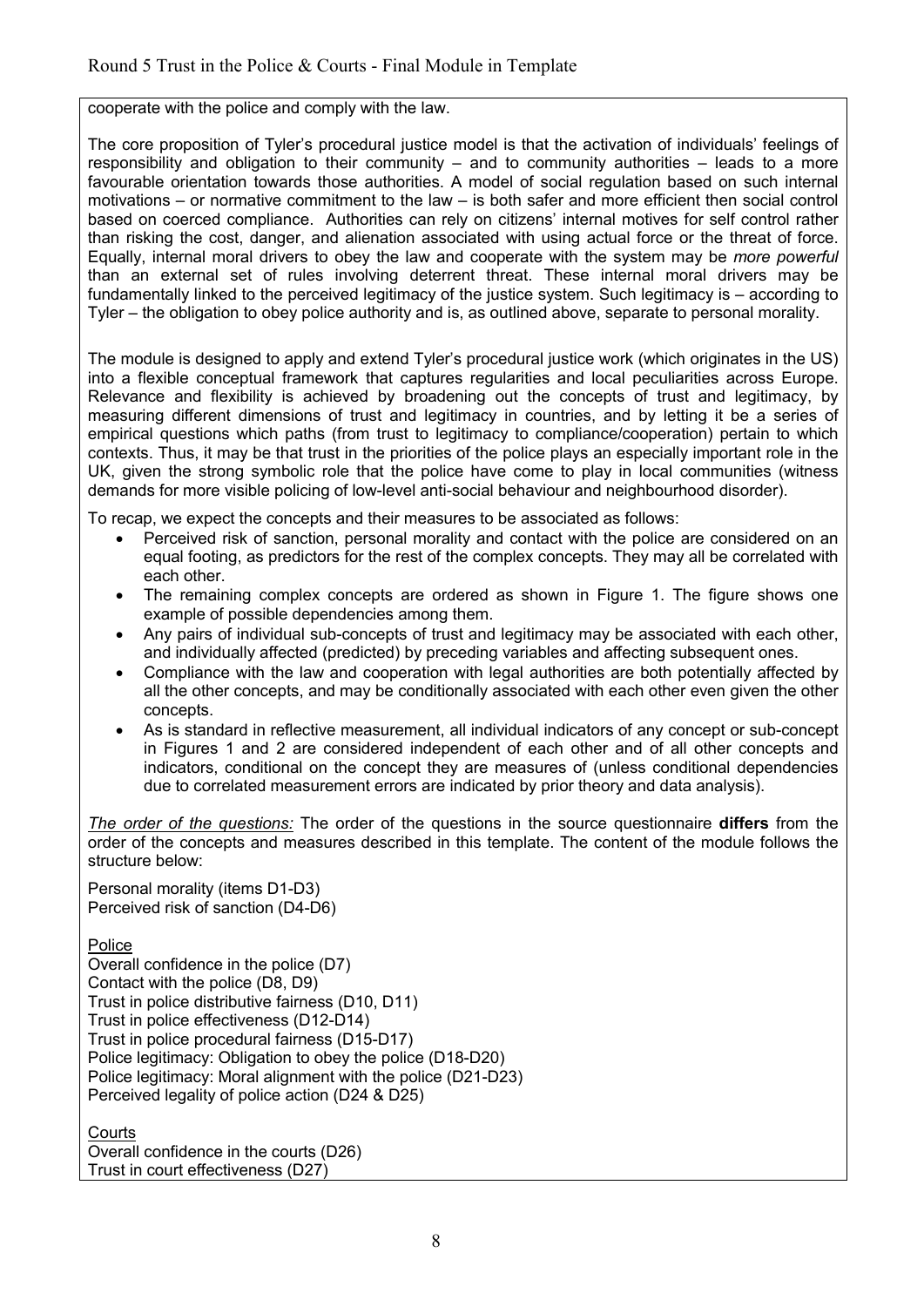Trust in court procedural fairness (D28) Trust in court distributive fairness (D29, D30) Perceived legality of court action (D31, D32 and D37) Legitimacy of the courts and law: Obligation to obey the law and court decisions (D34-D36) Attitudes towards punishment (D33, D38, D39) Public cooperation with the police and courts (D40-D42) Compliance with the law (D43-D45)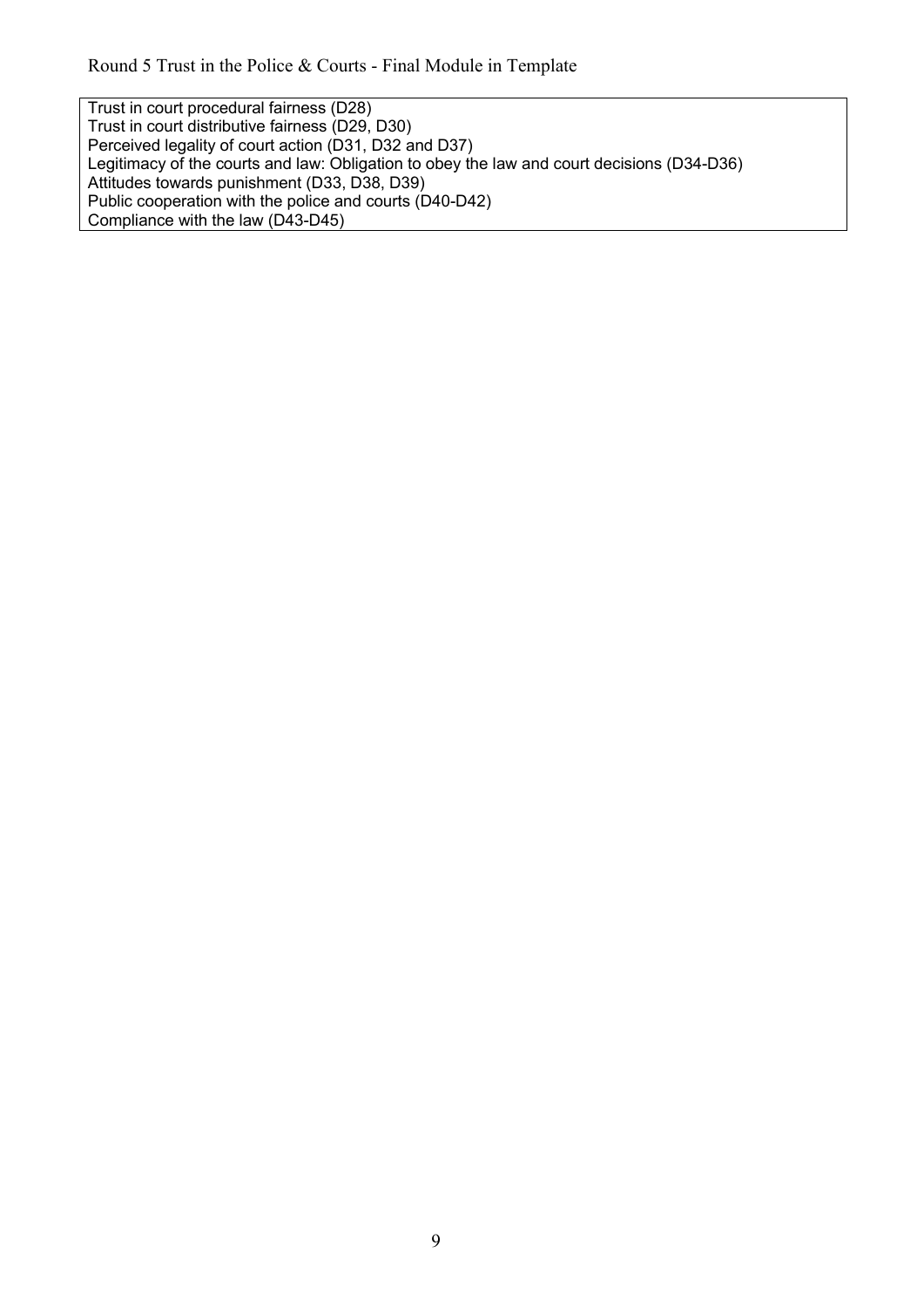**SECTION C: Complex Concepts. For each complex concept listed in Section B, describe it in detail and specify the sub concepts as appropriate.** 

#### **Once the conceptual structure is agreed with the CCT add the question wording for the proposed item.**

*Please note: the QDT distinguish between trust in the police and trust in the criminal courts. In the text below, they outline their general theoretical perspective on trust. The same theoretical work motivates the approach to trust in the criminal courts.* 

#### **COMPLEX CONCEPT NAME: Trust in the police**

#### **Describe the concept in detail, outlining the various sub concepts it comprises**

Our focus in this module is not on social or interpersonal trust, but the kind of trust that people invest in institutions. We consider the trust that people invest in their legal authorities.

Broadly speaking, trust can be seen as inherent in, and formative of, many social situations, including face-to-face encounters and relationships between individuals and organisations, institutions and the state. Some theorists emphasise that trust reduces the complexity of the world by 'bracketing out' many possible future events (Luhmann, 1979; Giddens, 1991). Trust frees us up to act as if it is certain that possible future events are not going to occur; trust becomes necessary in situations of uncertainty and risk, particularly uncertainty regarding the motives, intentions and future actions of others on who we depend.

Inherent in these ideas is that trust involves, to some extent, placing oneself at the mercy of others. Trust is thus deeply embedded in our social relationships (Tilly, 2005). At its root lies tacit (or explicit) expectations that others will behave in predictable ways (thus enabling the bracketing out of many things they *could* do). A key element is the expectations that actors within relationships have of each other (Barber, 1983). These can range from the general – that the behaviour of the other will serve to maintain and replicate the assumed natural and moral social order – to the specific, that the other will be technically competent in the roles assigned to them within the relationship and within the broader system it is part of, and that they will carry out their fiduciary obligations (that is place the interests of ourselves above their own). Trust is less an orientation of the individual (although it is still also that) and more a product of a socially embedded relationship.

This relational aspect of trust implies a certain (social) connection between trustor and trustee. The trustor must be able to imagine that the trustee can apprehend what their interests actually *are*, and that furthermore they share an understanding of the general order under which they are operating. Central in our theoretical framework is the concept of motive-based trust, as developed by Tyler and colleagues (Lind and Tyler, 1988; Tyler, 1990; Tyler & Huo, 2002). According to this account, trust stems less from perceptions of predictability and perceived willingness or ability to keep promises – as Luhmann and Giddens might stress – and more from estimates of character and affect. Motive-based trust holds central the perception that the trustee has the best interests of the trustor at heart. Motivebased trust is primarily social rather than instrumental in character. It is premised on the idea that the parties involved have shared social bonds which make it possible for the one to imagine, apprehend and influence the interests of the other.

Consider Hardin's (2002) definition of trust as 'encapsulated interests.' Here, trust turns on whether A's interests are encapsulated in the interests of B, i.e. on whether B counts A's interests as his or her own interests. Such trust is based around a narrow sense of predictability due to a perceived willingness to keep promises: the predictability involves A's expectation that B will consider A's interests in their decisions to cooperate or behave in some particular manner. Tyler & Huo (2002) calls this 'instrumental or expectation-based trust.' There certainly does seem to be an expectation-based trust that captures some of the more instrumental dimensions of public evaluations of the police and the courts. Think of the expectation that the police will respond quickly to an emergency for example.

But motive-based trust captures some more interpersonal dimensions of public evaluations that can build up over time through one-to-one encounters and vicarious experience. Think of the expectation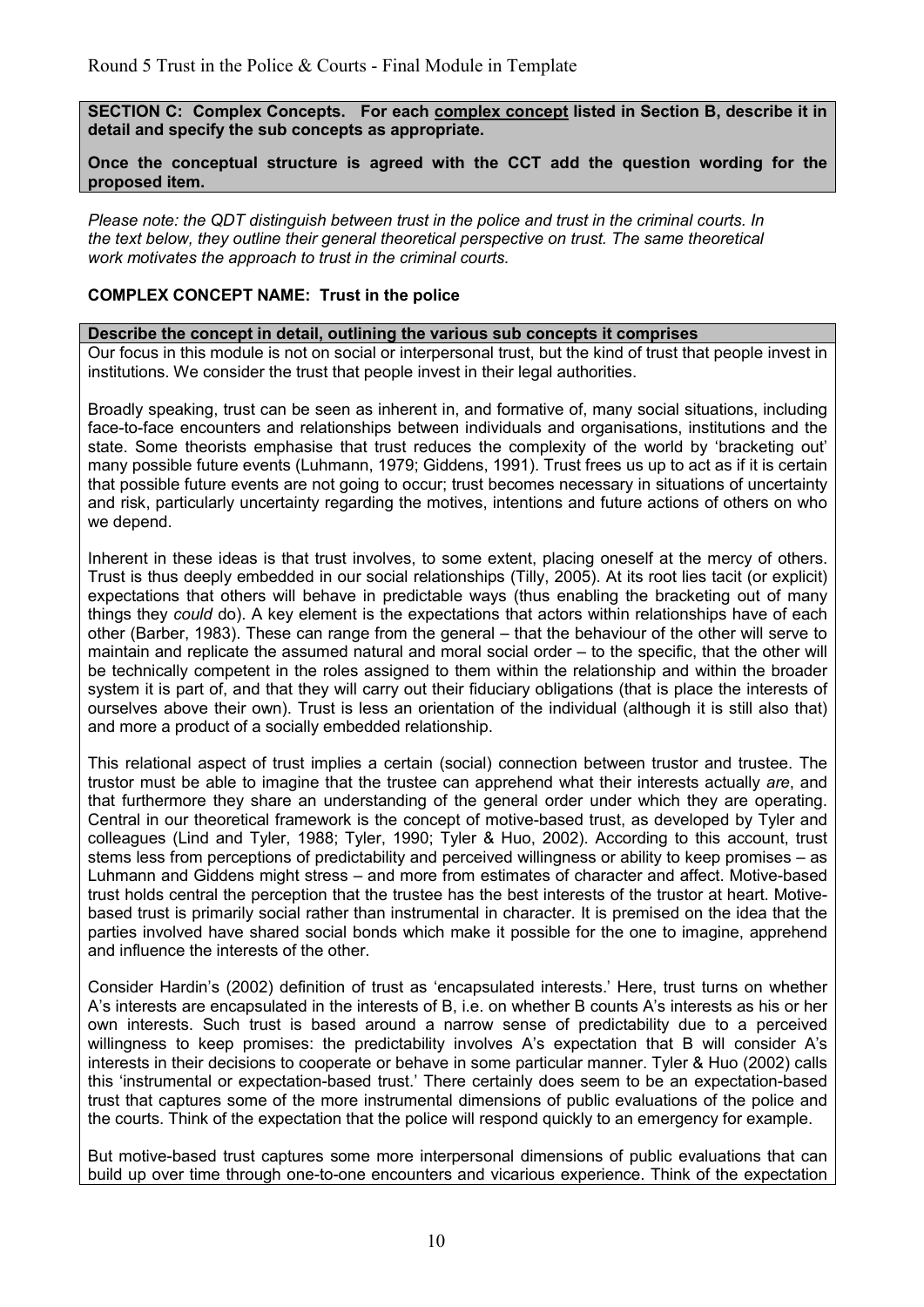that police officers will treat one with fairness and dignity. These dimensions of trust capture the range of ways in which the police come to encapsulate citizens' interests through shared moral commitments (rule of law) and a shared commitment to the regulation of social life. The police are the most visible form of social control in society; they represent the rule of law; they are the first port of call for some problems. The police are also group representatives of given social and moral communities; they communicate group status to citizens through their actions and defining group norms through providing a visible and accessible presence.

There is a good deal of evidence that we should distinguish between effectiveness, fairness and shared priorities/interests. As Barber (1983) and others might expect, the extent to which people trust the police implicates judgements about effectiveness (technical competence), commitment to community values (placing the trustors interests first, principally by understanding the needs of the community and being an accessible and visible source of moral authority), and fairness and justice when dealing with people. We focus in this module on effectiveness and two aspects of justice: distributive and procedural (see below). Figure 4 captures the basic conceptual structure of 'trust in the police.'



Please note: a previous version of this template included 'trust in shared priorities'

We should stress that people's views on legal authorities are not expected in a state of constant review, but trust is subject to revision through experience, whether this is direct, vicarious, or mediated. If trust is rooted in understandings of the role and nature of the police as relatively abstract and distant body, it can nevertheless be undermined by events or long term processes that may include:

- single incidents, involving accidents, incompetence, incivility or malpractice;
- perceived changes in levels of police visibility;
- perceived declines in availability and readiness to intervene; and
- increasingly widespread ideas that police do not treat everyone the same.

#### **Expected relationship with other complex and simple concepts**

We have outlined in Section B the overarching theoretical framework. Figure 3 summarises. Contact with the police is also added. Contact is expected to have positive and negative effects on trust depending on whether or not the individual felt that the police treated them fairly. We should reiterate that different models specify significant or non-significant paths between (a) trust and legitimacy, (b) trust and compliance, and (c) legitimacy and compliance. Figure 3 provides all arrows, but this should not be read as our final model.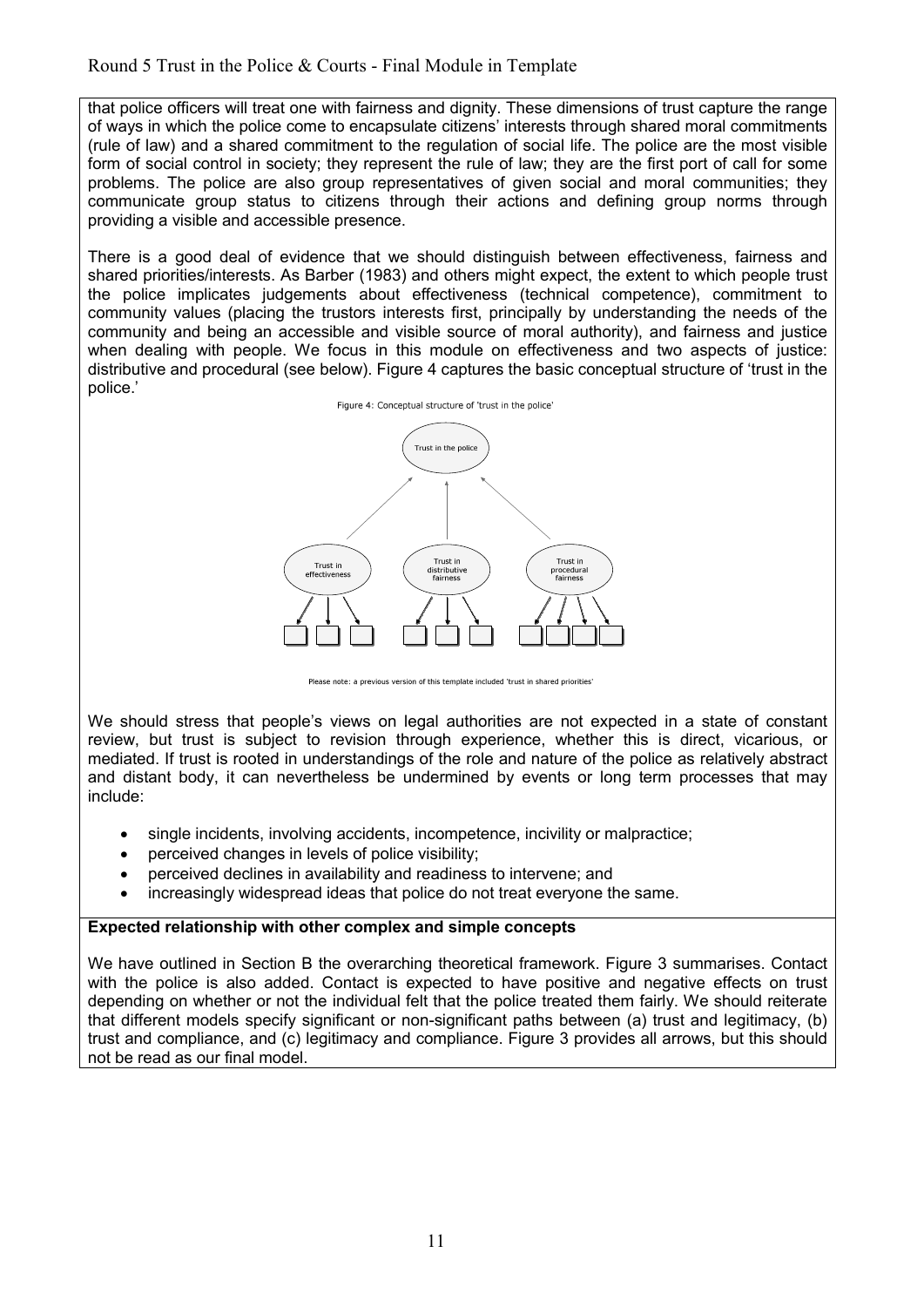### Round 5 Trust in the Police & Courts - Final Module in Template



#### **SUB CONCEPT NAME:** Trust in police effectiveness

**Describe the first sub concept in detail outlining any further sub concepts or specifying that it can be measured directly**

Trust in police effectiveness is focused on outcomes rather than specifically the efficiency of the institution, although of course an inefficient police force might be bad at providing services.

#### **Expected relationship with other sub concepts**

In an instrumental model of cooperation and social regulation, trust in police effectiveness is expected to predict compliance with the law, net of other aspects of trust, and conditioning on all aspects of perceived police legitimacy.

## **Question item wording**

| D12 | <b>CARD 31</b> Based on what you have heard or your own experience how                |
|-----|---------------------------------------------------------------------------------------|
|     | successful do you think the police <sup>2</sup> are at preventing crimes in [country] |
|     | where violence is used or threatened? Choose your answer from this card,              |
|     | where 0 is extremely unsuccessful and 10 is extremely successful.                     |

| <b>Extremely</b><br>unsuccessful |                                                                                  |    |    |    |    |    |    |    |    | <b>Extremely</b><br>successful                                                  | /Don't<br>know) |
|----------------------------------|----------------------------------------------------------------------------------|----|----|----|----|----|----|----|----|---------------------------------------------------------------------------------|-----------------|
| 00                               | 01                                                                               | 02 | 03 | 04 | 05 | 06 | 07 | 08 | 09 | 10                                                                              | 88              |
| D <sub>13</sub>                  |                                                                                  |    |    |    |    |    |    |    |    | <b>STILL CARD 31</b> And how successful do you think the police are at catching |                 |
|                                  | people who commit house burglaries <sup>3</sup> in [country]? Use the same card. |    |    |    |    |    |    |    |    |                                                                                 |                 |

 2 Again the generic name for all police in [country] should be used (see footnote 35 – in the Round 5 source questionnaire]). The question itself and those that follow provide specific cues to respondents that might limit the frame of reference to a specific group / type of police in some countries. However this should be achieved by the crime referred to and NOT by amending the name of the specific police referenced.

<sup>3</sup> House burglary is when someone breaks into a property or enters uninvited with the intention of stealing.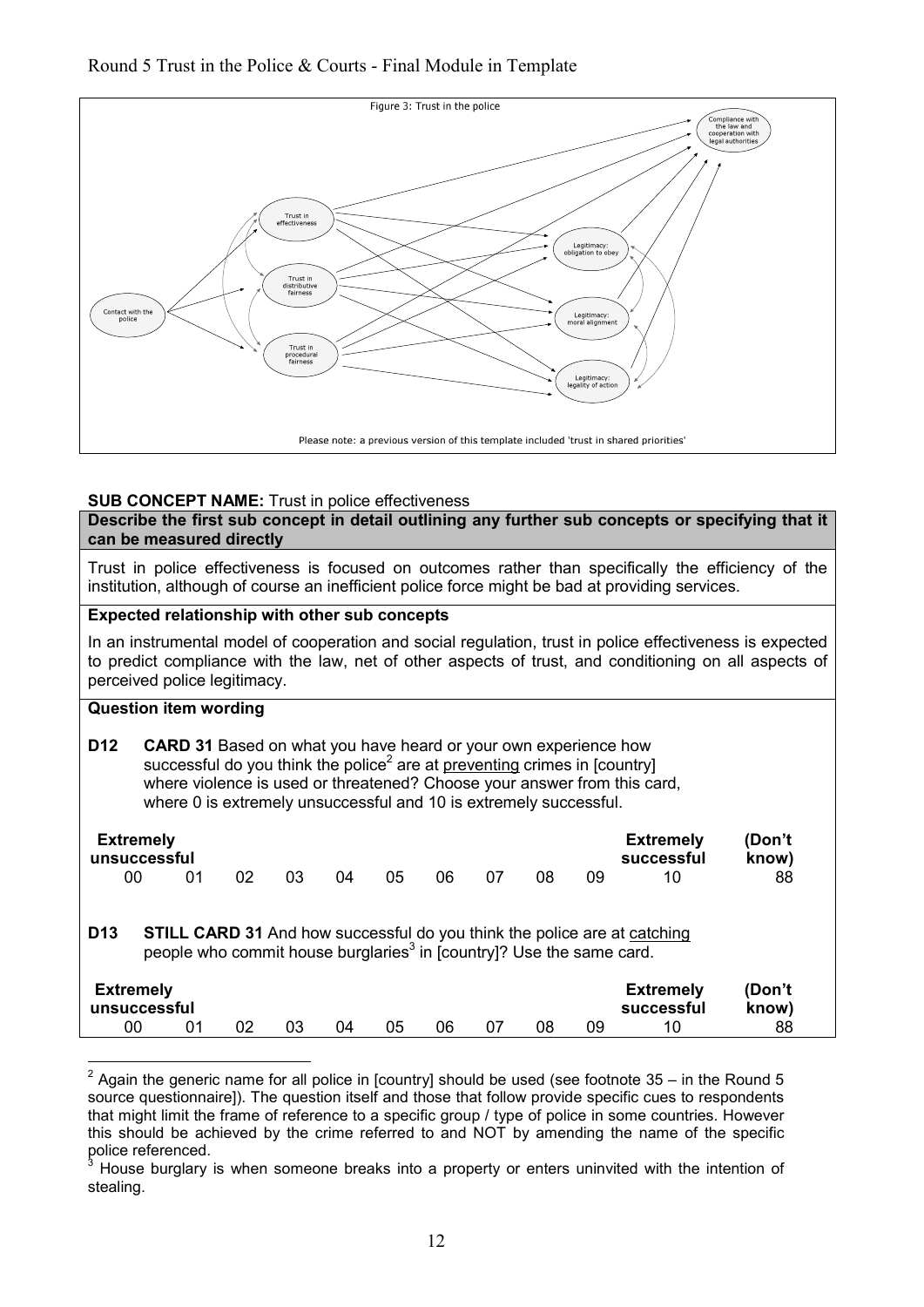|                            |    |    |    |    | is extremely slowly and 10 is extremely quickly. |     |    |    |    |                             |                 |
|----------------------------|----|----|----|----|--------------------------------------------------|-----|----|----|----|-----------------------------|-----------------|
| <b>Extremely</b><br>slowly |    |    |    |    |                                                  |     |    |    |    | <b>Extremely</b><br>quickly | (Don't<br>know) |
| 00 <sup>1</sup>            | 01 | 02 | 03 | 04 | 05                                               | 06. | 07 | 08 | 09 | 10                          | 88              |

#### **SUB CONCEPT NAME:** Trust in police distributive fairness

**Describe the first sub concept in detail outlining any further sub concepts or specifying that it can be measured directly** This captures the idea that the police treat all members of society equally. **Expected relationship with other sub concepts** We hypothesise that trust in distributive fairness will be more important to members of minority groups in predicting perceived legitimacy, compliance with the law and cooperation with the police. **Question item wording ASK ALL Now some questions about whether or not the police in [country] treat<sup>7</sup> victims of crime equally. Please answer based on what you have heard or your own experience. D10** CARD 29 When victims report<sup>8</sup> crimes, do you think the police treat<sup>9</sup> rich people worse, poor people worse, or are rich and poor treated equally? Choose your answer from this card. Rich people treated worse 1 Poor people treated worse 2 Rich and poor treated equally 3 (Don't know) 8 **[See page 14 for question D11]** 

 4 'Violent crime' meaning crimes where violence is used or threatened.

<sup>&</sup>lt;sup>5</sup> See question D12.

 $\frac{6}{1}$  Called in the sense of telephoned.

 $<sup>7</sup>$  Treat in the sense of how the police respond to and deal with people.</sup>

 $8$  Report in the sense of 'report in person' so that the police can see them.

 $9$  Treat in the sense of how the police respond to and deal with people.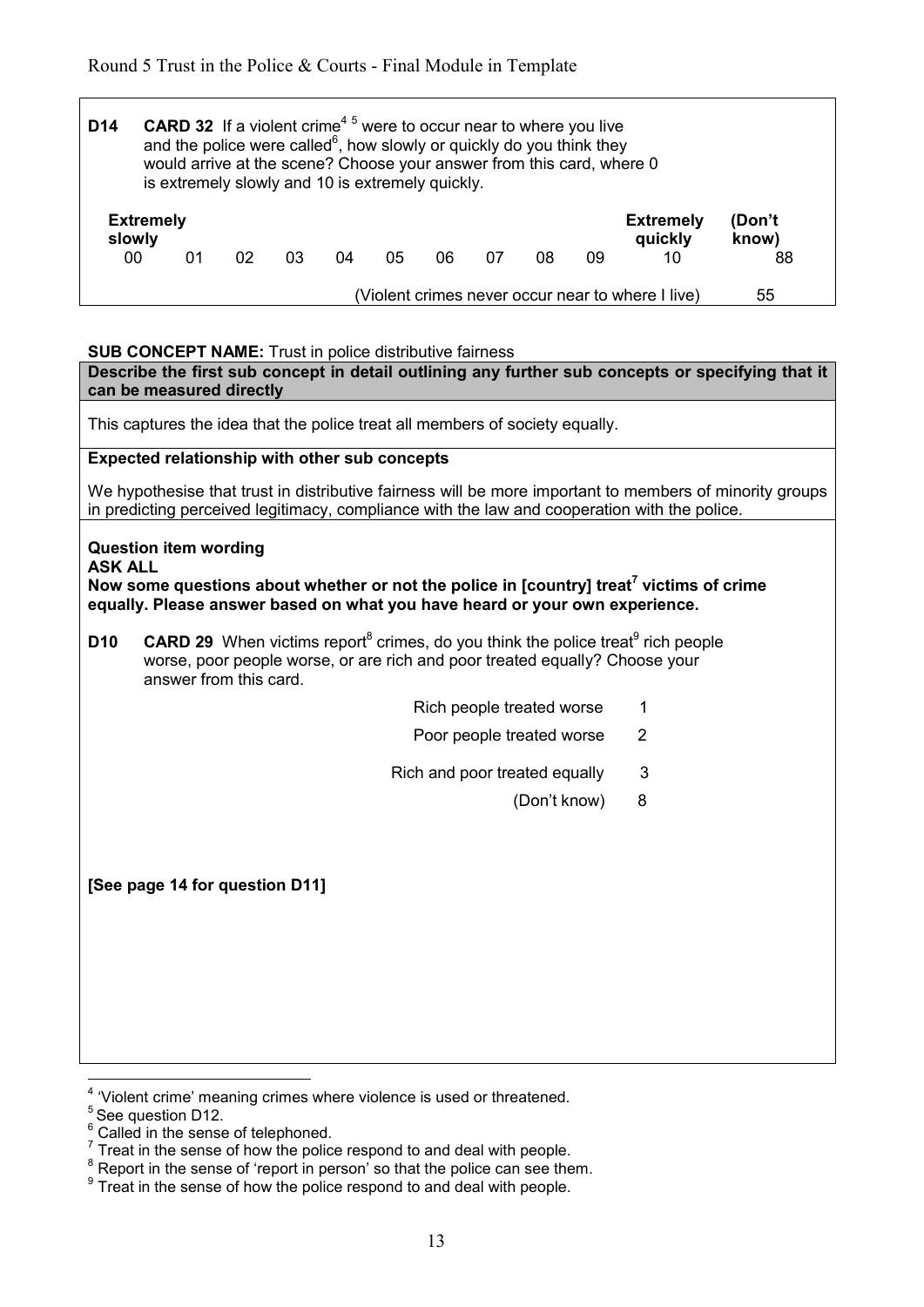| D11 | <b>CARD 30</b> And when victims report crimes, do you think the police treat <sup>10</sup> some<br>people worse because of their race or ethnic group or is everyone treated<br>equally? Choose your answer from this card. |   |
|-----|-----------------------------------------------------------------------------------------------------------------------------------------------------------------------------------------------------------------------------|---|
|     | People from a different race or ethnic group <sup>11</sup><br>than most [country] people treated worse                                                                                                                      |   |
|     | People from the same race or ethnic group <sup>12</sup> as most<br>[country] people treated worse                                                                                                                           | 2 |
|     | Everyone treated equally regardless of their race or ethnic group                                                                                                                                                           | 3 |
|     | (Don't know)                                                                                                                                                                                                                | 8 |

#### **SUB CONCEPT NAME:** Trust in police procedural fairness

**Describe the first sub concept in detail outlining any further sub concepts or specifying that it can be measured directly**

This focuses on the fairness with which the police wield their authority. Drawing upon work by Tyler on procedural justice, it is comprised of trust in police treatment and decision-making.

#### **Expected relationship with other sub concepts**

In a procedural justice model of cooperation and social regulation, trust in police procedural fairness is expected to predict compliance with the law, net of other aspects of trust and all aspects of perceived police legitimacy.

#### **Question item wording**

#### **Now some questions about when the police<sup>13</sup> deal with crimes like house burglary<sup>14</sup> and physical assault. The next few questions do not have a showcard.**

**D15** Based on what you have heard or your own experience how often would you say the police generally treat people in [country] with respect ... **READ OUT...** 

- $\dots$  not at all often,  $1$
- not very often, 2
- often, 3. All the contract of the contract of the contract of the contract of the contract of the contract of t
	- or, very often? 4
		- (Don't know) 8

**[See page 15 for questions D16 & D17]** 

<sup>&</sup>lt;u>.</u>  $10$  Treat in the sense of how the police respond to and deal with people.

 $11$  See core questionnaire item B36 for a translation of 'people from a different race or ethnic group as most [country] people'.

See core questionnaire item B35 for a translation of 'people from the same ethnic group as most [country] people'.

Note we do not suppose there is a police force that only deals with burglary and physical assault in a particular country. A general reference to the police should be used throughout the module (see footnote 35 – [in the Round 5 source questionnaire]).

<sup>&</sup>lt;sup>14</sup> House burglary is when someone breaks into a property or enters uninvited with the intention of stealing.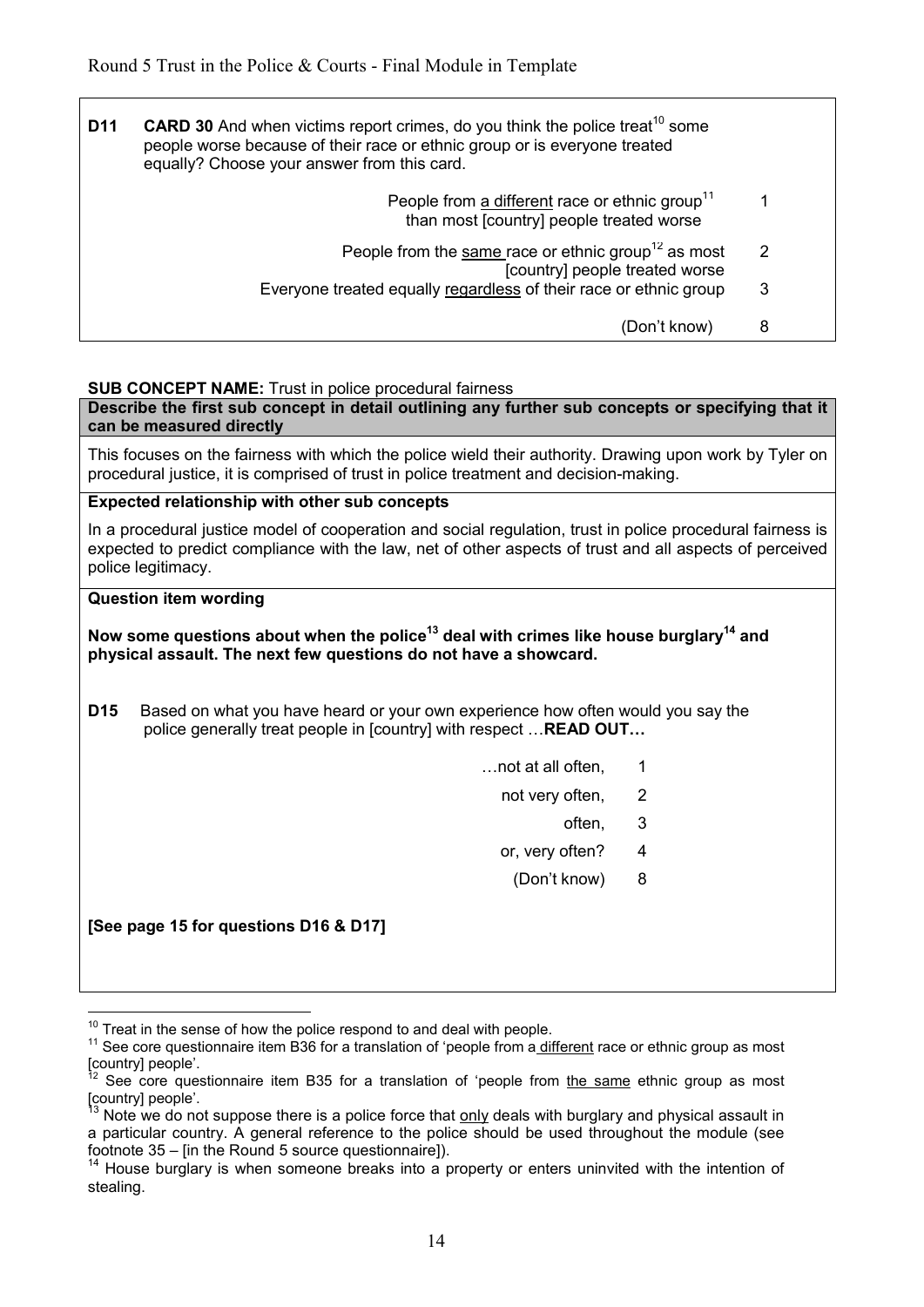| D <sub>16</sub> | About <sup>15</sup> how often would you say that the police make fair, impartial <sup>16</sup> decisions<br>in the cases they deal with? Would you say <b>READ OUT</b>        |                |  |  |  |  |  |  |  |
|-----------------|-------------------------------------------------------------------------------------------------------------------------------------------------------------------------------|----------------|--|--|--|--|--|--|--|
|                 | not at all often,                                                                                                                                                             | 1              |  |  |  |  |  |  |  |
|                 | not very often,                                                                                                                                                               | $\overline{2}$ |  |  |  |  |  |  |  |
|                 | often,                                                                                                                                                                        | 3              |  |  |  |  |  |  |  |
|                 | or, very often?                                                                                                                                                               | 4              |  |  |  |  |  |  |  |
|                 | (Don't know)                                                                                                                                                                  | 8              |  |  |  |  |  |  |  |
| D17             | And when dealing with people in [country], how often would you say the police<br>generally explain their decisions and actions when asked to do so?<br>Would you say READ OUT |                |  |  |  |  |  |  |  |
|                 | not at all often,                                                                                                                                                             | 1              |  |  |  |  |  |  |  |
|                 | not very often,                                                                                                                                                               | 2              |  |  |  |  |  |  |  |
|                 | often,                                                                                                                                                                        | 3              |  |  |  |  |  |  |  |
|                 | or, very often?                                                                                                                                                               | 4              |  |  |  |  |  |  |  |
|                 | (No one ever asks the police to explain their decisions and actions)                                                                                                          | 5              |  |  |  |  |  |  |  |
|                 | (Don't know)                                                                                                                                                                  | 8              |  |  |  |  |  |  |  |

**SUB CONCEPT NAME:** Trust in police priorities/group engagement [please note, this subconcept has been dropped from the final module]

#### **Describe the first sub concept in detail outlining any further sub concepts or specifying that it can be measured directly**

This is the sense that the police have the local community's 'interests at heart'. It is about the alignment between the public and police interests. It overlaps with trust in police effectiveness (in that, it is in the interests of the public that the police achieve their core objectives), but it goes beyond the outcomes of policing to the more value-oriented idea that the police care about and are aligned with specific local needs. A visible, accessible and engaged service listens to members of the community, and allows members of the community to have a say in how their neighbourhood is policed. Given the comparative nature of the ESS, we believe it is also important to ask one question that assesses the extent to which respondents think that the police *should* understand the needs of the local community.

#### **Expected relationship with other sub concepts**

In the UK, trust in police engagement seems especially important in an overall conception of trust in policing. Perhaps this is because of the long-standing symbolic role in the police in notions of 'Britishness' and in symbols of moral authority. Indeed, trust in police engagement or shared priorities is highly correlated with trust in police procedural fairness (Jackson & Bradford, 2010). We predict that in some countries, trust in police engagement will be more important in predicting legitimacy and compliance with the law than in other countries.

#### **Question item wording**

This sub-concept was dropped from the final module. As mentioned above, the reasons were (a) space limitations, and (b) indications that the sub-concept had less relevance in some European countries than in the UK.

 $\overline{a}$  $15<sup>15</sup>$  About in the sense of approximately or roughly.

<sup>&</sup>lt;sup>16</sup> 'Fair, impartial' - in British English the use of both of these words clarifies the meaning of 'fair' in the context of this question. Countries should ensure that impartiality is conveyed.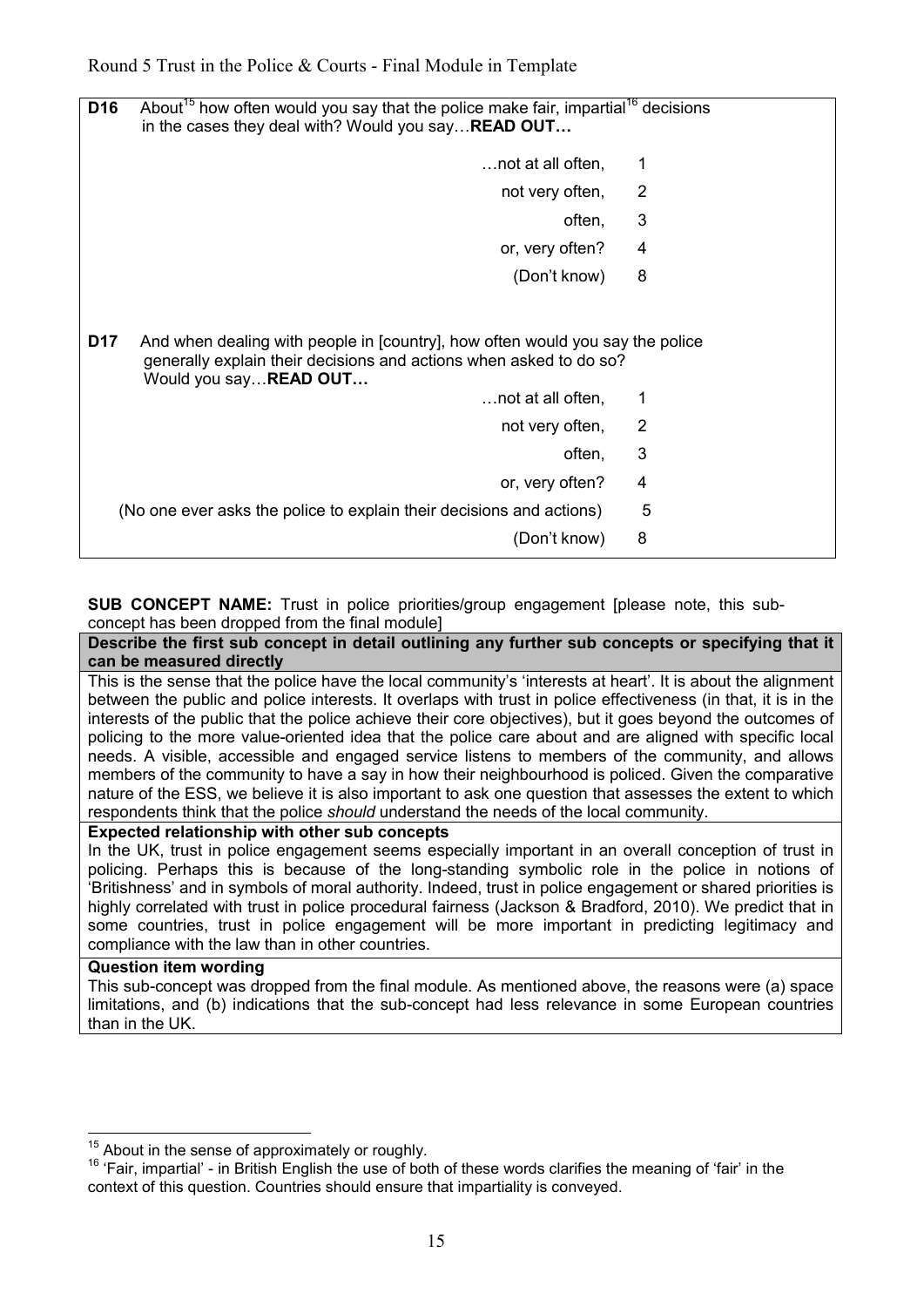## **COMPLEX CONCEPT NAME: Trust in the criminal courts**

#### **Describe the concept in detail, outlining the various sub concepts it comprises**

We have covered our basic theoretical position on the nature of trust. The same structure applies to the criminal courts as it does with the police (Figure 5). Trust in court effectiveness refers to the sense in which the courts perform adequately in establishing the truth, promoting justice, getting the right people, and doing this in an efficient and timely manner. Trust in distributive fairness refers to the sense in which the courts give equal treatment (procedure and outcome) to all groups in society. Trust in procedural fairness refers to the sense in which the courts wield their authority in a fair and respectful manner. We should note that while the focus in 'trust in the police' is on the local police, the focus in 'trust in the criminal courts' is at the highest level of the court system, which is likely to be at the national-level. We reason that high-profile and the most serious criminal cases are more at the forefront of the public mind, and better represent whether 'justice is being done' in society.



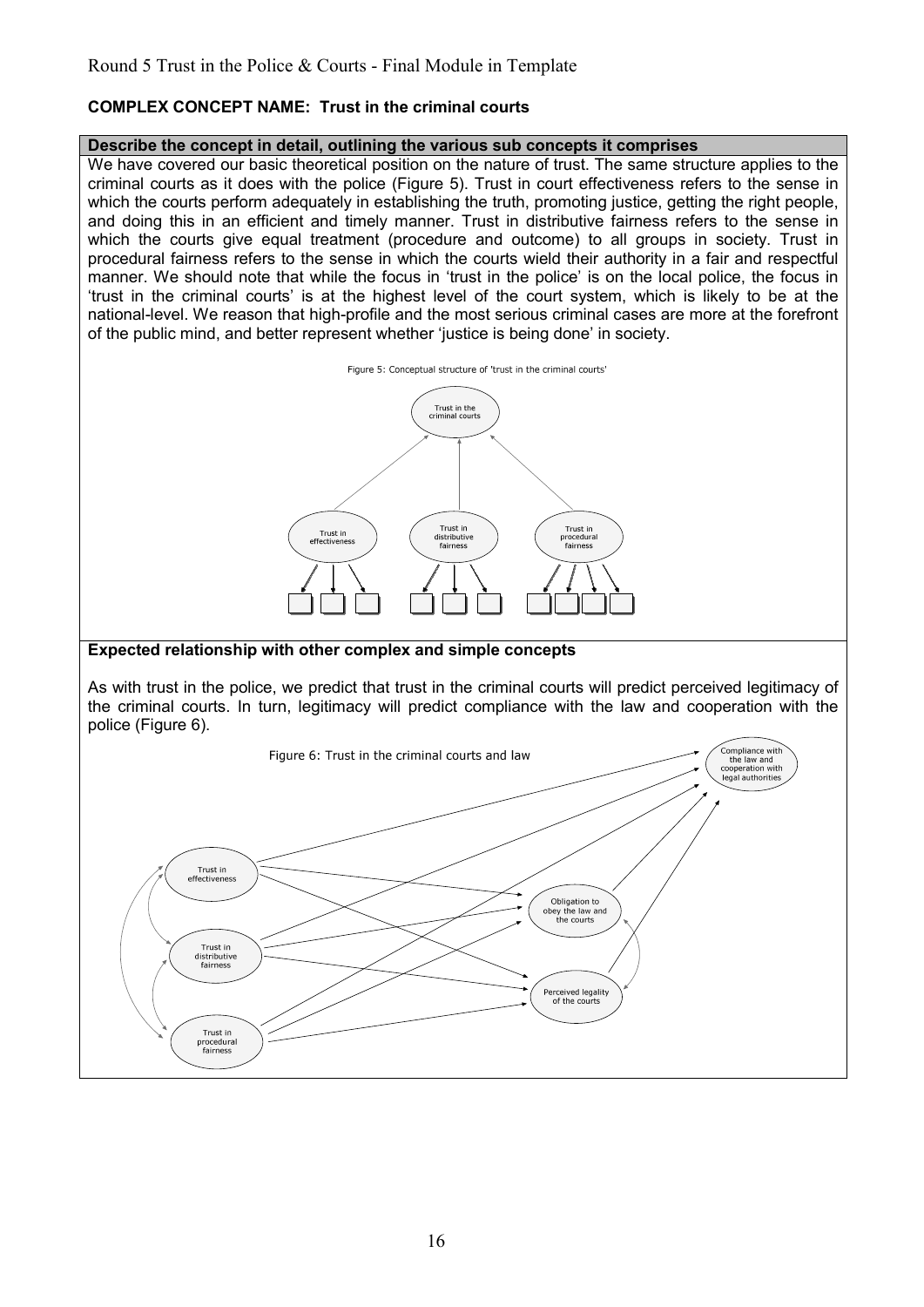#### **SUB CONCEPT NAME:** Trust in criminal court effectiveness

| Describe the first sub concept in detail outlining any further sub concepts or specifying that it<br>can be measured directly |
|-------------------------------------------------------------------------------------------------------------------------------|
| This is the sense that the criminal courts 'get the right people', 'process cases efficiently', and 'establish<br>the truth.' |

#### **Expected relationship with other sub concepts**

In an instrumental model of cooperation and social regulation, trust in court effectiveness is expected to predict legitimacy, cooperation with legal authorities, and compliance with the law.

#### **Question item wording**

**D27 CARD 37** Please tell me how often you think the courts make mistakes that let guilty people go free? Use this card where 0 is never and 10 is always.

| <b>Never</b> |           |    |    |    |    |    |    |    |    | <b>Always</b> | (Don't<br>know) |
|--------------|-----------|----|----|----|----|----|----|----|----|---------------|-----------------|
| 00           | <b>01</b> | 02 | 03 | 04 | 05 | 06 | 07 | 08 | 09 | 10            | 88              |

#### **SUB CONCEPT NAME:** Trust in court distributive fairness

**Describe the first sub concept in detail outlining any further sub concepts or specifying that it can be measured directly**

This is the sense that the criminal courts get appropriate outcomes for all people and give equal treatment to all people that results in a just distribution of actual outcomes.

#### **Expected relationship with other sub concepts**

We hypothesise that trust in distributive fairness will be more important to members of minority groups in predicting perceived legitimacy, compliance with the law and cooperation with the police.

#### **Question item wording**

#### **Now some questions about the chances of different people in [country] being found guilty<sup>17</sup> of crimes they did not commit.**

**D29 CARD 38** Suppose two people - one rich, one poor - each appear in court, charged with an identical crime they did not commit. Choose an answer from this card to show who you think would be more likely to be found guilty.

The rich person is more likely to be found quilty 1

- The poor person is more likely to be found quilty 2
- They both have the same chance of being found guilty 3
	- (Don't know) 8

**[See page 18 for question D30]** 

 $\overline{a}$  $17$  'Found guilty' in the sense of being formally convicted by the courts.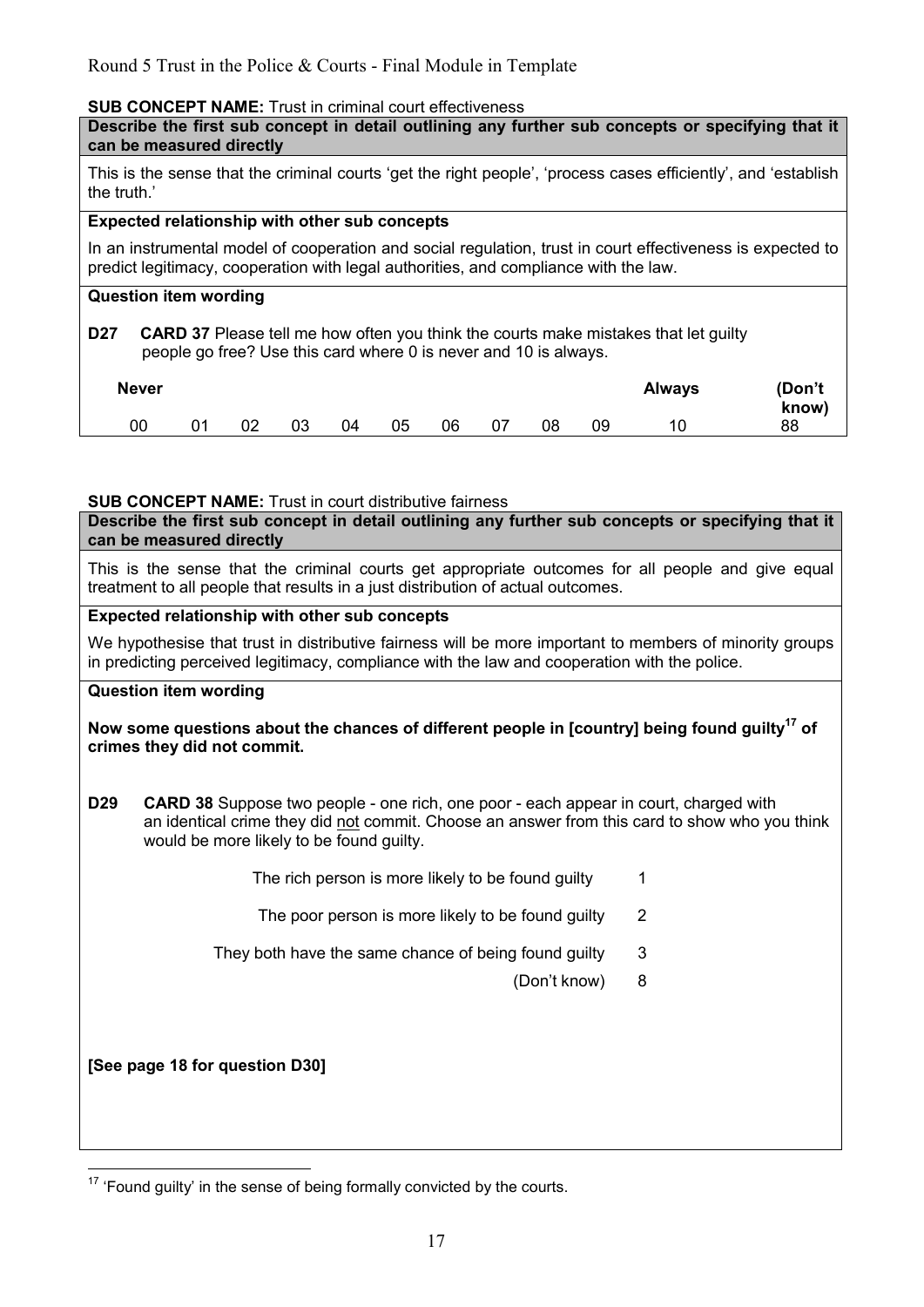| <b>D30</b> | <b>CARD 39</b> Now suppose two people from different race or ethnic groups each appear in court,<br>charged with an identical crime they did not commit. Choose an answer from this card to show<br>who you think would be more likely to be found guilty. |   |  |  |  |  |  |  |
|------------|------------------------------------------------------------------------------------------------------------------------------------------------------------------------------------------------------------------------------------------------------------|---|--|--|--|--|--|--|
|            | The person from a different race or ethnic group than most<br>$[countv]$ people <sup>18</sup> is more likely to be found guilty                                                                                                                            |   |  |  |  |  |  |  |
|            | The person from the same race or ethnic group as most<br>[country] people <sup>19</sup> is more likely to be found guilty                                                                                                                                  | 2 |  |  |  |  |  |  |
|            | They both have the same chance of being found guilty                                                                                                                                                                                                       | 3 |  |  |  |  |  |  |
|            | (Don't know)                                                                                                                                                                                                                                               | 8 |  |  |  |  |  |  |

#### **SUB CONCEPT NAME:** Trust in court procedural fairness

**Describe the first sub concept in detail outlining any further sub concepts or specifying that it can be measured directly**

This is the sense that the courts wield their authority in a fair manner using fair procedures.

#### **Expected relationship with other sub concepts**

<u>.</u>

In a procedural justice model of cooperation and social regulation, trust in court procedural fairness is expected to predict legitimacy, cooperation and compliance with the law, net of other aspects.

#### **Question item wording D28** STILL CARD 37 How often you think the courts make fair, impartial<sup>20</sup> decisions based on the evidence made available to them? Use the same card.

| . .<br><b>Never</b> |    |    |    |    |    |    |    |    |    | Always | (Don't<br>know) |  |
|---------------------|----|----|----|----|----|----|----|----|----|--------|-----------------|--|
| 00                  | 01 | 02 | 03 | 04 | 05 | 06 | 07 | 08 | 09 | 10     | 88              |  |

#### **COMPLEX CONCEPT NAME: Perceived legitimacy of the police**

Please note: as with trust, we distinguish in this module between perceived legitimacy of the police and perceived legitimacy of the law and criminal courts. In the text below on police legitimacy, we outline our general theoretical perspective. The same theoretical work motivates our approach to court legitimacy.

#### **Describe the concept in detail, outlining the various sub concepts it comprises**

Legitimacy refers in part to public beliefs that the justice system has a right to exist, to determine the law, and to govern through the use of coercive power to punish those who act illegally. Following Beetham (1991) we break this down into three criteria (see below). We also assume that legitimacy resides in not just public beliefs, but also in institutional performance (again, see below). Legitimacy is thus measured not just using level-1 and level-2 survey indicators, but also national-level data on efficiency, corruption, accountability and transparency (level-3 indicators).

Legitimacy is the right to govern and the recognition by the governed of that right (Beetham, 1991; Coicaud, 2002; cf. Tankebe, 2007). In order to develop, operate and reproduce themselves effectively,

<sup>&</sup>lt;sup>18</sup> See core questionnaire item B36 for a translation of 'people from a different race or ethnic group as most [country] people'.

<sup>19</sup> See core questionnaire item B35 for a translation of 'people from the same ethnic group as most [country] people'.

<sup>20 &#</sup>x27;Fair, impartial' – in British English the use of both of these words clarifies the meaning of 'fair' in the context of this questions. Countries should ensure that impartiality is conveyed.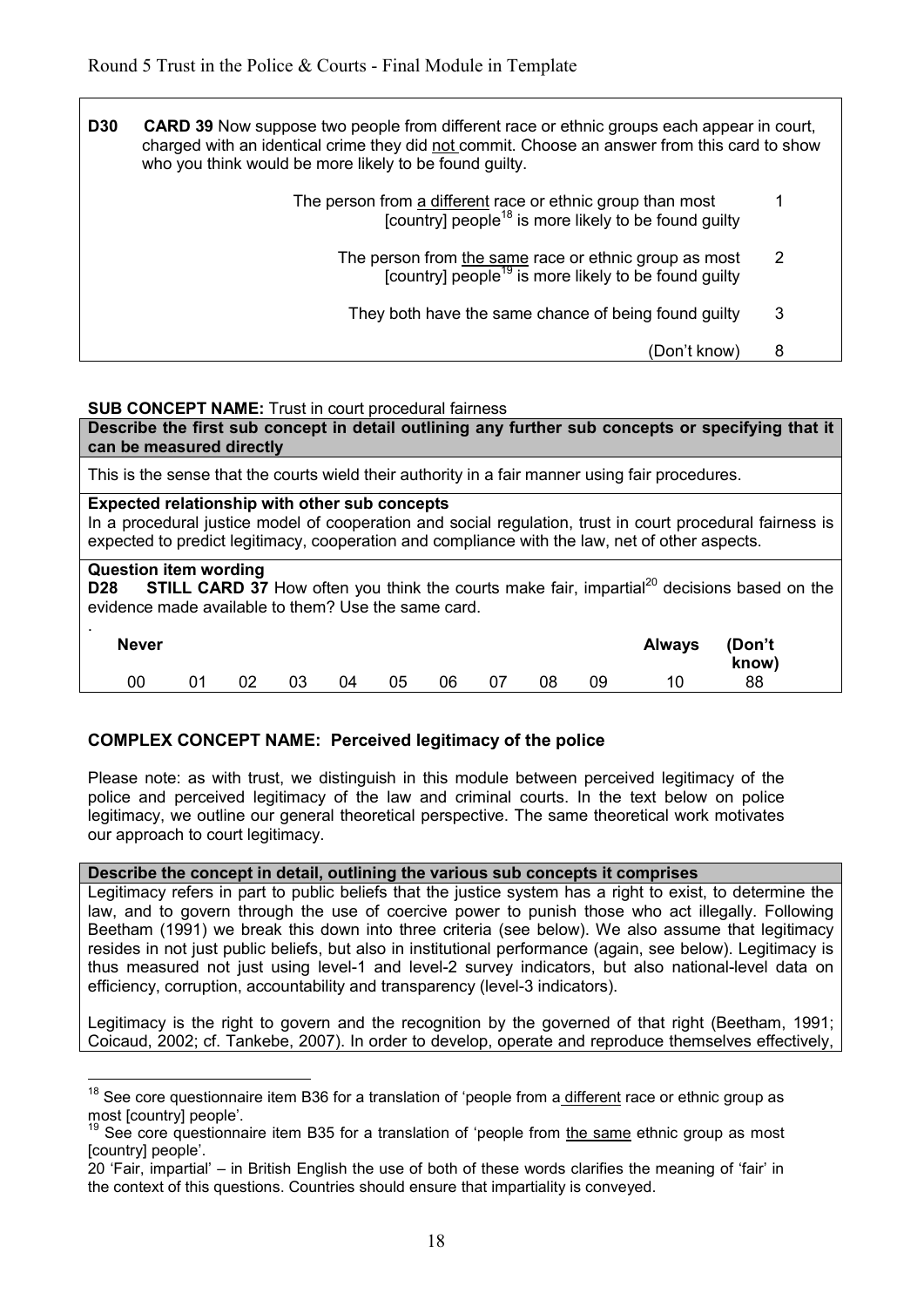social and political arrangements and institutions must have some form of legitimacy. Those who are subject to these arrangements must see them as right and proper.<sup>21</sup> A necessary condition of justifiable use of state power is the legitimacy of the police and the courts. Legitimacy is the very foundation of legal authority. A legitimate police force demonstrates to citizens why its access to and exercise of power is rightful, and why those subject to its power have a corresponding duty to obey (Tyler, 2006).

The concept of legitimacy is generally bound up with the right to be recognised, to have remit over a certain area of life (Habermas, 1979), and to command and be obeyed (Weber, 1978; Tyler, 1990). Applied to the criminal justice system the concept of legitimacy brings to the fore notions of power and authority. While definitions of legitimacy vary widely, a key feature of many is that it confers the right to command and promotes the duty to obey (Weber, 1978; Tyler, 1990). People defer to, and cooperate with, legitimate authorities because they feel it is right to do so (Sunshine and Tyler, 2003a; 2003b). Theorists from Weber onwards have viewed legitimacy as a vital component of social institutions, both in the long run for their very survival, and also on a day-to-day basis since people will defer to and assist institutions they feel to be legitimate.

Hinsch (2008) makes a useful distinction between concepts of legitimacy and conceptions of legitimacy:

- Concepts of legitimacy tell us what is means to say something is legitimate;
- Conceptions of legitimacy specify the criteria that have to be met in order to be legitimate.

In his broad overview, Hinsch identifies two concepts of legitimacy. The first is the empirical concept of the social sciences, the second the normative concept of political philosophy. The empirical concept goes back to Weber, for whom legitimacy denoted the approval or sincere recognition of a norm, law or social institution. Applying this to the legal system, we might say that the rule of law is legitimate when people see the legal system and authorities as providing an appropriate standard of conduct that must be complied with (crucially, not complied with because of external sanction but because it is seen to be the correct standard). As Hinsch (2008: 40) states: 'Since no political regime or social order could persist without a fairly high level of unenforced compliance with its rule, the empirical understanding of legitimacy naturally occupies a central place in explanatory theories of social order.'

This is a citizen-conferred account of legitimacy: it states that a system is legitimate when the public grant it legitimacy. An observer sitting outside the system might find a particular arrangement unjust and unacceptable, but they must nevertheless conclude that it is legitimate when those governed believe it to be so. *To say something is legitimate is to make a factual claim about the subjective state of mind of particular individuals that belong to one political society.* 

The criteria of legitimacy determine the qualities that make an arrangement legitimate, and some political philosophers have followed a loosely Weberian tradition, situating legitimacy in individual's perceptions that the rule of an authority is justified. Here there might be just one criterion of legitimacy: that individuals have an obligation to obey the rules set forth by the legal system and enforced by legal authorities (such as the police). Consequently, according to the empirical concept of legitimacy we could say that the police are legitimate when citizens feel obligated to obey police directives.

But others maintain that in as much as legitimacy is granted by the individual to the institution, it must also contain a normative element – a decision by the individual, whether conscious or not, that the institution shares a certain moral or ethical position (Beetham, 1991). Legitimacy is not just an excuse for power, it is also a justification of that power. This adds to the picture some kind of 'moral alignment' between individuals and the legal/criminal system around them. If one follows this criterion then judgements among individuals about the legitimacy of an institution must be based to some degree on assessments of the congruence between its goals, practises and behaviours and their own.

Indeed, Beetham (1991) adds a third criterion: the perceived legality of legal authorities themselves. Legitimacy, for him, is about the moral justifiability of the power relations bound up in the state and its justice system – conformity to people's values, its ability to satisfy public interests and normative

 $\overline{a}$ <sup>21</sup> Although some political philosophers would argue that legitimacy must involve some 'objective' criteria or requirements of justice and rationality (see Habermas, 1979; Rawls, 1993).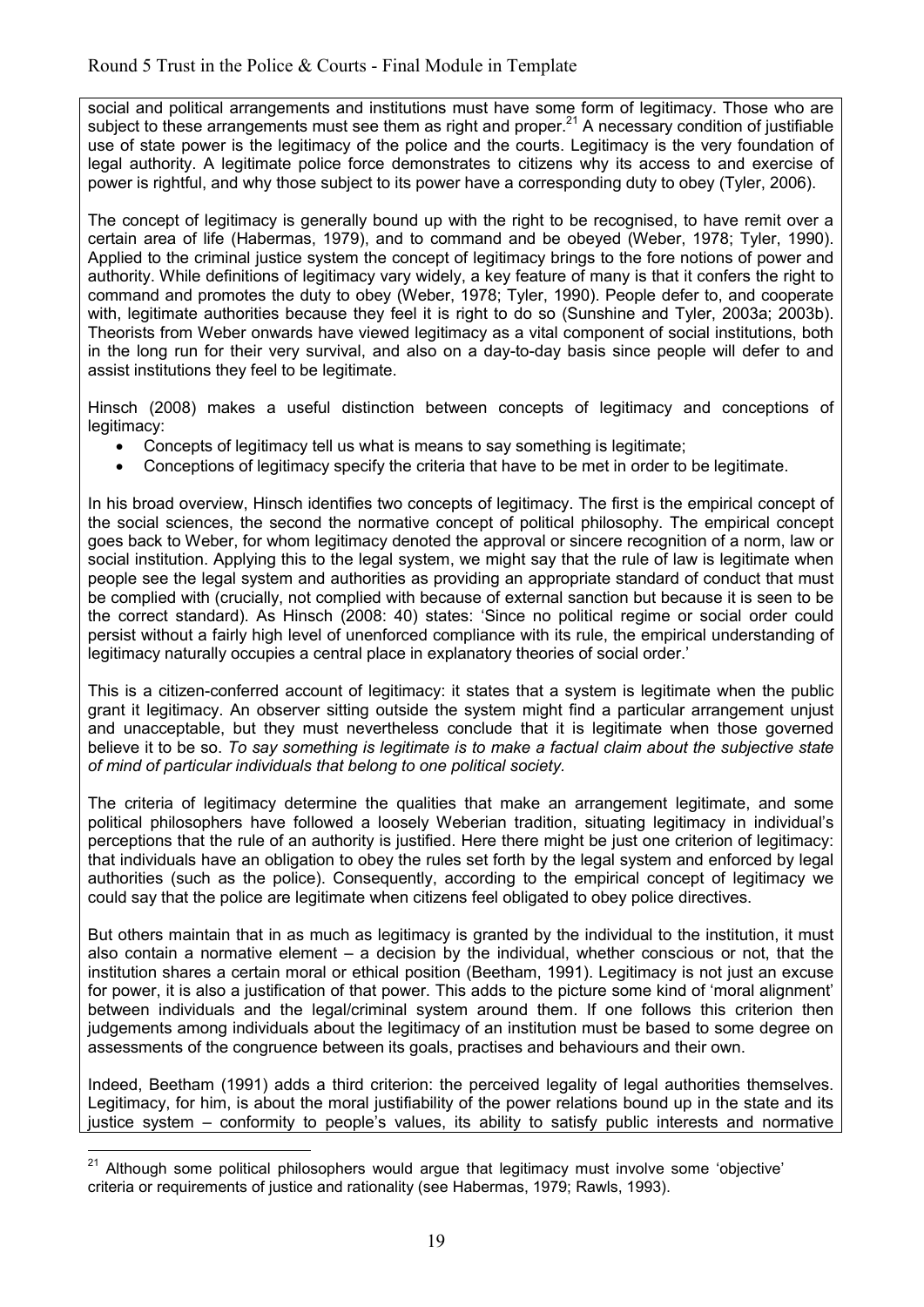expectations, and in the legality of power. All considerations of legitimacy must involve a normative, ideological or moral element; and those granting legitimacy always do so on the basis that it is an expression of common shared values.

Perceived legitimacy is very much the focus of Tyler (2006). Tyler defines legitimacy as a 'psychological property of an authority, institution, or social arrangement that leads those connected to it to believe that it is appropriate, proper, and just.' Tyler specifies police legitimacy as one construct, measuring using multiple indicators that tap both obligation to obey the police and broader issues of institutional trust (Trust, 2011). The addition of institutional trust into the scale means, for Tyler, that obligation is not obligation for fear of coercion and reprisal. Individuals may feel obligated to obey (even if they disagree with the specifics of the particular directive) because there is a shared alignment between citizens and the police (this shared alignment is captured by the institutional trust items).

Our approach is to define perceived police legitimacy as three potentially separate constructs: (a) obligation to obey the police (even if individuals disagree with the content of the orders); (b) moral alignment between citizens and individual police officers; and (c) perceived legality of action. Our framework already captures trust in the model.

We reason that moral alignment between citizens and officers not only provides a measure of whether the police are to seen to operate with some shared ethnical and moral framework, but also that moral alignment provides the police with *moral authority,* as well as the authority to command compliance. We define moral authority here respect for good character and a source of guidance or an exemplar of proper conduct. Importantly, we consider it an empirical question whether obligation to obey and moral alignment actually scale together on one scale. Alternatively, they may constitute separate latent constructs, but that moral identification predicts/shapes obligation to obey. It may be the case that they scale together in some countries (and therefore would be combined into one measurement part of a broader structural model) but do not in other countries (and therefore just be separate parts of the structural model).

We also add the perceived legality of police action, i.e. conformity to established rules that to some degree constitute the normative justification of their power. We assume that an individual confers legitimacy on the justice system when that individual feels (a) an obligation to obey the authority, (b) that the authority expresses shared morals, and (c) that the justice system follows its own internal rules. Our definition of perceived (empirical) legitimacy thus captures perceived duty to obey, moral value congruence (moral alignment) and the belief that the police themselves operate under the rule of law. We assume that citizen-conferred legitimacy is a *formative concept* – it is formed out of a linear combination of the three dimensions (obligation, moral alignment and legality).

The normative concept of legitimacy sets out 'objective' criteria according to which an authority or institution is legitimate, not because of the subjective state of mind of those it governs, but rather because the arrangement meets certain substantive requirements (usually requirements of justice and rationality, for which objective evidence can be adduced). In addition, any normative conception of legitimacy has to describe why meeting these criteria confers authority on norms, institutions, or persons. Why do the criteria generate morally binding rules? Empirical legitimacy means stating that people believe an arrangement to be right and just. *Normative legitimacy means substantive recognition that the truth (or validity) of these arrangements is right and just*.

To summarise, police legitimacy is defined as citizen-conferred (obligation to obey; moral alignment; and perceived legality of action) and system-conferred (expressed consent; normative justifiability of power; perhaps defined as levels of accountability and transparency; and legality of action, perhaps defined as levels of cooperation and abuse). The ESS is the source of the data for citizen-conferred legitimacy. A combination of ESS and contextual data can make up the other estimates.

## **Overview**

The second organising notion in the module is, therefore, *perceived legitimacy of legal authorities.* This we divide into (a) *perceived legitimacy of the police* and (b) *perceived legitimacy of the criminal courts*. As stated above, we see legitimacy as a property both of institutional performance and structure (captured by national-level statistics of efficiency, accountability, legality, and so forth) and of the views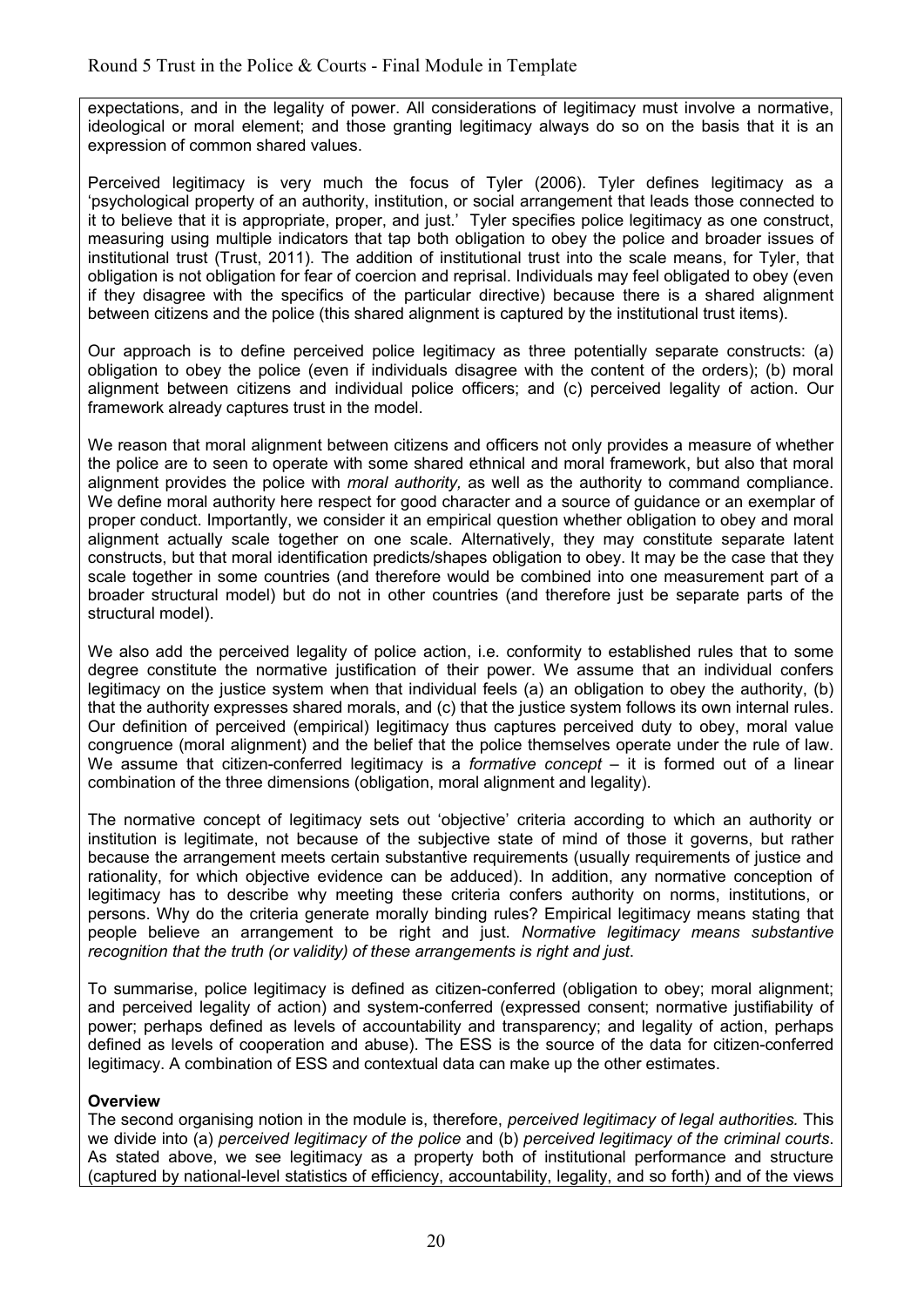of individuals who are subject to the social arrangements (and may need to be treated as a formative construct). System-conferred legitimacy is measured by level-3 indicators, so is not elaborated here. Where we refer to legitimacy below, it should be assumed that we are referring only to perceived (or citizen-conferred) legitimacy.

We define the perceived legitimacy of the police according to two empirically testable models. The first specifies a formative concept with two sub-concepts:

- Obligation to obey or some part of what Beetham calls expressed consent. Here, the perceived legitimacy of the police is measured by asking people whether they would obey the directives of the police, *even if they disagreed with the reasons*. A legitimate authority garners obedience from subordinates.
- Moral alignment we take a social-psychological perspective here, in that the perceived legitimacy of the police is measured by asking people whether decisions are made which accord with the moral values of themselves, and by extension – we assume – their social group(s). This is a sense of moral value congruence with the police as a group authority: it is the assessment of the police as a prototypical representative of moral values.
- Perceived legality of police action this is the sense that the police act within the 'rule of law,' i.e. that they abide by the same rules and laws that they themselves impose on others.

Legitimacy is built upon from its three constituent parts (Figure 7). Crucially, individuals may see the police as following their own rules, and having an appropriate sense of right and wrong, but not necessarily hold an obligation to obey the police. In other words, we treat legitimacy as forming out of the various constituent parts not as directing the various constituent parts.



The second model is based on the hypothesis that the indicators of obligation to obey and moral alignment together scale on one latent variable. If so, then police legitimacy is defined as a formative second-order latent variable.

#### **Expected relationship with other complex and simple concepts**

We have outlined above the overarching theoretical framework. Figure 8 summarises, for ease of reference. We should reiterate that different models specify significant or non-significant paths between (a) trust and legitimacy and (b) legitimacy and compliance. Figure 8 provides all arrows, but this should not be read as our final model.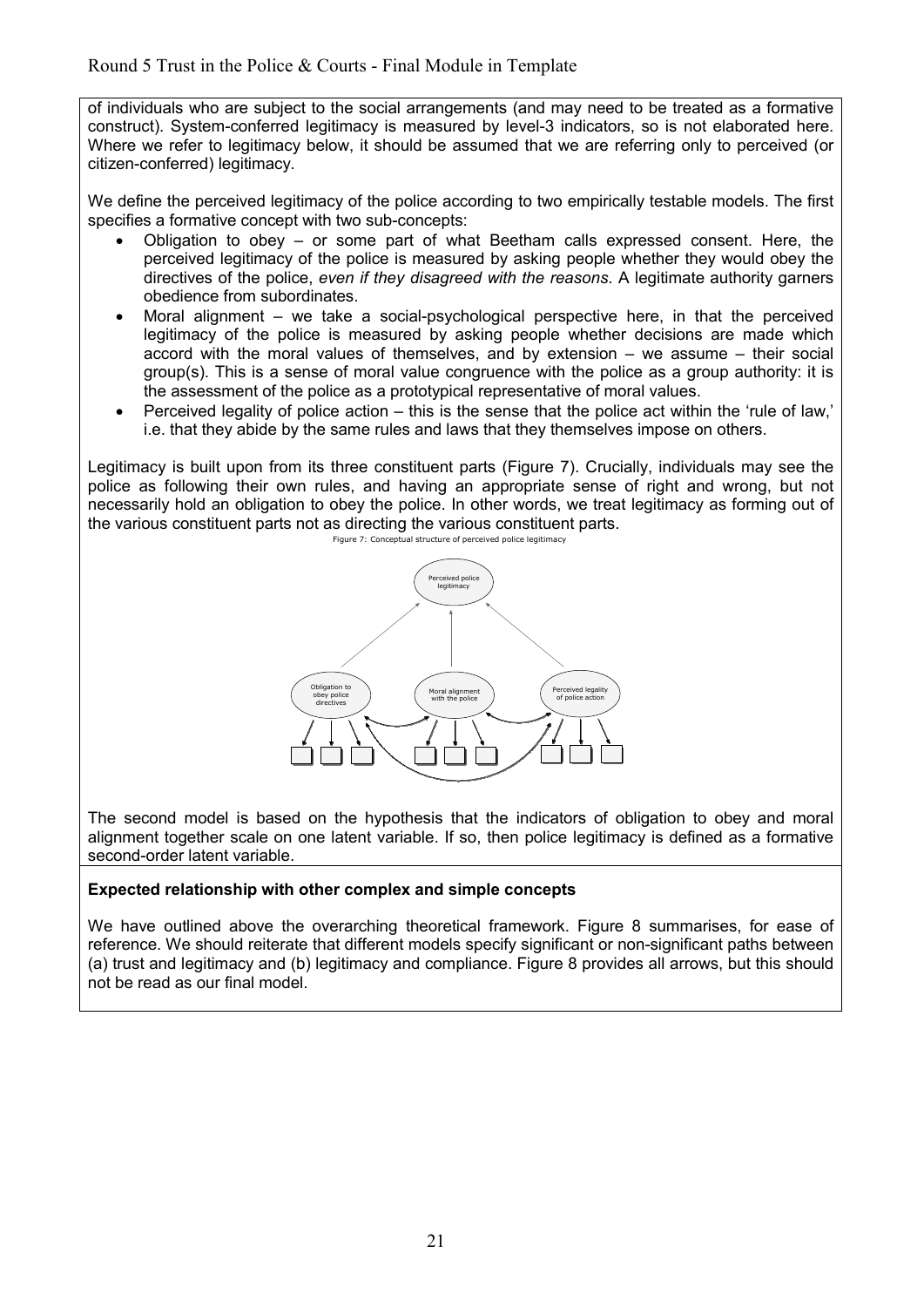Round 5 Trust in the Police & Courts - Final Module in Template



#### **SUB CONCEPT NAME:** Obligation to obey the police

**Describe the first sub concept in detail outlining any further sub concepts or specifying that it can be measured directly**

This captures the idea that people justify the existence of legal authorities when they feel they have an obligation to obey the rules set forth by the legal system and enforced by the authorities (such as the police).

### **Expected relationship with other sub concepts**

Tyler's US-based research has found that obligation to obey police directives (which we could also refer to as the perceived authority of the police) is a more important predictor of compliance with the law than the perceived risk of sanction. Coupled with the role of procedural justice, this relationship is central to the overarching argument. Of note is that Tyler treats obligation to obey as the core measure of legitimacy, although he often includes institutional trust measures into the scale as well.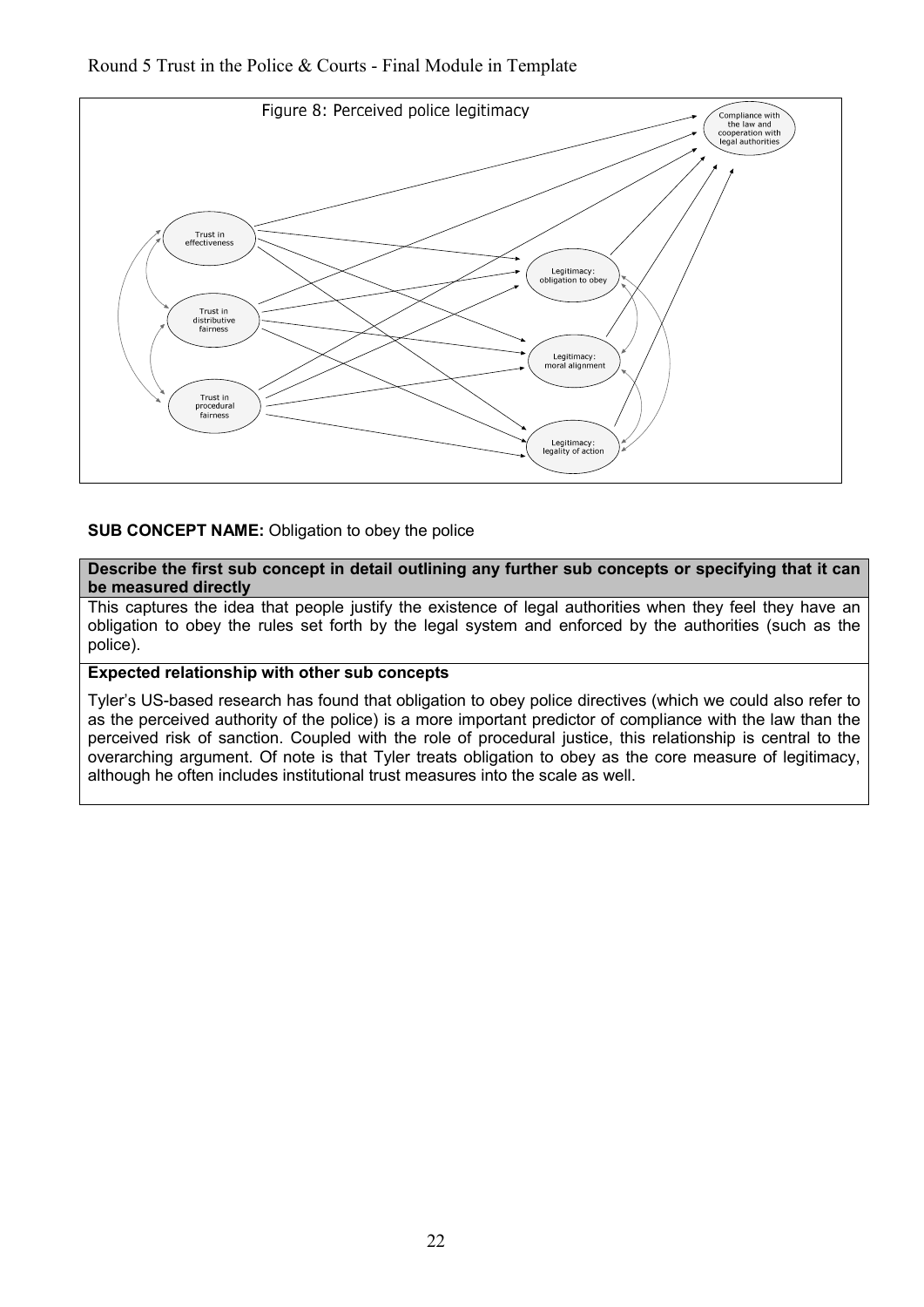## **Question item wording**

**Now some questions about your duty<sup>22</sup> towards the police in [country]. Use this card where 0 is not at all your duty and 10 is completely your duty.** 

**CARD 33** To what extent is it your duty to... **READ OUT...** 

|                 |                                                                                                    | Not at all<br>my duty |    |    |    |    |    |    |    |    |    | <b>Completely</b><br>my duty | (Don't<br>know) |
|-----------------|----------------------------------------------------------------------------------------------------|-----------------------|----|----|----|----|----|----|----|----|----|------------------------------|-----------------|
| D <sub>18</sub> | back $^{23}$ the<br>decisions made<br>by the police even<br>when you<br>disagree with<br>them?     | 00                    | 01 | 02 | 03 | 04 | 05 | 06 | 07 | 08 | 09 | 10                           | 88              |
| D <sub>19</sub> | do what the<br>police tell you<br>even if you don't<br>understand or<br>agree with the<br>reasons? | 00                    | 01 | 02 | 03 | 04 | 05 | 06 | 07 | 08 | 09 | 10                           | 88              |
| <b>D20</b>      | do what the<br>police tell you to<br>do, even if you<br>don't like how<br>they treat you?          | 00                    | 01 | 02 | 03 | 04 | 05 | 06 | 07 | 08 | 09 | 10                           | 88              |

#### **SUB CONCEPT NAME:** Moral alignment with the police

**Describe the first sub concept in detail outlining any further sub concepts or specifying that it can be measured directly**

This captures the idea that people justify the existence of legal authorities when they judge that they have a moral right to exist, i.e. they enact, defend and strengthen the morals of themselves and their community.

#### **Expected relationship with other sub concepts**

It may be that moral alignment with the police is a more important predictor of compliance with the law than obligation to obey. This is the sense that the police represent and enact the appropriate social and moral values that shape what is ethically and normatively appropriate action. Obligation to obey is more of a 'pure authority' – i.e. we should obey authority *because that is the right thing to do.*

#### **Question item wording**

**CARD 34** Using this card, please say to what extent you agree or disagree with each of the following statements about the police in [country].

#### **READ OUT EACH STATEMENT AND CODE IN GRID**

 $\overline{a}$ 

 $22$  'Duty' in the sense of a citizen's moral duty to the state. The same translation for duty should be used for the scale labels at D19 and D20.

 $3$  Back in the sense of 'support '.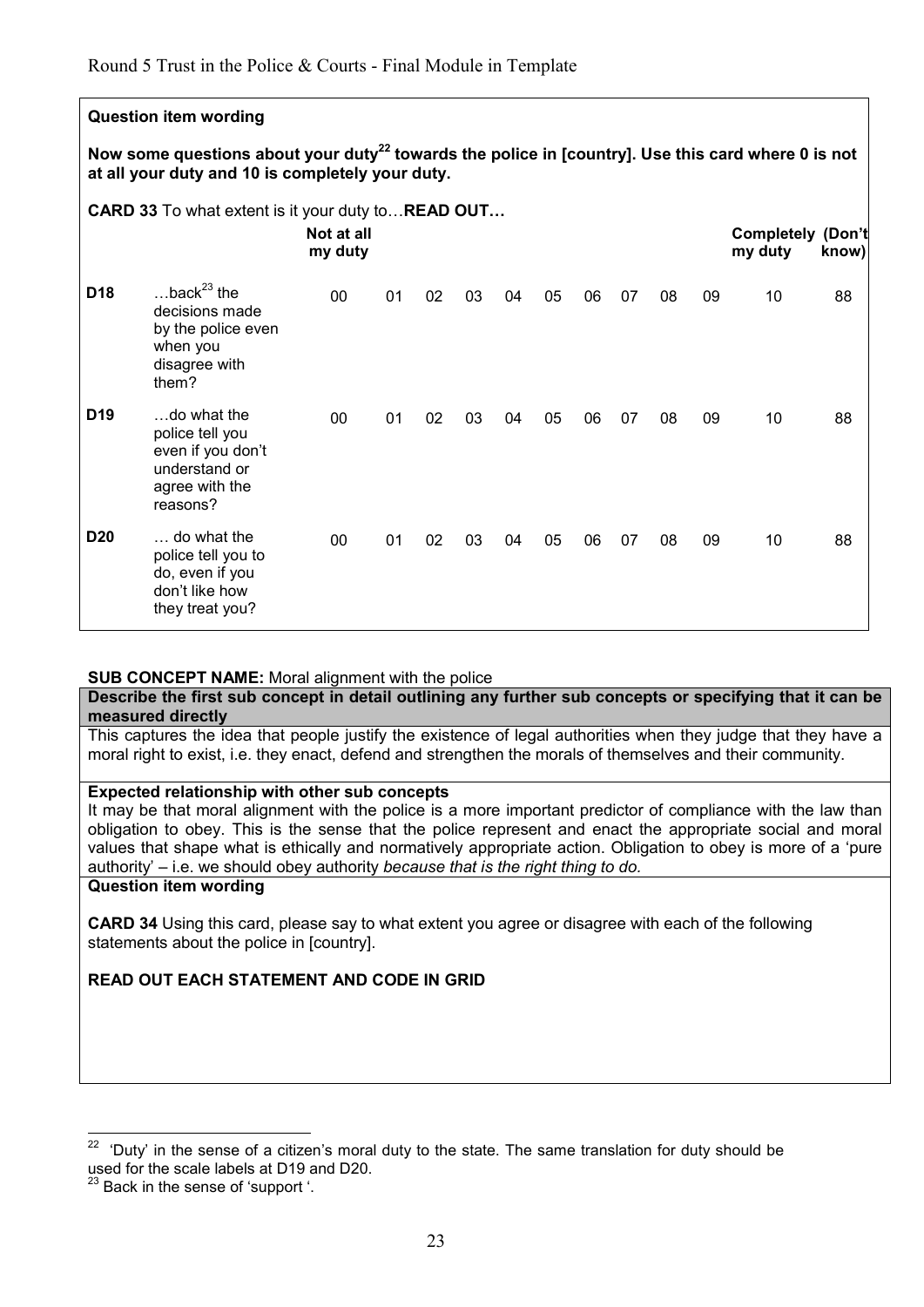#### Round 5 Trust in the Police & Courts - Final Module in Template

|                 |                                                                                          | <b>Agree</b><br>strongly | <b>Agree</b> | <b>Neither</b><br>agree<br>nor<br>disagree | <b>Disagree</b> | <b>Disagree</b><br>strongly | (Don't<br>know) |  |
|-----------------|------------------------------------------------------------------------------------------|--------------------------|--------------|--------------------------------------------|-----------------|-----------------------------|-----------------|--|
| D <sub>21</sub> | The police generally have<br>the same sense of right<br>and wrong <sup>24</sup> as I do. |                          |              | 3                                          | 4               | 5                           | 8               |  |
| D <sub>22</sub> | The police stand up for <sup>25</sup><br>values that are important<br>to people like me. |                          | 2            | 3                                          | 4               | 5                           | 8               |  |
| D <sub>23</sub> | generally support how<br>the police usually act.                                         |                          | 2            | 3                                          | 4               | 5                           | 8               |  |

#### **SUB CONCEPT NAME:** Perceived legality of police action

**Describe the first sub concept in detail outlining any further sub concepts or specifying that it can be measured directly** In contrast to trust in police fairness, this refers to higher-level corruption and the extent to which the police break laws and their own rules, in particularly tapping into issues of corruption (bribery) and unreasonable

#### influence (state capture). **Expected relationship with other sub concepts**

As with moral alignment and obligation to obey, we predict that perceived legality will predict cooperation with legal authorities and compliance with the law. The reasoning is simple. If the authorities are thought not to follow the laws that govern society, this may create a certain cynicism and disengagement among citizens. The legitimacy of the institution is eroded and normative motivation (to comply and cooperation) is damaged.

#### **Question item wording**

**CARD 34** Using this card, please say to what extent you agree or disagree with each of the following statements about the police in [country]. **READ OUT EACH STATEMENT AND CODE IN GRID**

|                 |                                                                                                                                                                         | Agree<br>strongly | Agree | <b>Neither</b><br>agree<br>nor<br>disagree | <b>Disagree</b> | <b>Disagree</b><br>strongly | (Don't<br>know) |  |
|-----------------|-------------------------------------------------------------------------------------------------------------------------------------------------------------------------|-------------------|-------|--------------------------------------------|-----------------|-----------------------------|-----------------|--|
| D <sub>24</sub> | The decisions and actions<br>of the police are unduly<br>influenced by pressure<br>from political parties and<br>politicians.                                           | 1                 | 2     | 3                                          | 4               | 5                           | 8               |  |
|                 | Now one last question about the police and things they may or may not do.                                                                                               |                   |       |                                            |                 |                             |                 |  |
| D <sub>25</sub> | <b>CARD 35</b> How often would you say that the police in [country] take bribes <sup>26</sup> ?<br>Choose your answer from this card where 0 is never and 10 is always. |                   |       |                                            |                 |                             |                 |  |
|                 | <b>Never</b>                                                                                                                                                            |                   |       |                                            |                 | <b>Always</b>               | (Don't<br>know) |  |

00 01 02 03 04 05 06 07 08 09 10 88

 ${\bf 24}$ 'Sense of right and wrong' in terms of 'feeling of morally right or wrong from a personal point of view'.

<sup>&</sup>lt;sup>25</sup> 'Stand up for' in the sense of 'defend/uphold/promote'.

<sup>26</sup> 'Bribes' can include ANY unauthorised inducement – whether it is an amount of money and/or something else that is valuable or gives influence.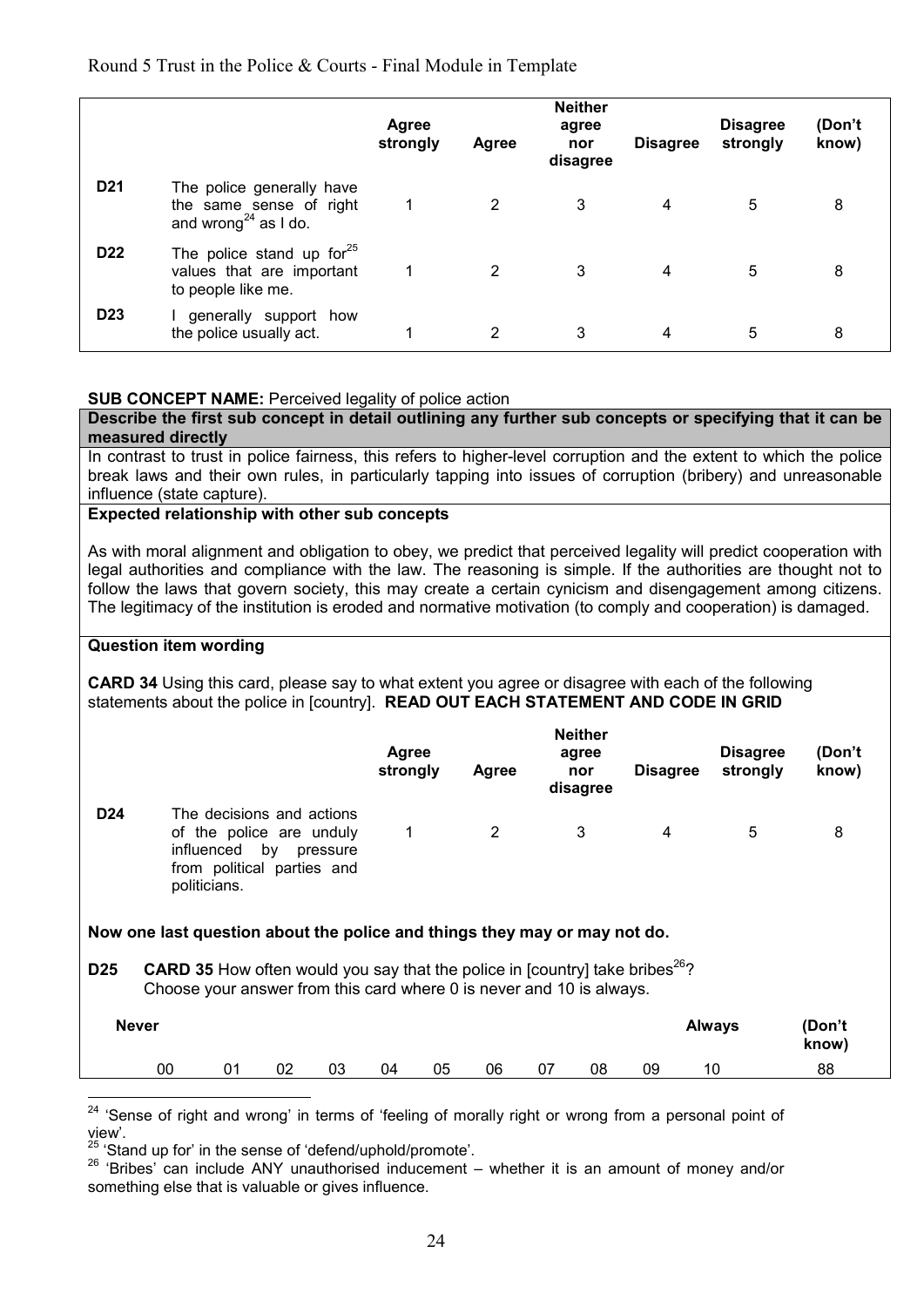## **COMPLEX CONCEPT NAME: Perceived legitimacy of the law and criminal courts**

#### **Describe the concept in detail, outlining the various sub concepts it comprises**

We have already covered our basic theoretical position on the nature of perceived legitimacy. The same structure applies to the law and the criminal courts as it does with the police (Figure 9). The one exception to this is that we drop moral alignment with the court (to some degree, our personal morality scale corresponds to moral alignment with the laws that proscribe these three behaviours). Perceived legitimacy of the law and the criminal courts refers to the sense in which the law and court directives should be obeyed and whether the courts are seen to act under the rule of law. As with the police, it may be that different models apply in different countries. In other words, obligation to obey and perceived legality may be separate constructs in some countries. But they may also combine to form a single reflective concept that we would name 'perceived legitimacy of the law and criminal courts'.<br>Figure 9: Conceptual structure of 'perceived legitimacy of the courts and the law' Perceived Perceived<br>legitimacy of the<br>courts and the law Obligation to Perceived legality<br>of the courts obey the courts and the law **Expected relationship with other complex and simple concepts** Figure 10: Perceived court and legal legitimacy Compliance with<br>the law Trust in Legitimacy:<br>obligation to<br>obey the courts<br>and law Trust in<br>distributiv<br>fairness Legitimacy:<br>rceived legal Trust in<br>procedural<br>fairness As with police legitimacy, we predict that trust in the criminal courts will predict perceived legitimacy of the law and courts (Figure 10). In turn, legitimacy will predict compliance with the law and cooperation with

**SUB CONCEPT NAME:** Obligation to obey the law and court decisions

legal authorities.

**Describe the first sub concept in detail outlining any further sub concepts or specifying that it can be measured directly**

We consider obligation to obey the law and criminal courts in much the same way as obligation to obey the police: that citizens feel the duty to obey, even if they disagree with the specifics of the particular law, decision or directive.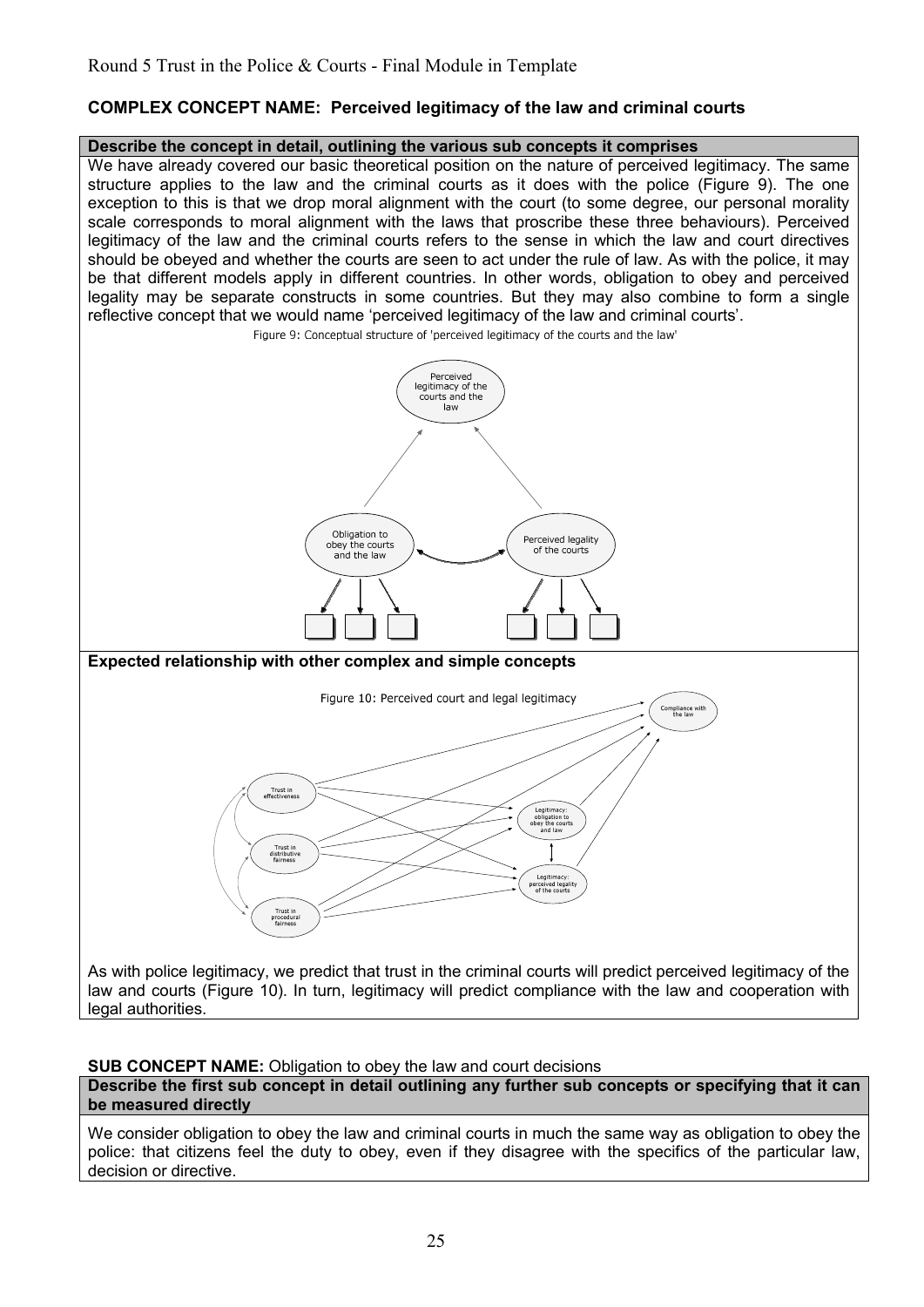#### **Expected relationship with other sub concepts**

Obligation to obey the law and the courts is hypothesised to generate/reflect part of the authority that the justice system needs to generate to instil in citizens compliance with the law, even when people do not agree with a specific law.

#### **Question item wording**

**CARD 41** Using this card, please say to what extent you agree or disagree with each of the following statements about [country] nowadays.

#### **READ OUT EACH STATEMENT AND CODE IN GRID**

|            |                                                                                                | Agree<br>strongly | Agree          | <b>Neither</b><br>agree nor<br>disagree | <b>Disagree</b> | <b>Disagree</b><br>strongly | (Don't<br>know) |  |
|------------|------------------------------------------------------------------------------------------------|-------------------|----------------|-----------------------------------------|-----------------|-----------------------------|-----------------|--|
| D34        | Everyone has a duty <sup>27</sup> to<br>back <sup>28</sup> the final verdict of<br>the courts. |                   | $\overline{2}$ | 3                                       | 4               | 5                           | 8               |  |
| D35        | All laws should <sup>29</sup> be strictly<br>obeyed.                                           | 1                 | $\overline{2}$ | 3                                       | 4               | 5                           | 8               |  |
| <b>D36</b> | Doing the right thing <sup>30</sup><br>sometimes means<br>breaking the law.                    |                   | 2              | 3                                       | 4               | 5                           | 8               |  |

#### **SUB CONCEPT NAME:** Moral alignment with the courts

**Describe the first sub concept in detail outlining any further sub concepts or specifying that it can be measured directly**

As with the police, it is important to go beyond dull compulsion to assess whether obligation to obey is based upon shared, normative and ethic frameworks. So it may be that obligation to obey and moral alignment scale together, or it may be that they are separate constructs.

#### **Expected relationship with other sub concepts**

As indicated above, we hypothesise that moral alignment will predict both obligation to obey and compliance with the law, and that compliance with the law will also be predicted by obligation to obey.

#### **Question item wording**

**CARD 41** Using this card, please say to what extent you agree or disagree with each of the following statements about [country] nowadays.

#### **READ OUT EACH STATEMENT AND CODE IN GRID**

|     |                                                                                                          | Agree<br>strongly | Agree | <b>Neither</b><br>agree<br>nor<br>disagree | <b>Disagree</b> | <b>Disagree</b><br>strongly | (Don't<br>know) |
|-----|----------------------------------------------------------------------------------------------------------|-------------------|-------|--------------------------------------------|-----------------|-----------------------------|-----------------|
| D32 | Courts generally protect the<br>interests of the rich and<br>powerful above those of<br>ordinary people. |                   | 2     |                                            | 4               | $\mathbf b$                 | 8               |

 $\overline{a}$  $27$  'Duty' in the sense of a citizen's moral duty to the state. The same translation for duty should be used for the scale labels at D19 and D20.

<sup>&</sup>lt;sup>28</sup> Back in the sense of 'support '.

<sup>29</sup> 'Should' - in the sense of 'must'.

<sup>30</sup> 'Doing the right thing' in the sense of 'morally from a personal point of view'.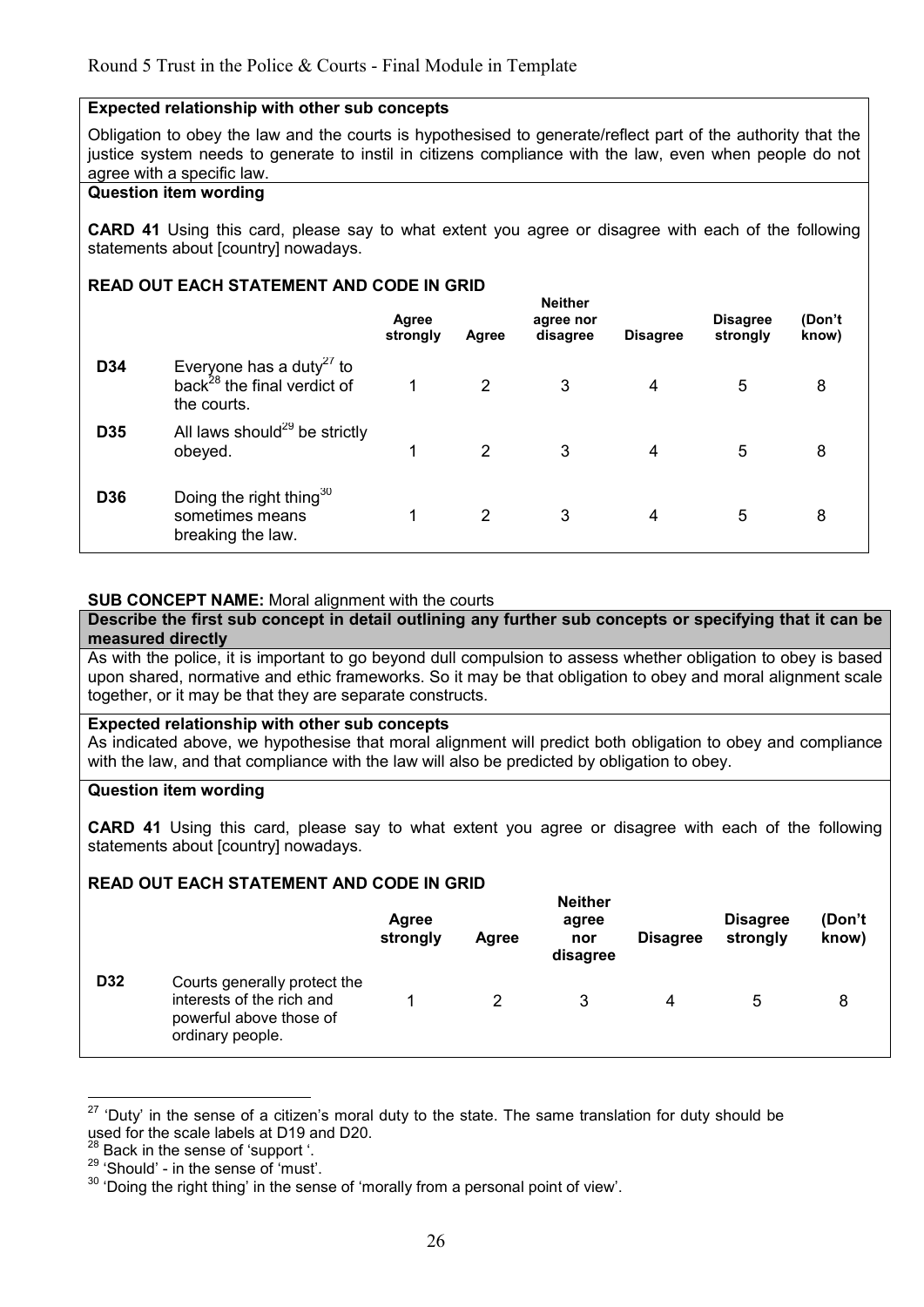## **COMPLEX CONCEPT NAME:** Perceived legality of court action

#### **Describe the first sub concept in detail outlining any further sub concepts or specifying that it can be measured directly**

This refers to perceptions of corruption and the extent to which the police and the courts break laws and their own rules, in particularly tapping into issues of corruption. We also extend the notion of legality to protecting the interests of the rich and powerful, on the assumption that people should be treated equally under the rule of law.

## **Expected relationship with other sub concepts**

As indicated in Figure 1, we expect perceived legality to shape expectation-based and motive-based trust.

#### **Question item wording**

#### **Now a question about judges and things they may or may not do.**

**D31 CARD 40** Using this card please tell me how often you would say that judges in [country] take bribes $31$ ?

|            | <b>Never</b> |                                                                                                                               |    |    |                          |    |                |    |                                            |                 | <b>Always</b>               | (Don't<br>know) |
|------------|--------------|-------------------------------------------------------------------------------------------------------------------------------|----|----|--------------------------|----|----------------|----|--------------------------------------------|-----------------|-----------------------------|-----------------|
|            | 00           | 01                                                                                                                            | 02 | 03 | 04                       | 05 | 06             | 07 | 08                                         | 09              | 10                          | 88              |
|            |              |                                                                                                                               |    |    | <b>Agree</b><br>strongly |    | Agree          |    | <b>Neither</b><br>agree<br>nor<br>dicoaroo | <b>Disagree</b> | <b>Disagree</b><br>strongly | (Don't<br>know) |
| D32        |              | Courts generally protect<br>the interests of the rich<br>and powerful above those<br>of ordinary people.                      |    |    | 1                        |    | $\overline{2}$ |    | 3                                          | 4               | 5                           | 8               |
| <b>D37</b> |              | The decisions and actions<br>of the courts are unduly<br>influenced by pressure<br>from political parties and<br>politicians. |    |    | 1                        |    | $\overline{2}$ |    | 3                                          | $\overline{4}$  | 5                           | 8               |

## **COMPLEX CONCEPT NAME:** Public cooperation with the police and courts

#### **Describe the concept in detail**

Criminal justice agencies have come to recognise that building or retaining public trust is a central aspect of police performance. In a democratic society, people have the right to feel that the police both represent and serve them. But more pertinently in the current context, trust is thought to be important because it is related in some way to people's propensities to defer to, assist and otherwise support the police. The more favourable public opinion, it is held, the greater the likelihood that people will help, and call on the help of, the police.

Cooperation, of course, has different shades of meaning. Some governments, especially those that see (or present in their policy documents) crime control as a struggle between the 'law-abiding majority' and 'criminals,' think of cooperation in terms of the *support* given to law enforcement by the former in pursuit of the latter – reporting crimes to the police, for example, and acting as witnesses and jurors. Equally or more important, cooperation with law could be construed to embrace *compliance*, in the sense of obedience to the law. We have taken the view that it is simpler and less confusing to define cooperation and compliance as conceptually and empirically separate processes.

 $\overline{a}$  $31$  'Bribes' can include ANY unauthorised inducement – whether it is an amount of money and/or something else that is valuable or gives influence.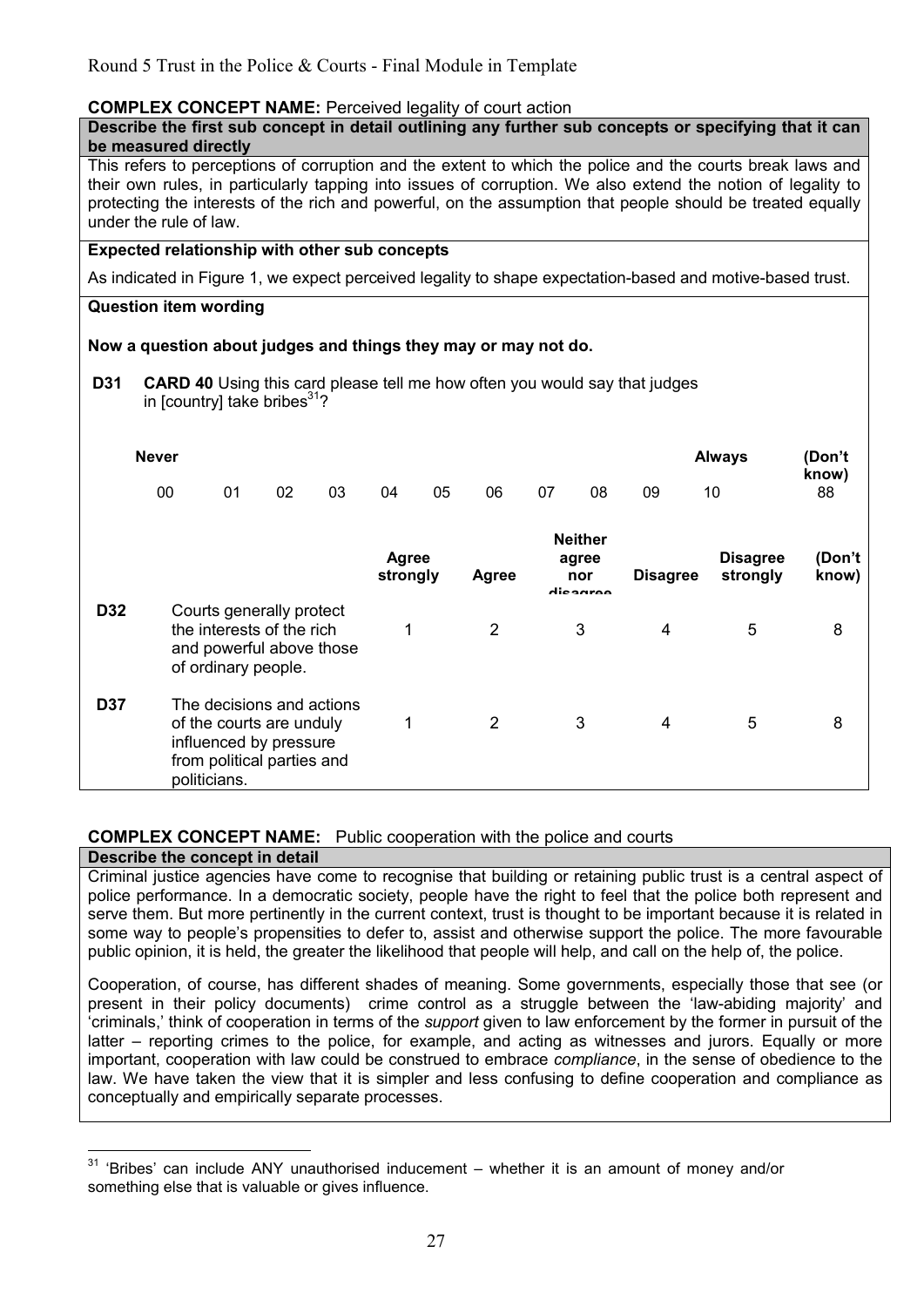The procedural justice perspective provides a compelling argument as to why people do, or do not, cooperate with the police and other criminal justice agencies. Backed by a wealth of empirical evidence, the procedural justice approach holds that public perceptions of fairness, equitability and transparency of procedure are central in securing support for and cooperation with criminal justice institutions. Fair and decent treatment fosters satisfaction with the authority involved and enhances its legitimacy. This enhanced legitimacy is then itself linked not only to greater compliance with the authority's instructions but increased propensities to assist it in the future (Tyler 1990; Tyler and Huo 2002). Indeed, for Tyler and colleagues the defining feature of a legitimate authority is that those subject to it feel that it should be deferred to and obeyed as of right (and not, for example, because of the threat of physical force).

In contrast, if the police are perceived to be illegitimate not only will cooperation decline. People will be less likely to obey the law. This may encourage or force authorities to take a more punitive and/or aggressive stance, which will likely be perceived as procedurally unfair by members of the public. A downward spiral of increasing separation and antagonism between police and public is therefore one possible outcome from public perceptions that police are procedurally unfair or unjust – exactly the situation pertaining in the brief examples of police-community relations cited above.

#### **Question item wording**

#### **ASK ALL**

#### **Now some questions about what you would do if you were the only witness to a crime. The next few questions do not have a showcard.**

**D40** Imagine that you were out<sup>32</sup> and saw someone push a man to the ground and steal his wallet. How likely would you be to call<sup>33</sup> the police? Would you be... READ OUT...

- $\dots$  not at all likely.  $1$ 
	- not very likely, 2
- likely, 3
	- or, very likely? 4
		- (Don't know) 8
- **D41** How willing<sup>34</sup> would you be to identify the person who had done it? Would you  $be...$ **READ OUT...** 
	- $\dots$  not at all willing,  $1$ 
		- not very willing, 2
- willing, 3 and 3 and 3 and 3 and 3 and 3 and 3 and 3 and 3 and 3 and 3 and 3 and 3 and 3 and 3 and 3  $\,$ 
	- or, very willing? 4
		- (Don't know) 8

**D42** And how willing would you be to give evidence<sup>35</sup> in court against the accused? Would you be...READ OUT...

- $\ldots$  not at all willing, 1
	- not very willing, 2
- willing, 3 and 3 and 3 and 3 and 3 and 3 and 3 and 3 and 3 and 3 and 3 and 3 and 3 and 3 and 3 and 3  $\,$ 
	- or, very willing? 4
		- (Don't know) 8

-

 $32$  'Out' as in 'not at one's home'.

<sup>&</sup>lt;sup>33</sup> 'Call' refers to telephoning the police.

<sup>&</sup>lt;sup>34</sup> 'Willing' in the sense of 'freely choose to'.

<sup>&</sup>lt;sup>35</sup> 'Evidence' refers to the 'testimony' a witness gives verbally in court.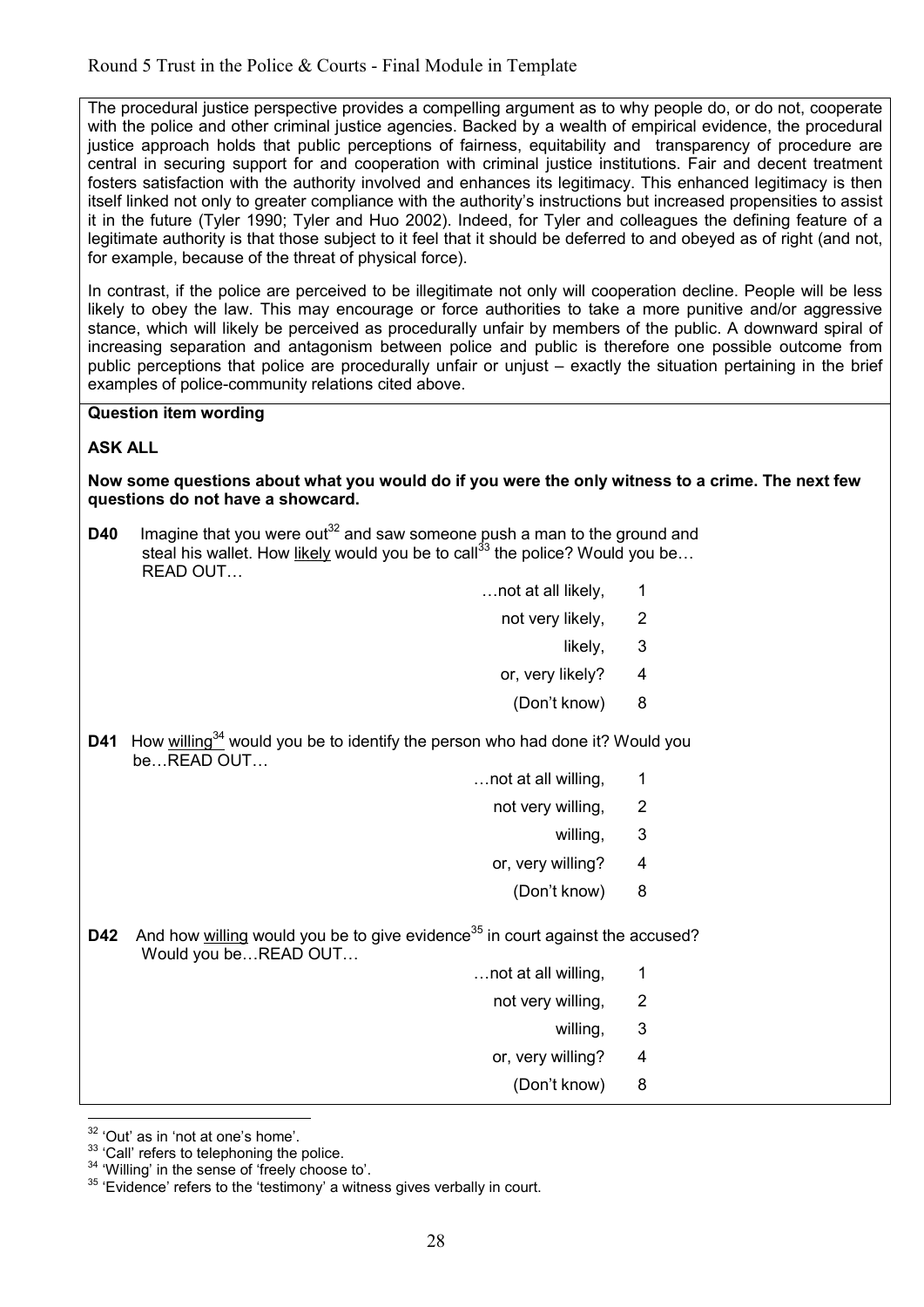## **COMPLEX CONCEPT NAME:** Compliance with the law [S: Comply]

#### **Describe the concept in detail**

Compliance with the law is one of the key concepts of the module. Modelling factors that help explain compliance with the law allows us to make core theoretical and political conclusions about the nature of cooperation and self-regulation, as well as the type of criminal justice policies that are likely to secure public compliance and cooperation.

In the first document submitted to the ESS team in May 2009, we suggested the following three behaviours/crime-types: (a) bought something you thought might be stolen; (b) illegally disposed of rubbish or litter; and (c) committed traffic offences. Respondents would be asked how often they had done each of these things during the past five years ('often', 'sometimes', 'seldom', or 'never').

We moved to these categories:

- made an exaggerated or false insurance claim;
- bought something you<sup>36</sup> thought might be stolen; and,
- committed a traffic offence like speeding or crossing a red light.

#### **Question item wording**

#### **Now some questions about things you might have done.**

**CARD 44** Using this card please tell me how often you have done each of these things in the last five vears? How often have you... **READ OUT...** 

|     |                                                                       | <b>Never</b> | Once | <b>Twice</b> | 3 or 4<br>times | 5 times<br>or more | (Don't<br>know) |
|-----|-----------------------------------------------------------------------|--------------|------|--------------|-----------------|--------------------|-----------------|
| D43 | made an exaggerated or false<br>insurance claim <sup>37</sup> ?       | 1            | 2    | 3            | 4               | 5                  | 8               |
| D44 | bought something you <sup>38</sup><br>thought might be stolen?        |              | 2    | 3            | 4               | 5                  | 8               |
| D45 | committed a traffic offence like<br>speeding or crossing a red light? | 1            | 2    | 3            | 4               | 5                  | 8               |

#### **COMPLEX CONCEPT NAME:** Perceived risk of sanction

| Describe the concept in detail                                                                             |
|------------------------------------------------------------------------------------------------------------|
| There are at least three reasons why people comply with the law:                                           |
| 1. Legitimacy of legal authorities: we hand over responsibility to authority figures to define and enforce |
| acceptable conduct                                                                                         |

- 2. Risk of sanction: people are governed by their self-interest
- 3. Personal morality: when our sense of right and wrong is aligned with the law (and by extension the CJS)

The perceived risk of sanction captures the idea that people comply with the law when they think that doing otherwise would lead to capture and punishment.

 $\overline{a}$ 

 $\frac{36}{12}$  'You' as in 'the respondent personally'

 $37$  The phrase 'Made an exaggerated or false insurance claim' was included in Item E15 in ESS Round 2 but the question stem was different.

<sup>38</sup> 'You' as in 'the respondent personally'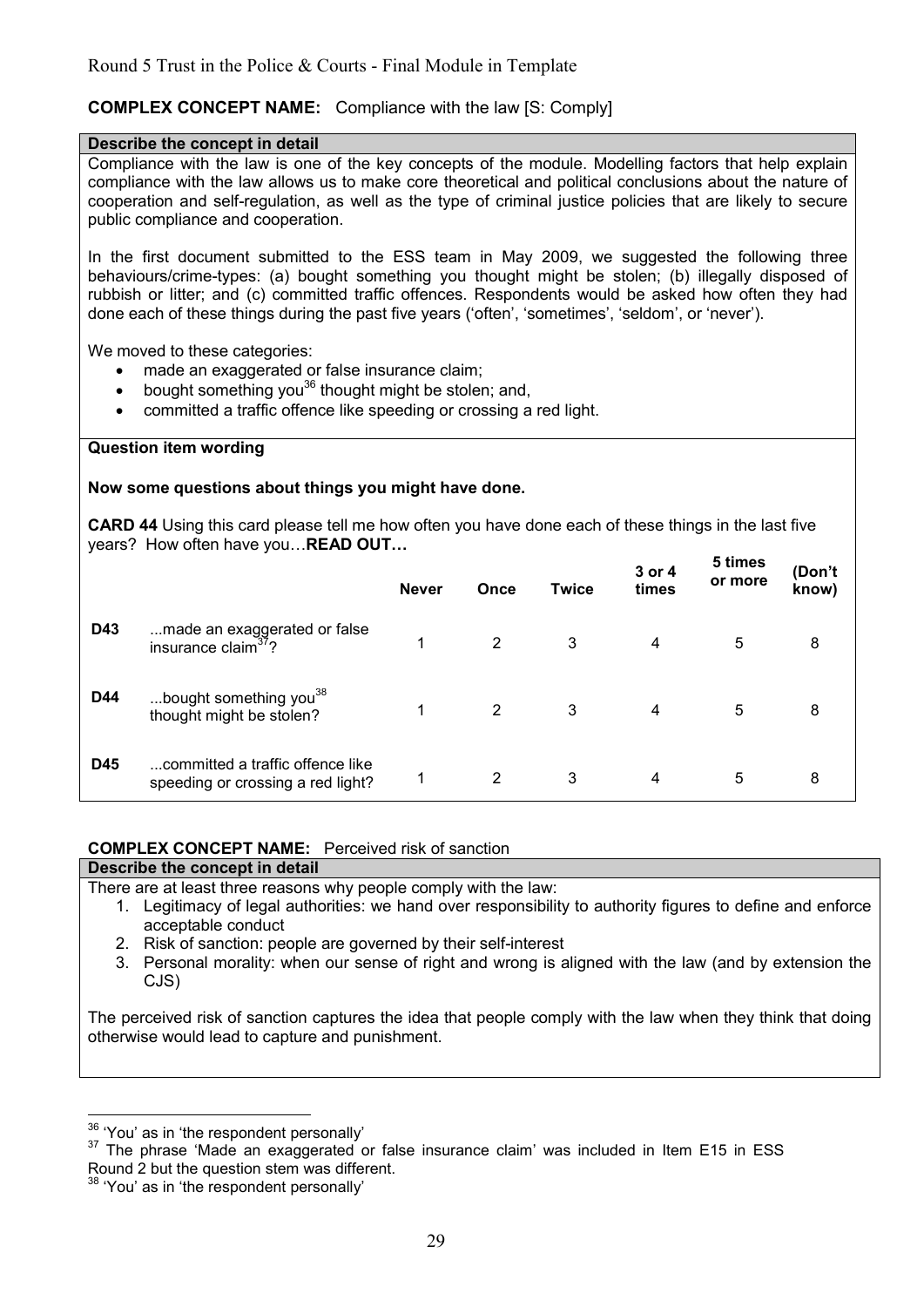|                | <b>Question item wording</b>                                                                                                                                                                                                  |                                |                    |        |                    |                 |
|----------------|-------------------------------------------------------------------------------------------------------------------------------------------------------------------------------------------------------------------------------|--------------------------------|--------------------|--------|--------------------|-----------------|
|                | <b>CARD 26</b> Now just suppose you were to do any of these things in [country]. Using this card, please tell me<br>how likely it is that you <sup>39</sup> would be caught and punished <sup>40</sup> if you <b>READ OUT</b> |                                |                    |        |                    |                 |
|                |                                                                                                                                                                                                                               | <b>Not at</b><br>all<br>likely | Not very<br>likely | Likely | <b>Very likely</b> | (Don't<br>know) |
| D4             | made an exaggerated or false<br>insurance claim <sup><math>41</math></sup> ?                                                                                                                                                  | 1                              | 2                  | 3      | 4                  | 8               |
| D <sub>5</sub> | bought something you <sup>42</sup> thought<br>might be stolen?                                                                                                                                                                | 1                              | 2                  | 3      | 4                  | 8               |
| D <sub>6</sub> | committed a traffic offence like<br>speeding or crossing a red light?                                                                                                                                                         | 1                              | 2                  | 3      | 4                  | 8               |

#### **COMPLEX CONCEPT NAME:** Personal morality

#### **Describe the concept in detail**

Personal morality refers to a motivation to comply with the law because *it is the right thing to do*. Please note; we suspect that this scale should go right at the start of the module. If it is next to other items (chiefly, the risk of sanction and self-report scales), it may encourage people to present an artificially consistent front to the survey interviewer.

#### **Question item wording**

#### **Now some questions on a different topic.**

#### **I would now like to ask you some questions about how wrong<sup>43</sup> you consider certain ways of behaving to be.**

**CARD 25** Using this card please tell me how wrong<sup>44</sup> it is to... **READ OUT...** 

|                |                                                                    | <b>Not</b><br>wrong at<br>all | A bit<br>wrong | Wrong | <b>Seriously</b><br>wrong | (Don't<br>know) |
|----------------|--------------------------------------------------------------------|-------------------------------|----------------|-------|---------------------------|-----------------|
| D1             | make an exaggerated or false<br>insurance claim <sup>45</sup> ?    |                               |                |       | 4                         | 8               |
| D <sub>2</sub> | buy something you <sup>46</sup> thought might<br>be stolen?        |                               | 2              | 3     | 4                         | 8               |
| D <sub>3</sub> | commit a traffic offence like<br>speeding or crossing a red light? |                               | 2              | 3     | 4                         | 8               |

 $\overline{a}$ <sup>39</sup> You' as in 'the respondent personally'.

<sup>&</sup>lt;sup>40</sup> 'Punished' as in 'punished by the law'; this could be in the form of a prison sentence, fine or any other sentence.

 $41$  The phrase 'Made an exaggerated or false insurance claim' was included in Item E15 in ESS Round 2 but the question stem was different.

<sup>&</sup>lt;sup>42</sup> 'You' as in 'the respondent personally'.

<sup>43</sup> 'Wrong' in the sense of 'morally wrong'. Countries should use the scale used at E13-E16 in ESS Round 2 for items D1-D3. Note however that only D1 was fielded in Round 2 (as E15) but in a slightly different form. <sup>44</sup> 'Wrong' in the sense of 'morally wrong'. Countries should use the scale used at E13-E16 in ESS Round 2 for items D1-D3. Note however that only D1 was fielded in Round 2 (as E15) but in a slightly different form.

<sup>&</sup>lt;sup>45</sup> The phrase 'Made an exaggerated or false insurance claim' was included in Item E15 in ESS Round 2 but the question stem was different.

<sup>&#</sup>x27;You' as in 'the respondent personally'.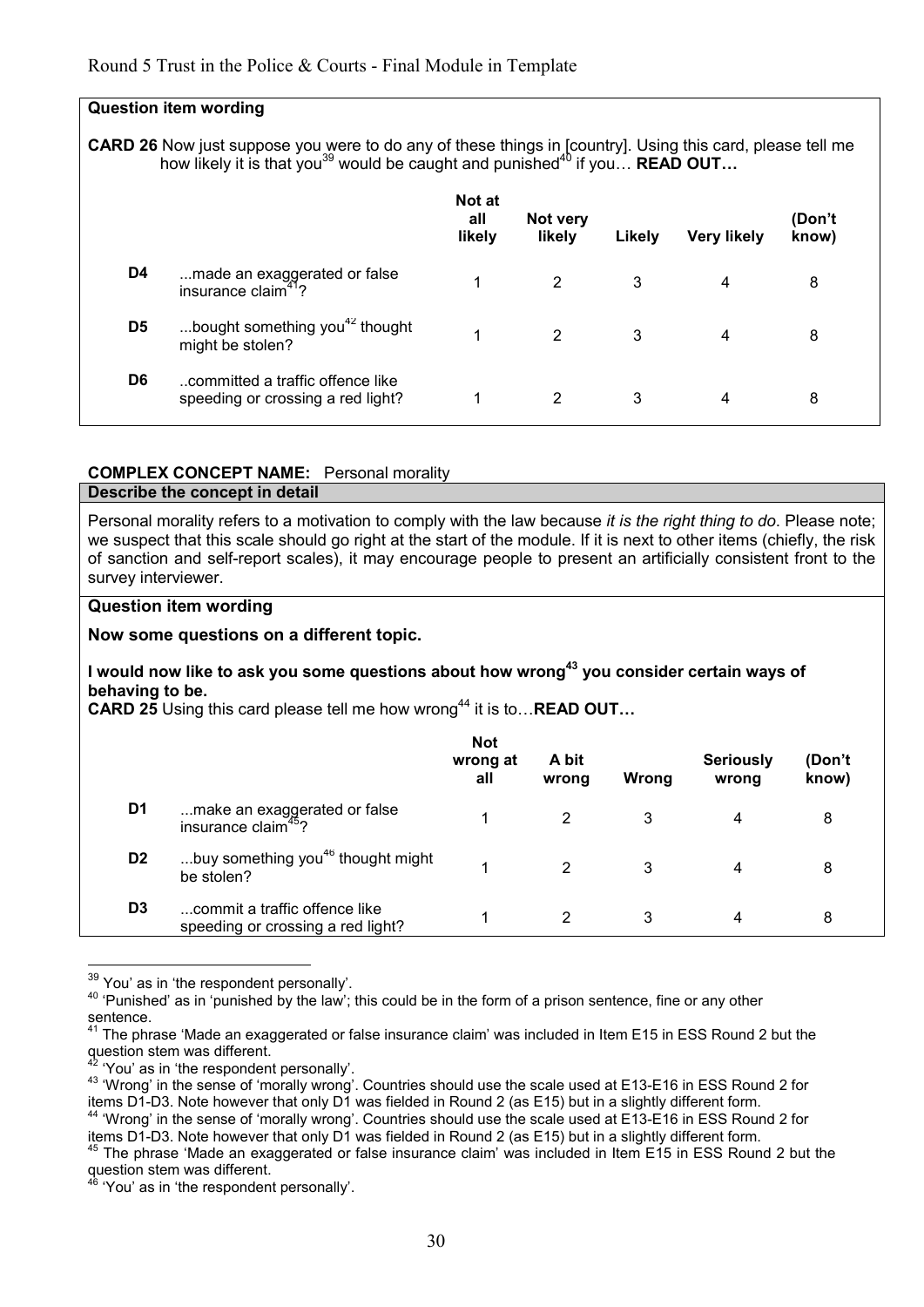# **COMPLEX CONCEPT NAME:** Attitudes towards punishment

## **Describe the concept in detail**

In the past, public opinion polls seemed to suggest that individuals wanted more punishment and to get tough on crime (Cullen, Fisher & Applegate, 2000). But it emerged in the 1990s that people's understanding of sentencing severity was often distorted and underestimated the harshness of the sentences imposed on offenders (Roberts, 1992; Roberts & Stalans, 1997). At the time most measures of punitiveness consisted of one or two questions, typically asking individuals whether they supported a punitive policy such as the death penalty or thought the courts were harsh enough. Soon thereafter, criticisms emerged as to these measures over-simplification of punitiveness. Indeed, further studies revealed that once presented with the details of specific cases, individuals tended to express less punitive sentencing preferences.

This problem was tentatively redressed by new measures of punitiveness. In criminological and psychological literature, understandings of punitiveness have shifted and place more emphasis on punitive dispositions, motivations, beliefs and attitudes. Various methodologies are employed to get at the complex nature of punishment. Methods include correlating or predicting punitiveness based on dispositions (e.g., socio-demographic factors, emotions, personality) using measures of punitiveness such as agreement with statements relating to sentencing goals, satisfaction with and beliefs about the criminal justice system, attitudes toward punitiveness and support for preventative or punitive programs. Other methods related to motivations to punish include observing participants punitive behaviour (i.e., assignment of punishment points) in public goods experiments or asking individuals to assign punishment using one or more Likertscales (e.g., ranging in severity of punishment, length of jail sentence, fairness/sufficiency of punishment) based on vignettes in which features of the offence and offender thought to influence punitiveness are manipulated.

Still, there continues to be an important focus on individuals' punitive attitudes or sentiment, that which was presumably captured by earlier questions. For instance, questions designed to measure punitiveness often include 'People who break the law should be given stiffer sentences' which fails to discriminate between individuals desire to punish and their attitudes toward the criminal justice system. This issue is exemplary of a broader issue which is the failure to distinguish between individuals' beliefs about the goals and functions of punishment from their punitive attitudes. Though these measures tend to converge, as suggested by factor analyses, it is important to distinguish between the beliefs that people harbour (e.g., about the function of punishment as captured by questions such as 'Capital punishment reduces crime in the long run') from their support for punitive policies (e.g., 'Criminals who commit three or more felonies should be put in prison for the rest of their lives'). Indeed, evidence suggests that individuals may harbour deterrence beliefs yet be unwilling to adopt harsh punitive responses such as mandatory or determinate life sentences (Carlsmith & Darley, 2008). Similarly, measures of punitiveness which factor in the criminal justice system may be confounding individuals' punitiveness with their trust in the criminal justice system.

There will be many opportunities to explore the relationship between punitive sentiment, trust and legitimacy using the ESS data. One question is whether attitudes towards punishment are part of trust and legitimacy, or whether punitive sentiment is more closely related to ideological preferences regarding societal ordering and institutional response to threat and transgression.

#### **Question item wording**

**CARD 41** Using this card, please say to what extent you agree or disagree with each of the following statements about [country] nowadays.

## **READ OUT EACH STATEMENT AND CODE IN GRID**

|            |                                                                                 | Agree<br>strongly | Aaree | neither<br>agree nor<br>disagree | <b>Disagree</b> | <b>Disagree</b><br>strongly | (Don't<br>know) |  |
|------------|---------------------------------------------------------------------------------|-------------------|-------|----------------------------------|-----------------|-----------------------------|-----------------|--|
| <b>D33</b> | People who break the law<br>should be given much<br>harsher sentences than they |                   |       |                                  | 4               |                             |                 |  |

**Neither**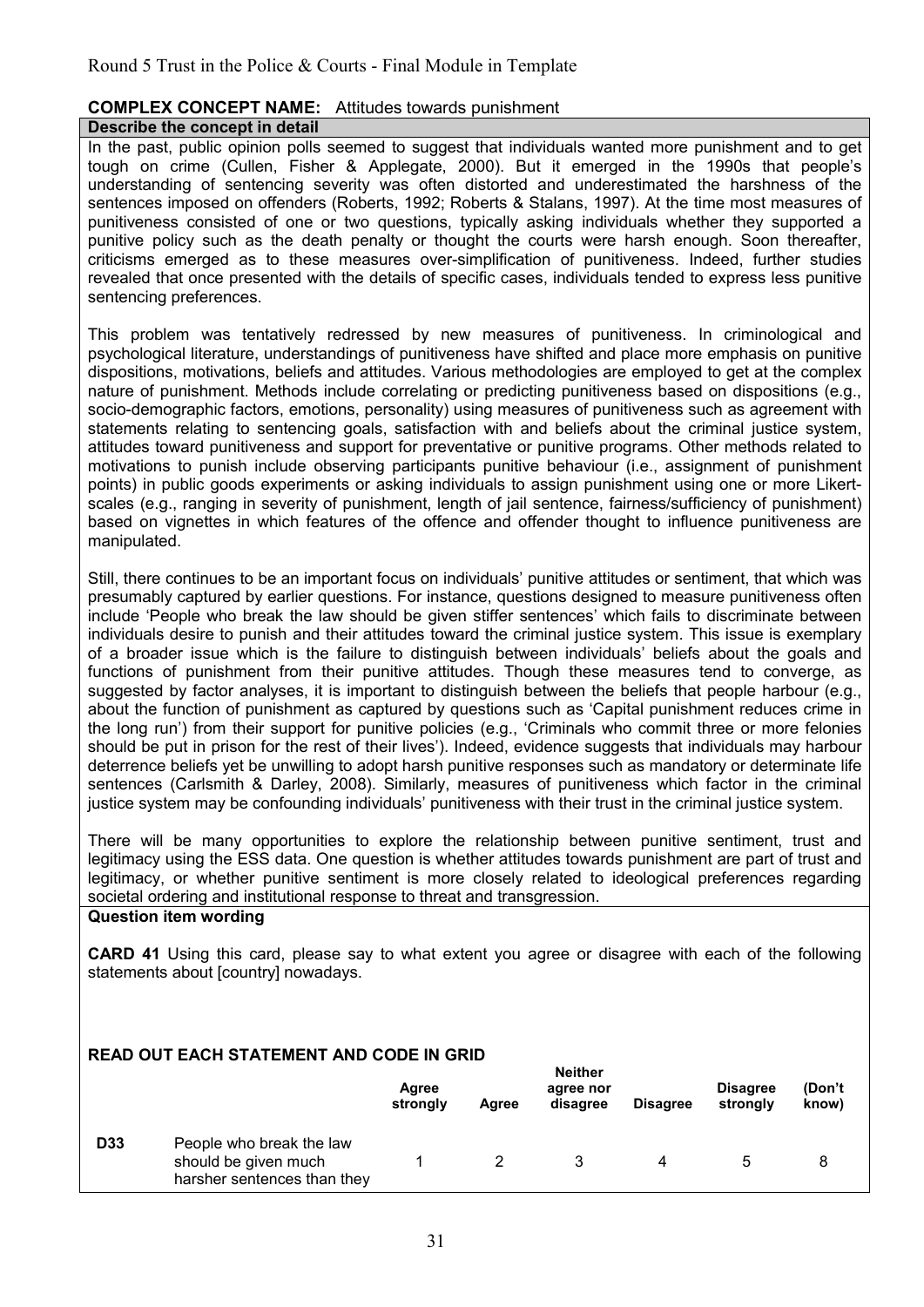are these days. $47$ 

**D38 CARD 42** People have different ideas about the sentences which should be given to offenders. Take for instance the case of a 25 year old man who is found guilty of house burglary<sup>48</sup> for the second time. Which one of the following sentences do you think he should receive? Please use this card.

**INTERVIEWER NOTE**: If the respondent wants to choose more than one sentence, record the sentence with the lowest code number. Code 1 is the lowest code number and code 5 is the highest code number.

If asked what a suspended sentence or community service is please say:

'A suspended prison sentence is only served if the offender commits another crime or breaks other specific conditions during the suspended sentence period'

'Community service refers to a sentence OTHER than a prison sentence or fine where the offender is asked to perform a task or tasks that benefit the community'

| <b>ASK D39</b>                                 |
|------------------------------------------------|
|                                                |
|                                                |
| <b>GO TO INTRODUCTION</b><br><b>BEFORE D40</b> |
|                                                |
|                                                |
|                                                |

# **ASK IF PRISON SENTENCE GIVEN (code 1 at D38)**

**D39 CARD 43** And which of the answers on this card comes closest to the length of time you think he should spend in prison? Please use this card.

| or time you trillik he should spend in prison? Please use this card. |    |
|----------------------------------------------------------------------|----|
| 1-3 months                                                           | 01 |
| 4-6 months                                                           | 02 |
| 7-11 months                                                          | 03 |
| About 1 year                                                         | 04 |
| About 2 years                                                        | 05 |
| About 3 years                                                        | 06 |
| About 4 years                                                        | 07 |
| About 5 years                                                        | 08 |
| 6-10 years                                                           | 09 |
| More than 10 years                                                   | 10 |
| (Don't know)                                                         | 88 |

 $\overline{\phantom{a}}$  $^{47}_{1}$  This item was included as D5 in Round 4

<sup>48</sup> 'Wrong' in the sense of 'morally wrong'. Countries should use the scale used at E13-E16 in ESS Round 2 for items D1-D3. Note however that only D1 was fielded in Round 2 (as E15) but in a slightly different form.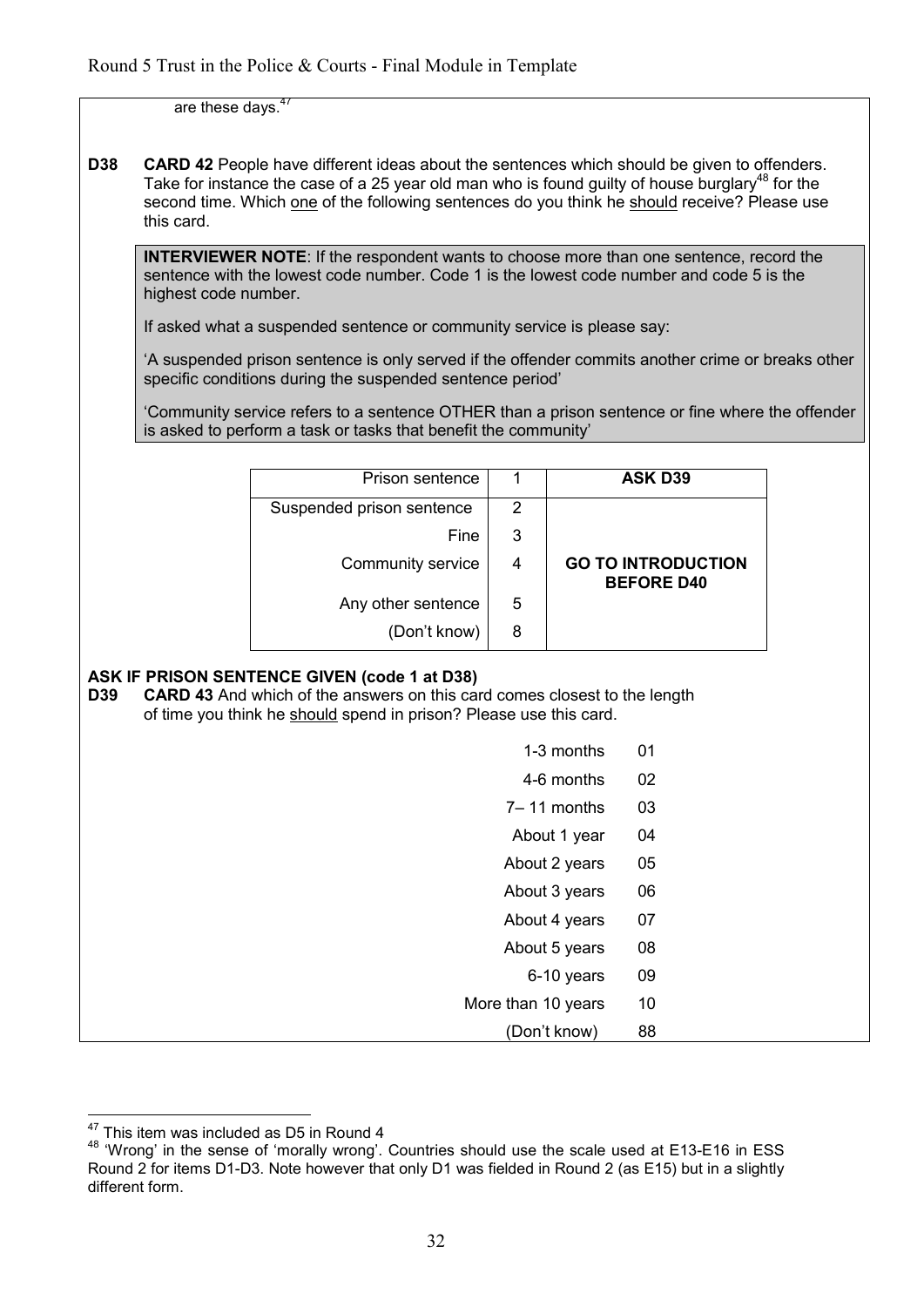# **COMPLEX CONCEPT NAME:** Fear of crime

## **Describe the concept in detail**

The fear of crime remains a topical social and political issue that attracts a wealth of research from a variety of social scientific disciplines. Much of the attention is predicated on the status of the fear of crime as a significant social problem. Research shows that a relatively large minority of citizens of countries across the world worry about becoming a victim of crime. Resulting anxieties are believed to erode wellbeing, promotes precaution, restricts movement, encourages 'flight' from deprived areas, and harms social trust, inter-group relations and the capacity of communities to exercise social control.

The module was originally intended to include new measures of the fear of crime, but we have decided to instead capitalize on the measures of worry about crime that were introduced into the main questionnaire in Round 3 (and will therefore be present in Round 5). There are two reasons for this. First, we have conducted an empirical assessment of the scaling properties of the new measures, concluding that they work well as a single categorical scale that is suitable for cross-European analysis. The analytical strategy employs a model-assisted method that begins with latent class modeling then adjusts the classification by hand according to certain simple principles (Jackson & Kuha, 2010). Second, opting for existing measures rather than devising new measures frees up space in the 50-item module for the core topics of trust in justice, legitimacy of legal authorities, and outcomes/alternative explanations of trust and legitimacy.

#### **Question item wording**

The measures of worry about crime in the main questionnaire focus on the frequency of past experience of worry about crime and on the impact of such events on people's quality of life. Building upon recent developments in the measurement of the fear of crime (Farrall & Gadd, 2004; Jackson, 2005; Gray *et al.,*  2008; Jackson & Gray, 2010), these measures conceive fear of crime less as a generalised perception of unsafe streets and more as a pattern of ecologically locatable emotions that harms well-being and constrains lives.

The frequency questions included in the core of the ESS are:

- How often, if at all, do you worry about your home becoming a victim of violent crime?
	- o All or most of the time
	- o Some of the time
	- o Just occasionally
	- o Never
	- o (Don't know)
- [If answer other than 'never'] Does this worry about becoming a victim of violent crime have a...
	- $\circ$  ... serious effect on the quality of your life
	- $\circ$  ...some effect
	- $\circ$  ... or no real effect on the quality of your life?
- How often, if at all, do you worry about your home being burgled?
	- o All or most of the time
	- o Some of the time
	- o Just occasionally
	- o Never
	- o (Don't know)
- If answer other than 'never'] Does this worry about your home being burgled have  $a_{\cdots}$ 
	- $\circ$  ... serious effect on the quality of your life
	- o ...some effect
	- $\circ$  ... or no real effect on the quality of your life?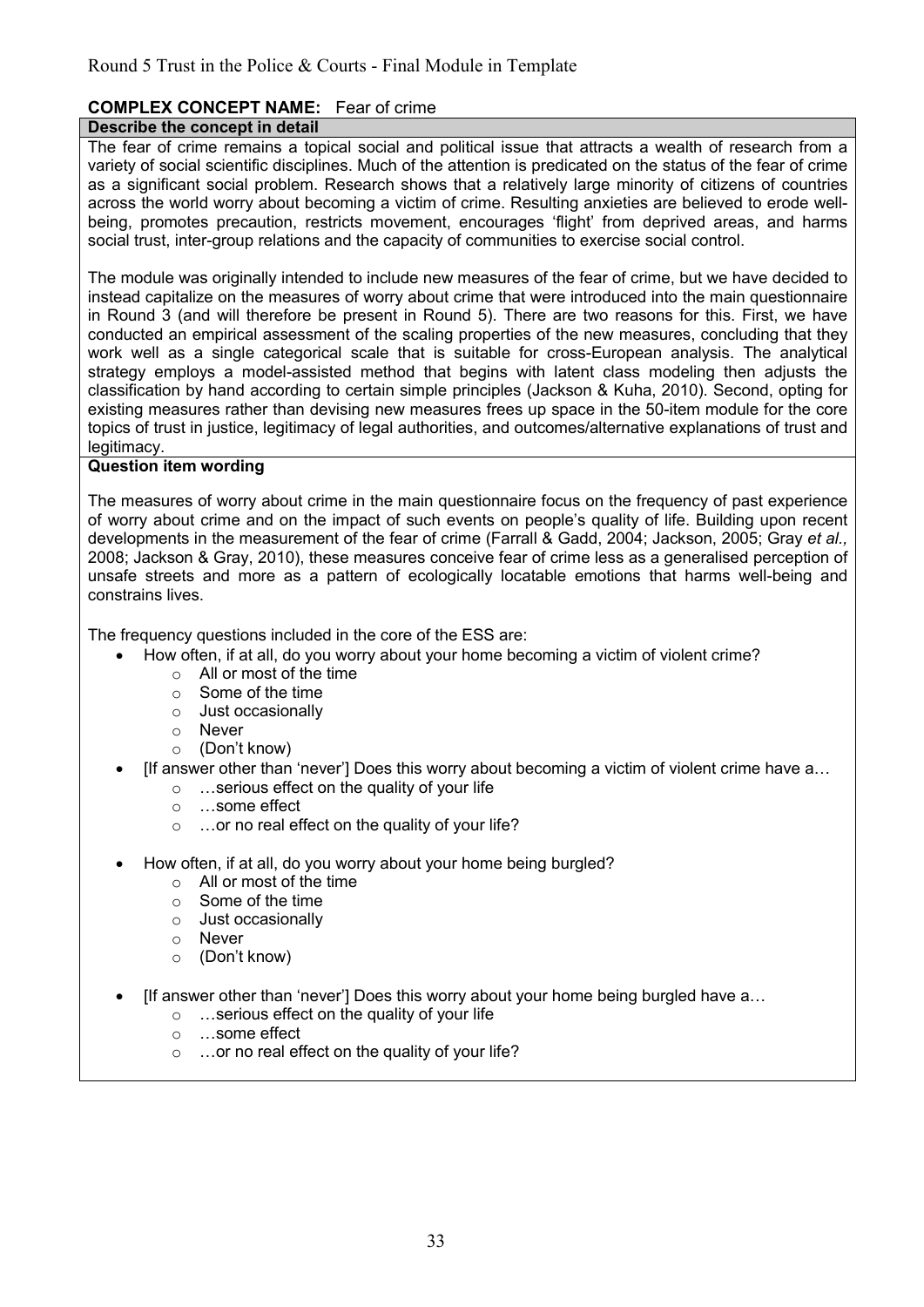| SECTION D: Simple Concepts. For each simple concept listed in Section B, describe it<br>in detail here.                                                                                                                                                                                                                                                                                                                                                                                                                                                                                                                                                          |                               |  |  |  |
|------------------------------------------------------------------------------------------------------------------------------------------------------------------------------------------------------------------------------------------------------------------------------------------------------------------------------------------------------------------------------------------------------------------------------------------------------------------------------------------------------------------------------------------------------------------------------------------------------------------------------------------------------------------|-------------------------------|--|--|--|
| Once the conceptual structure is agreed with the CCT add the question wording for the<br>proposed item.                                                                                                                                                                                                                                                                                                                                                                                                                                                                                                                                                          |                               |  |  |  |
| <b>SIMPLE CONCEPT NAME:</b> Contact with the police                                                                                                                                                                                                                                                                                                                                                                                                                                                                                                                                                                                                              |                               |  |  |  |
| Describe the concept in detail                                                                                                                                                                                                                                                                                                                                                                                                                                                                                                                                                                                                                                   |                               |  |  |  |
| We focus only on the police partly because of space, and partly because the point of contact between<br>police and citizens is arguably the most frequent but also the most important. It is vital to distinguish first<br>between public-initiated contact and police-initiated contact, and second because experience that<br>individuals judge to be positive and experience that individuals judge to be negative (Skogan, 2006;<br>Bradford et al., 2009). Please note that we do not intend the four items listed below to work together as a<br>scale. Following prior research, we envisage these to create four dichotomous variables that can be added |                               |  |  |  |
| into various regression models to predict trust in the police.<br><b>Question item wording</b>                                                                                                                                                                                                                                                                                                                                                                                                                                                                                                                                                                   |                               |  |  |  |
| <b>ASK ALL</b><br>In the past 2 years, did the police in [country] approach <sup>49</sup> you <sup>50</sup> , stop you<br>D <sub>8</sub><br>or make contact with you for any reason?                                                                                                                                                                                                                                                                                                                                                                                                                                                                             |                               |  |  |  |
| Yes                                                                                                                                                                                                                                                                                                                                                                                                                                                                                                                                                                                                                                                              | <b>ASK D9</b><br>$\mathbf{1}$ |  |  |  |
| <b>No</b>                                                                                                                                                                                                                                                                                                                                                                                                                                                                                                                                                                                                                                                        | 2<br><b>GO TO D10</b>         |  |  |  |
| (Don't know)                                                                                                                                                                                                                                                                                                                                                                                                                                                                                                                                                                                                                                                     | 8                             |  |  |  |
| ASK IF HAS BEEN APPROACHED / STOPPED / CONTACTED BY THE POLICE FOR ANY REASON IN<br>PAST 2 YEARS (code 1 at D8)<br><b>CARD 28</b> How dissatisfied or satisfied were you with the way the police<br>D <sub>9</sub><br>treated <sup>51</sup> you the last time this happened? Choose your answer from this<br>card.                                                                                                                                                                                                                                                                                                                                               |                               |  |  |  |
| Very dissatisfied                                                                                                                                                                                                                                                                                                                                                                                                                                                                                                                                                                                                                                                | 1                             |  |  |  |
| <b>Dissatisfied</b>                                                                                                                                                                                                                                                                                                                                                                                                                                                                                                                                                                                                                                              | $\overline{2}$                |  |  |  |
| Neither dissatisfied nor satisfied                                                                                                                                                                                                                                                                                                                                                                                                                                                                                                                                                                                                                               | 3                             |  |  |  |
| Satisfied                                                                                                                                                                                                                                                                                                                                                                                                                                                                                                                                                                                                                                                        | $\overline{\mathbf{4}}$       |  |  |  |
|                                                                                                                                                                                                                                                                                                                                                                                                                                                                                                                                                                                                                                                                  |                               |  |  |  |
| Very satisfied                                                                                                                                                                                                                                                                                                                                                                                                                                                                                                                                                                                                                                                   | 5                             |  |  |  |
| (Don't know)                                                                                                                                                                                                                                                                                                                                                                                                                                                                                                                                                                                                                                                     | 8                             |  |  |  |

#### **SIMPLE CONCEPT NAME:** Overall confidence in the police

#### **Describe the concept in detail**

 $\overline{\phantom{a}}$ 

Given the level-1, level-2 and level-3 structure that we are working within, it is important to have a singleindicator measure of overall confidence in the police (level-1 indicator). We prefer the word 'confidence' as to us, this denotes an overall summary of the job that the police are doing, whereas 'trust' denotes a more complex set of expectations and predictions that are rooted in a kind of relationship between individuals and institutions. It is, of course, vital to also break down trust into various sub-concepts (see Section C), and these represent our level-2 indicators. We hope the ESS team will be patient with our desire to treat confidence/trust in the police as simultaneously a simple (confidence) and a complex (trust) concept. There are questions – as yet unresolved – about the ordering of the level-1 and level-2 items.

<sup>&</sup>lt;sup>49</sup> Approach for any reason (e.g. to ask you for information or because they suspect you have committed a crime or they need to ask you to do something).

<sup>50</sup> 'You' as in 'the police approached, stooped or contacted the respondent personally'.

<sup>&</sup>lt;sup>51</sup> 'Treated' in the sense of how the police responded to or dealt with the respondent.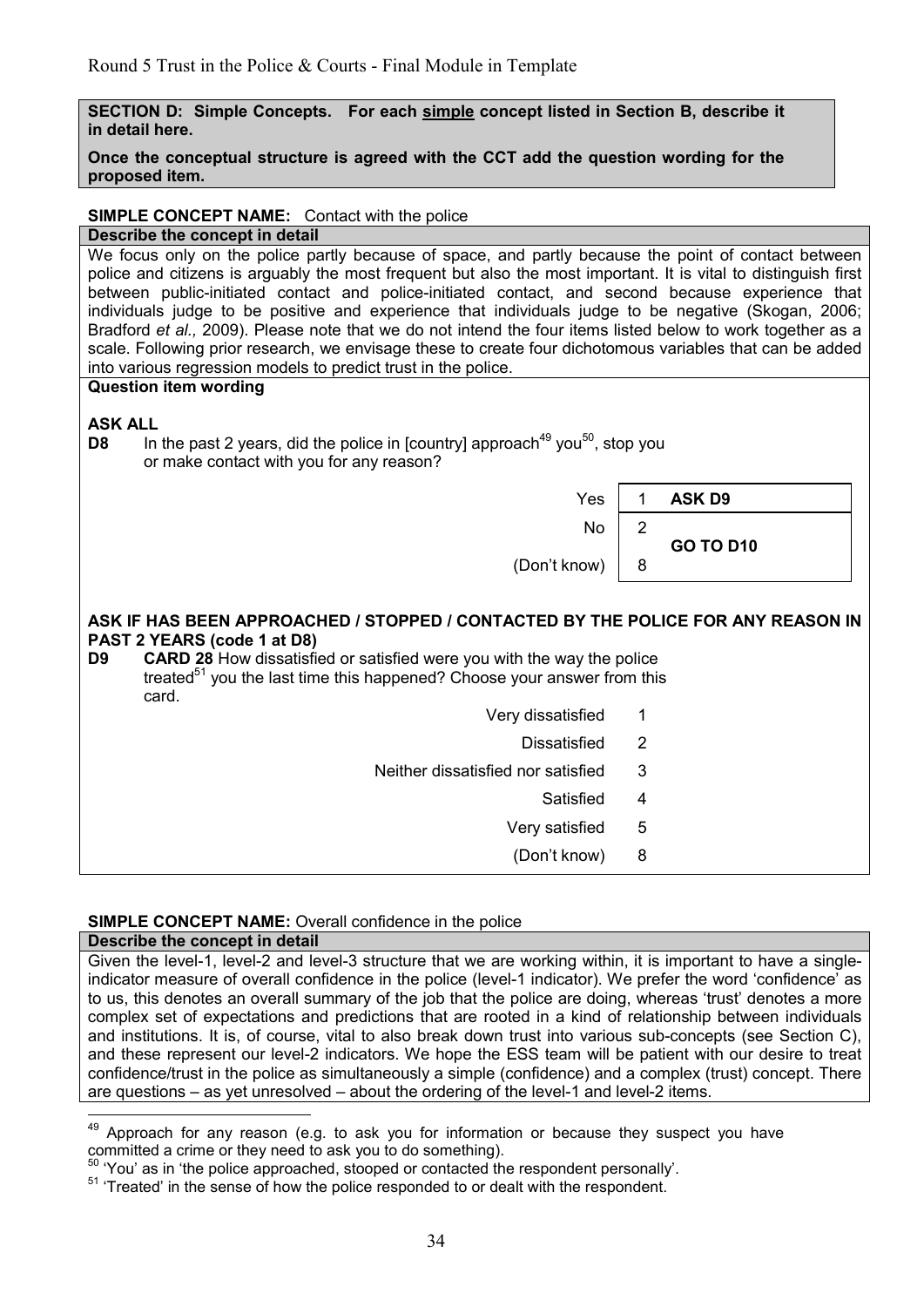| <b>Question item wording</b>                                    |                                                                                                                                                                                 |                            |  |  |
|-----------------------------------------------------------------|---------------------------------------------------------------------------------------------------------------------------------------------------------------------------------|----------------------------|--|--|
| Now some questions about the police <sup>52</sup> in [country]. |                                                                                                                                                                                 |                            |  |  |
| D7                                                              | <b>CARD 27</b> Taking into account all the things the police are expected to<br>do, would you say they are doing a good job or a bad job? Choose your answer<br>from this card. |                            |  |  |
|                                                                 | Very good job                                                                                                                                                                   | 1                          |  |  |
|                                                                 | Good job                                                                                                                                                                        | $\overline{\phantom{0}}^2$ |  |  |
|                                                                 | Neither good nor bad job                                                                                                                                                        | 3                          |  |  |
|                                                                 | Bad job                                                                                                                                                                         | 4                          |  |  |
|                                                                 | Very bad job                                                                                                                                                                    | 5                          |  |  |
|                                                                 | (Don't know)                                                                                                                                                                    | 8                          |  |  |

#### **SIMPLE CONCEPT NAME:** Overall confidence in the courts **Describe the concept in detail**

| Describe the concept in detail                                                                                                                                                                                                                                                                                                                                                                                                                                                    |                          |                |  |  |
|-----------------------------------------------------------------------------------------------------------------------------------------------------------------------------------------------------------------------------------------------------------------------------------------------------------------------------------------------------------------------------------------------------------------------------------------------------------------------------------|--------------------------|----------------|--|--|
| Given the level-1, level-2 and level-3 structure that we are working within, it is important to have a single-<br>indicator measure of overall confidence in the courts (level-1 indicator). It is, of course, vital to also break<br>down trust into various sub-concepts (see Section C), and these represent our level-2 indicators. We hope<br>the ESS team will be patient with our desire to treat trust in the courts as simultaneously a simple and a<br>complex concept. |                          |                |  |  |
| I am now going to ask you some questions about the courts in [country] that deal with crimes such<br>as house burglary <sup>53</sup> and physical assault. Again please answer based on what you have heard or<br>your own experience.                                                                                                                                                                                                                                            |                          |                |  |  |
| D <sub>26</sub><br><b>CARD 36</b> Taking into account all the things the courts are<br>expected to do, would you say they are doing a good job or a bad<br>job? Choose your answer from this card.                                                                                                                                                                                                                                                                                |                          |                |  |  |
|                                                                                                                                                                                                                                                                                                                                                                                                                                                                                   | Very good job            | 1              |  |  |
|                                                                                                                                                                                                                                                                                                                                                                                                                                                                                   | Good job                 | $\overline{2}$ |  |  |
|                                                                                                                                                                                                                                                                                                                                                                                                                                                                                   | Neither good nor bad job | 3              |  |  |
|                                                                                                                                                                                                                                                                                                                                                                                                                                                                                   | Bad job                  | 4              |  |  |
|                                                                                                                                                                                                                                                                                                                                                                                                                                                                                   | Very bad job             | 5              |  |  |
|                                                                                                                                                                                                                                                                                                                                                                                                                                                                                   | (Don't know)             | 8              |  |  |
|                                                                                                                                                                                                                                                                                                                                                                                                                                                                                   |                          |                |  |  |

<sup>52</sup> Note that a generic term should be used here and consistently throughout the module. The translation should encompass all of the different types / levels of police in [country]. Countries might refer to the translation used at B6 in the core questionnaire. If any country specific examples are required to demonstrate that all the police are to be included (e.g. City quards in Poland) these should be mentioned once here and the respondents should then be informed that 'from now on we will simply say the police in [country]'. Countries should reflect on the questions in the module and consider whether any officials who share a range of powers with the police should be mentioned. Note that groups who only control parking should not generally be included.

<sup>&</sup>lt;sup>53</sup> 'House burglary' is when someone breaks into a property or enters uninvited with the intention of stealing.